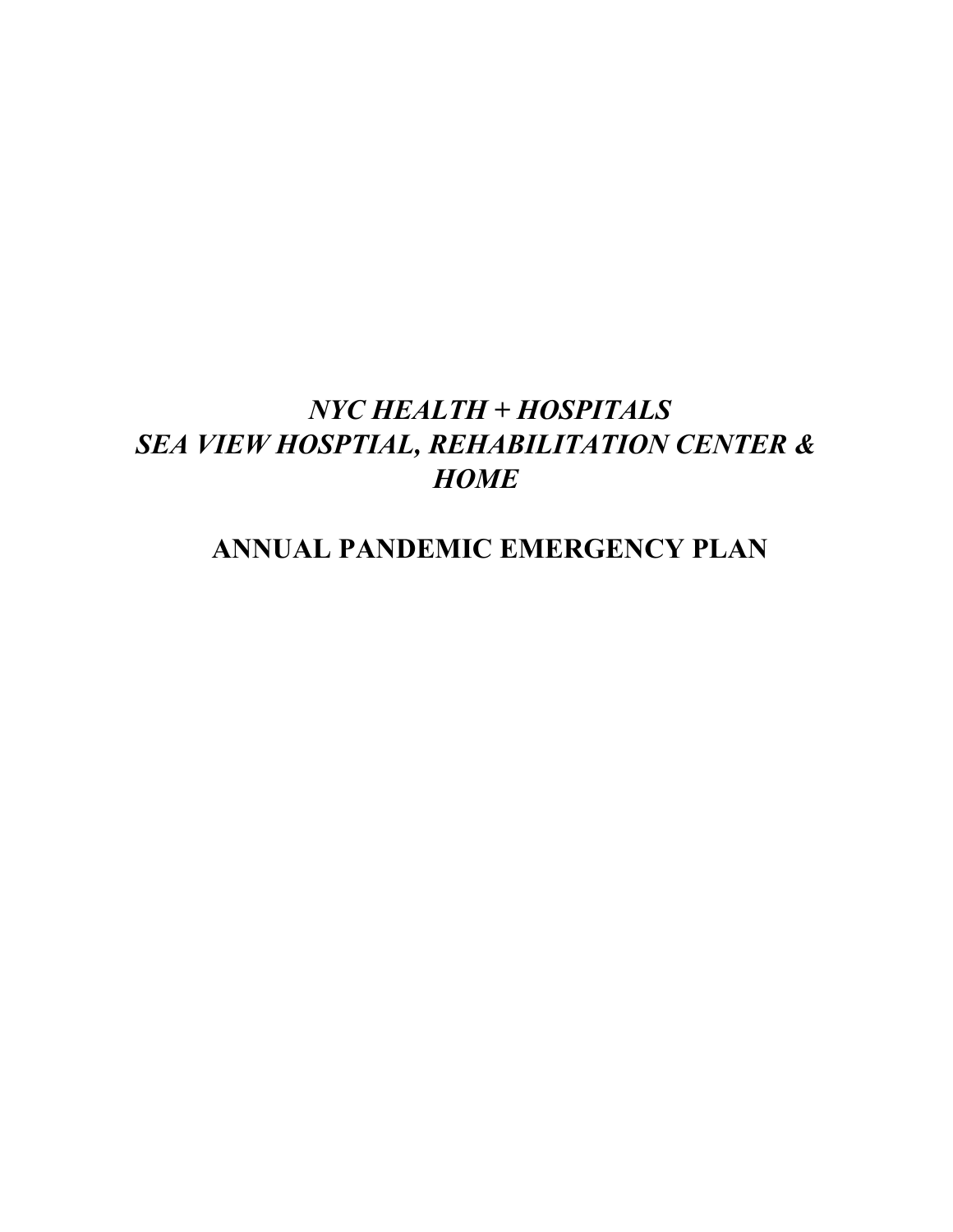| <b>Date Reviewed</b> | <b>Date Approved</b> |
|----------------------|----------------------|
| 9/11/20              | 9/14/20              |
| 9/13/21              | 9/17/21              |
| 12/7/21              | 12/7/21              |
|                      |                      |
|                      |                      |
|                      |                      |
|                      |                      |
|                      |                      |
|                      |                      |

## **The Annual Pandemic Emergency Plan (APEP) was originally written and approved on 9/14/20. Subsequent reviews/approvals conducted as follows: 9/17/21, 12/7/21**

As of September 15, 2020, it is required by the New York State Department of Health (NYSDOH) that the Annual Pandemic Emergency Plan must be reviewed annually. It should also be reviewed and updated when an event or law indicates that some or all of the APEP should be changed/updated.

**The Annual Pandemic Emergency Plan dated 12/7/21 has been posted on the facility's website.**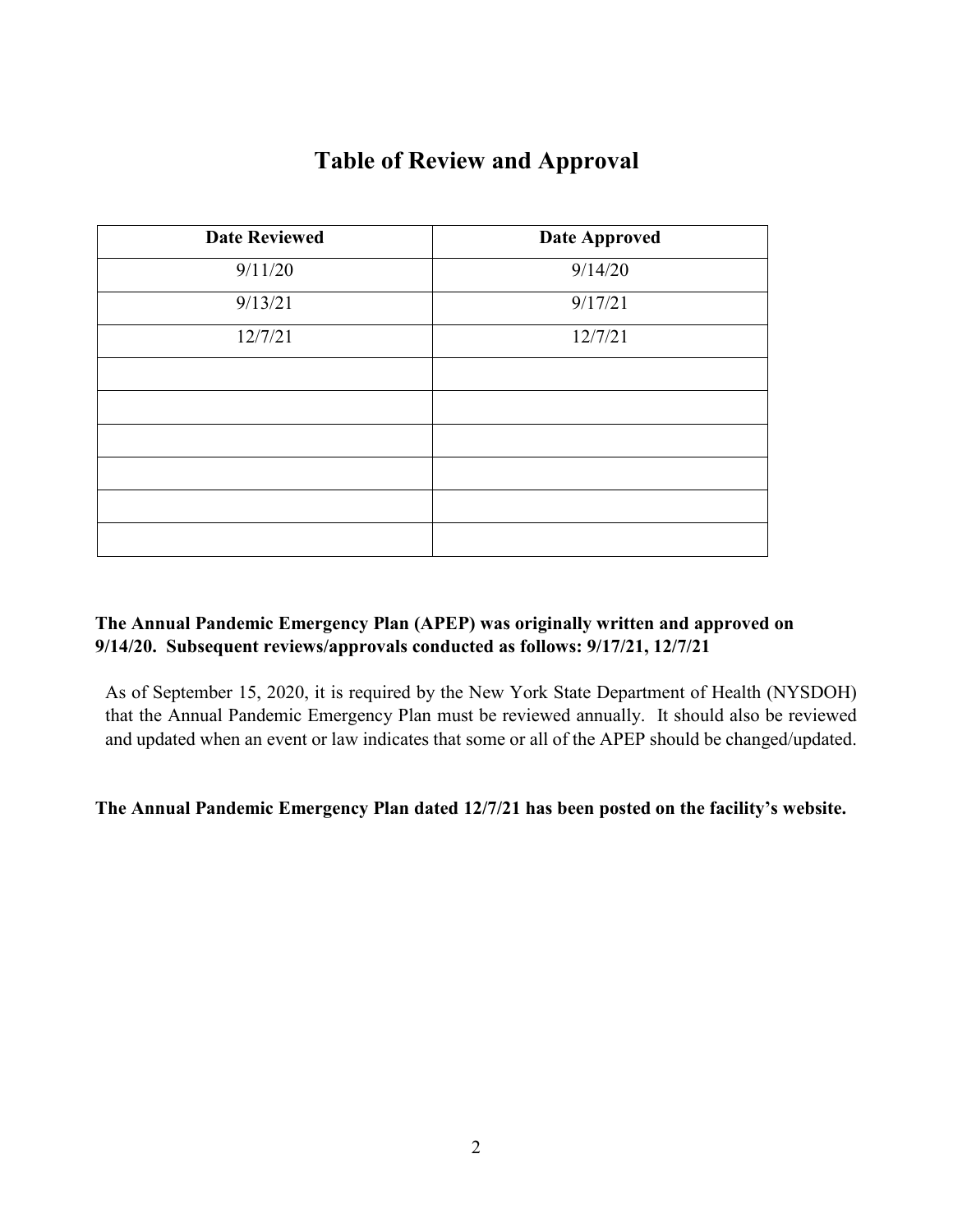# **TABLE OF CONTENTS**

# **FACILITY INFORMATION**

# **I. INTRODUCTION TO PLAN**

- PURPOSE
- DEMOGRAPHICS

## **II. EMERGENCY PLAN**

- READINESS ASSESSMENT/PANDEMIC INFLUENZA/ILLNESS PLANNING
- STRUCTURE FOR PLANNING AND DECISION-MAKING
- COORDINATION WITH OUTSIDE AGENCIES/ORGANIZATIONS

# **III. INFECTION CONTROL PROTECTION PLAN**

- DESCRIPTION OF SURVEILLANCE AND MONITORING ACTIVITIES
- ACTIVE SURVEILLANCE FOR RESPIRATORY INFECTION OR OTHER PANDEMIC ILLNESS
- IDENTIFICATION AND MANAGEMENT OF RESIDENTS WITH SYMPTOMS
- NOTIFICATION TO STATE AND LOCAL HEALTH DEPARTMENTS
- CRITERIA TO LIMIT OR RESTRICT VISITORS, VOLUNTEERS AND NON-ESSENTIAL STAFF
- RESOURCES AND SUPPLIES TO ADHERE TO INFECTION CONTROL PRACTICES

# **IV. COMMUNICATION PLAN**

- INTERNAL COMMUNICATION
- EXTERNAL COMMUNICATION
- COMMUNICATION WITH RESIDENTS, FAMILIES AND VISITORS
- COMMUNICATION WITH OTHER HEALTHCARE PROVIDERS

# **V. OCCUPATIONAL HEALTH**

- MONITORING OF STAFF FOR SYMPTOMS OF RESPIRATORY ILLNESS/PANDEMIC ILLNESS
- WORK RESTRICTIONS FOR ILL/EXPOSED STAFF
- SICK LEAVE POLICIES
- RESPIRATORY PROTECTION PLAN FOR HEALTHCARE PROVIDERS AND OTHER FACILITY STAFF

# **VI. EDUCATION AND TRAINING PLAN**

- FACILITY STAFF
- RESIDENTS
- VISITORS, FAMILY MEMBERS AND GUARDIANS OF RESIDENTS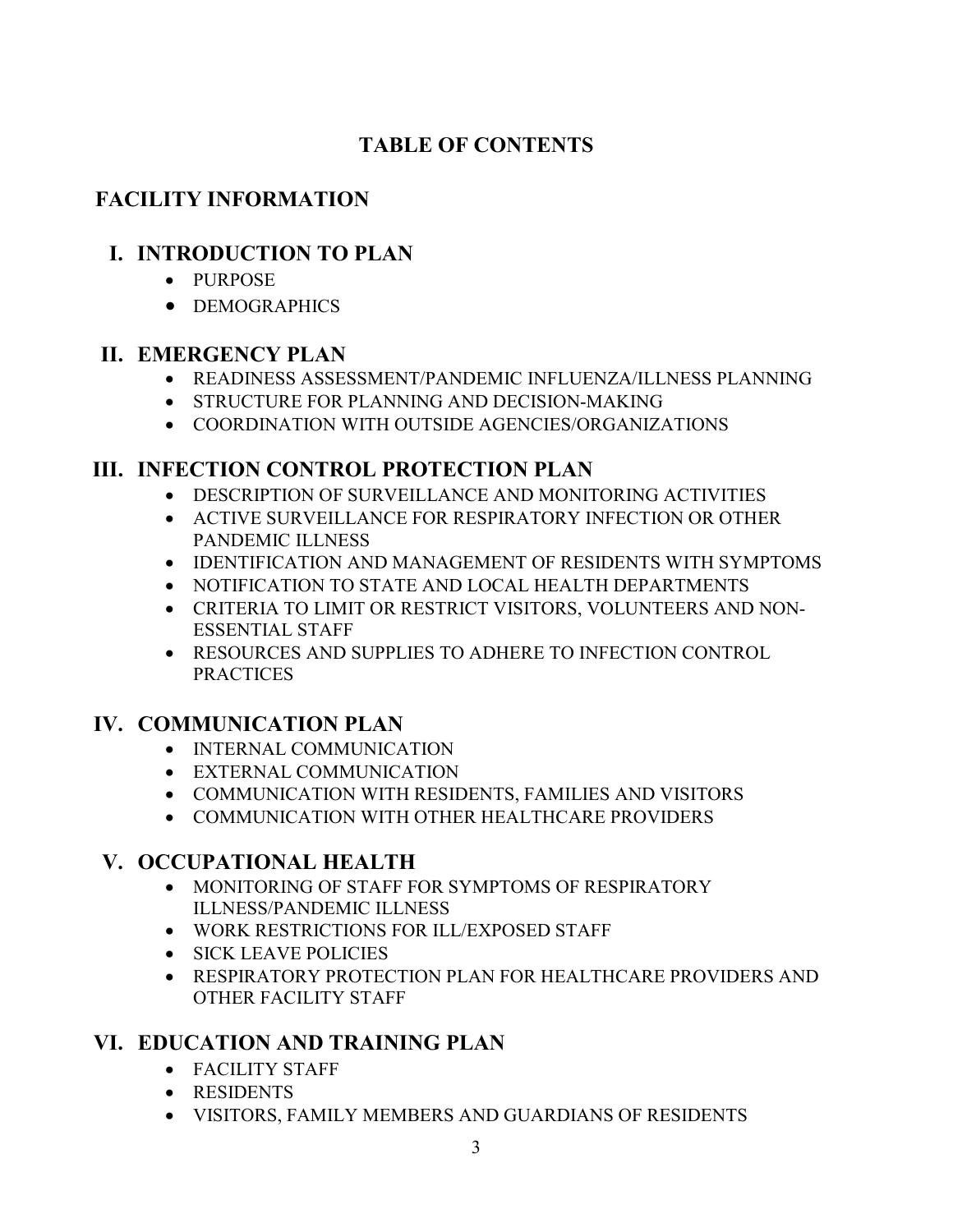# **VII. VACCINE AND ANTIVIRAL USE PLAN**

- OBTAINING MOST CURRENT RECOMMENDATIONS AND GUIDANCE FOR USE, AVAILABILITY, ACCESS AND DISTRIBUTION OF VACCINES AND ANTIVIRAL MEDICATIONS
- ESTIMATING THE NUMBER OF STAFF AND RESIDENTS WHO WOULD BE TARGETED AS FIRST AND SECOND PRIORITY FOR RECEIPT OF INFLUENZA VACCINE OR ANTIVIRAL PROPHYLAXIS
- PLAN TO EXPEDITE DELIVERY OF INFLUENZA VACCINE OR ANTIVIRAL PROPHYLAXIS TO RESIDENTS AND STAFF

# **VIII. ISSUES RELATED TO SURGE CAPACITY DURING A PANDEMIC**

- CONTINGENCY STAFFING PLAN/PLANNING FOR STAFF SHORTAGES
- IDENTIFICATION OF ESSENTIAL MATERIALS AND EQUIPMENT/PLAN TO ADDRESS LIKELY SUPPLY SHORTAGES
- ALTERNATIVE CARE PLANS FOR RESIDENTS WHO NEED ACUTE CARE
- SURGE CAPACITY PLAN TO HELP INCREASE HOSPITAL BED CAPACITY
- INCREASED NEED FOR POST MORTEM CARE/DISPOSITION OF DECEASED RESIDENTS

# **EXHIBITS**

- **1. Pandemic Influenza/Illness Planning Checklist**
- **2. Sample Surveillance Screening Tool**
- **3. NYC Health + Hospitals Policy – Return to Work Criteria for HCP with Suspected, Confirmed or Exposure to COVID-19**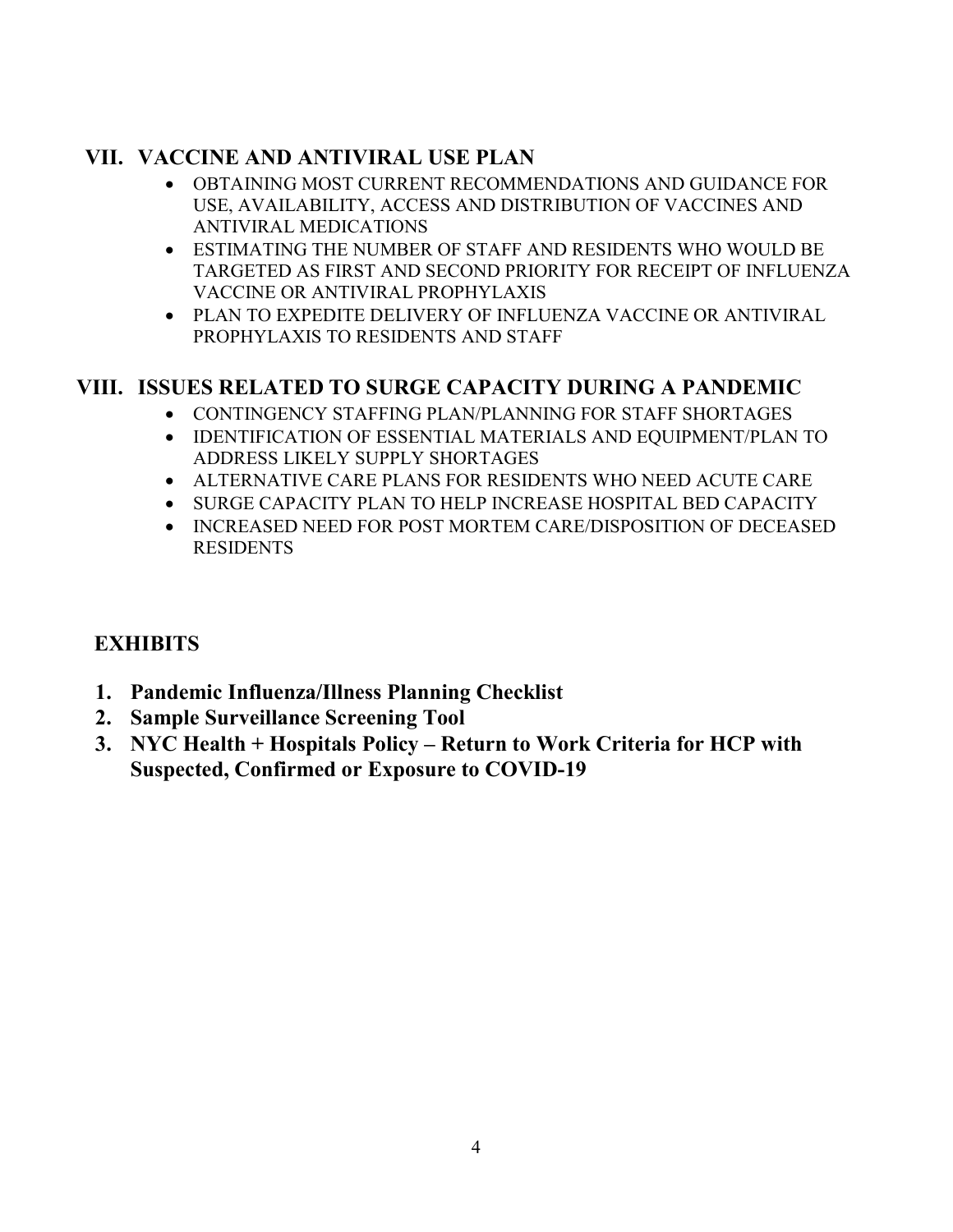## **FACILITY INFORMATION**

**Facility: NYC H+H/Sea View Hospital, Rehabilitation Center and Home Address: 460 Brielle Avenue City: Staten Island State: NY ZIP Code: 10314 Phone Number: 718-317-3000 Contact Person: Matthew Levy, CEO/Administrator Email: levym2@nychhc.org PFI: 1749 Operating Certificate: 7004304N**

# **Operated by: New York City Health + Hospitals Corporation 125 Worth Street New York, New York 10013**

## **I. INTRODUCTION TO THE PLAN**

In order to provide for changes in demographics, technology and other emerging issues, this plan will be reviewed and updated annually and/or after incidence of a pandemic. This Annual Pandemic Emergency Plan (APEP) is developed to be consistent with the New York State Department of Health requirement of an APEP, effective September 15, 2020.

**Purpose:** To describe the actions to be taken in a pandemic to make sure that the patients, staff and visitors of this facility are kept safe from harm. The safety and well-being of the patients, staff, and visitors take first priority over all other considerations.

#### **Demographics:**

- A. This facility is located at 460 Brielle Avenue, Staten Island, New York 10314
- B. The facility is a 304-bed residential health care facility (RHCF), which provides short-term post-acute rehabilitation care and skilled nursing services, including specialized traumatic brain injury care.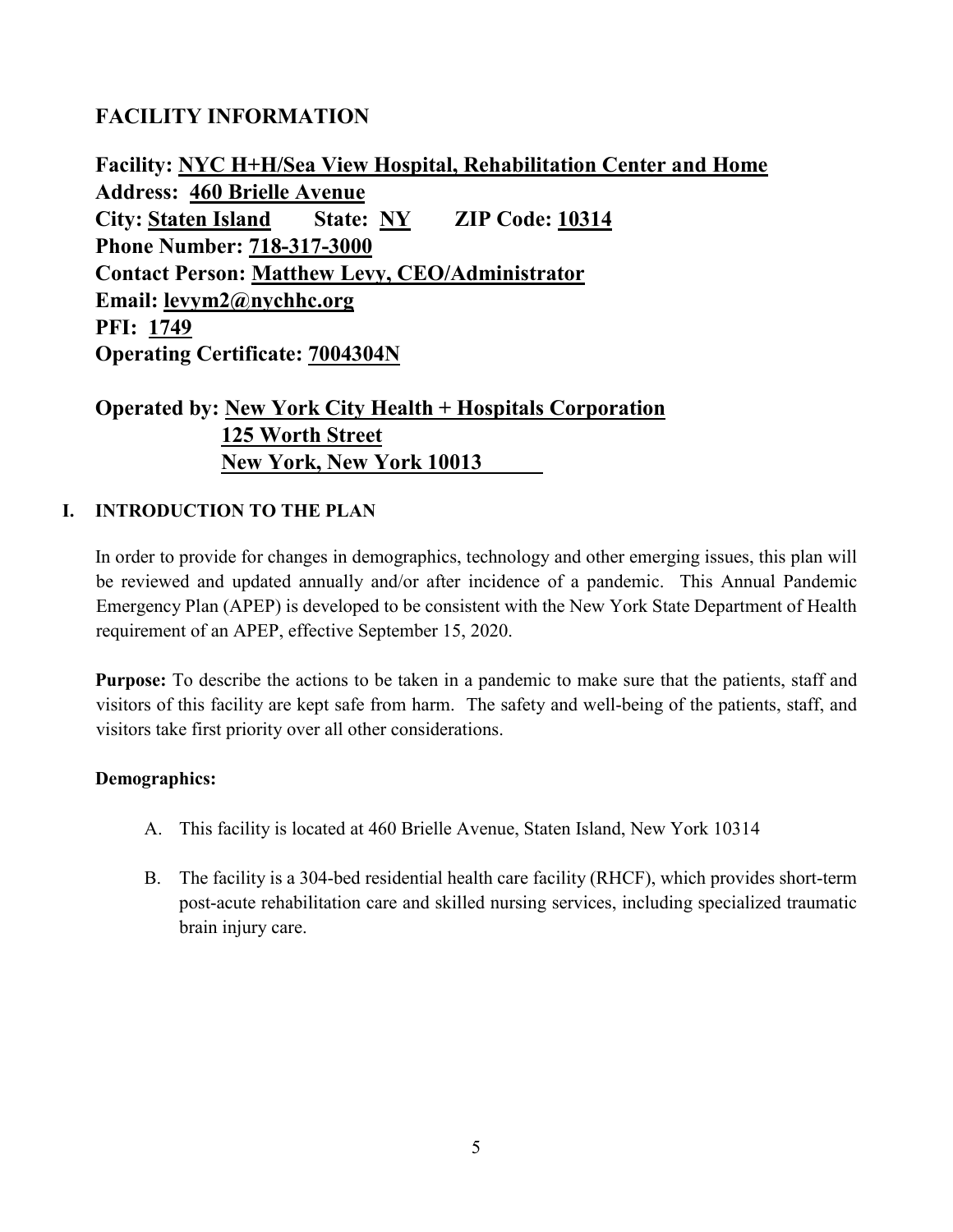#### **II. EMERGENCY PLAN**

#### **Readiness Assessment/Pandemic Influenza/Illness Planning**

- A. This facility maintains a comprehensive emergency management plan (CEMP) to prepare for, respond to, and recover from natural and man-made disasters. The facility follows an "all hazards" approach in developing the CEMP, with a pandemic identified as one (1) of those hazards.
- B. This facility performs an annual readiness assessment of the facility's preparedness for responding to pandemic influenza/illness (see Pandemic Influenza/Illness Planning Checklist Annual Update **Exhibit 1**). This APEP is written and updated based on the readiness assessment. Changes or additions to the APEP will be made based on the annual readiness assessment, gaps identified during exercises or real events or guidance issued by the Centers for Disease Control and Prevention (CDC) and/or the New York State Department of Health (NYSDOH). A copy of the annual updated Pandemic Influenza/Illness Planning Checklist will be kept with the APEP.
- C. A copy of the APEP is attached to the facility's CEMP as an Annex document. In addition, a hard copy of the APEP will be kept in the facility and the plan will be posted on the facility's website.

#### **Structure for Planning and Decision-making**

A. The facility shall have a multidisciplinary planning committee, the Infection Prevention and Control Committee (IPCC) to specifically address pandemic preparedness and response.

| Name                          | Department/Area Represented                 |
|-------------------------------|---------------------------------------------|
| Matthew Levy, CEO             | Administration                              |
| Dorothy McIntosh-Waddy, RN    | Nursing Administration                      |
| Salwa Gerges, M.D.            | Medical Director                            |
| Marisol Arroyo                | Risk Management                             |
| Grace Tuban, RNCIC            | Infection Prevention and Control            |
| Norma Moreira, RN             | Occupational Health                         |
| Liza Panicker, RN             | Staff Training and Orientation              |
| <b>Scott Rasnow</b>           | Engineering/Maintenance/Purchasing Services |
| James Bing                    | <b>Emergency Management Coordinator</b>     |
| Christine O'Neill             | <b>Environmental Services</b>               |
| Donna Tillman                 | Dietary Services                            |
| <b>Emmanuel DeJesus</b>       | <b>Rehabilitation Services</b>              |
| John Peploski                 | <b>Transportation Services</b>              |
| Pharmscript (Pharmacy Vendor) | <b>Pharmacy Services</b>                    |

B. The Infection Prevention and Control Committee consists of the following individuals: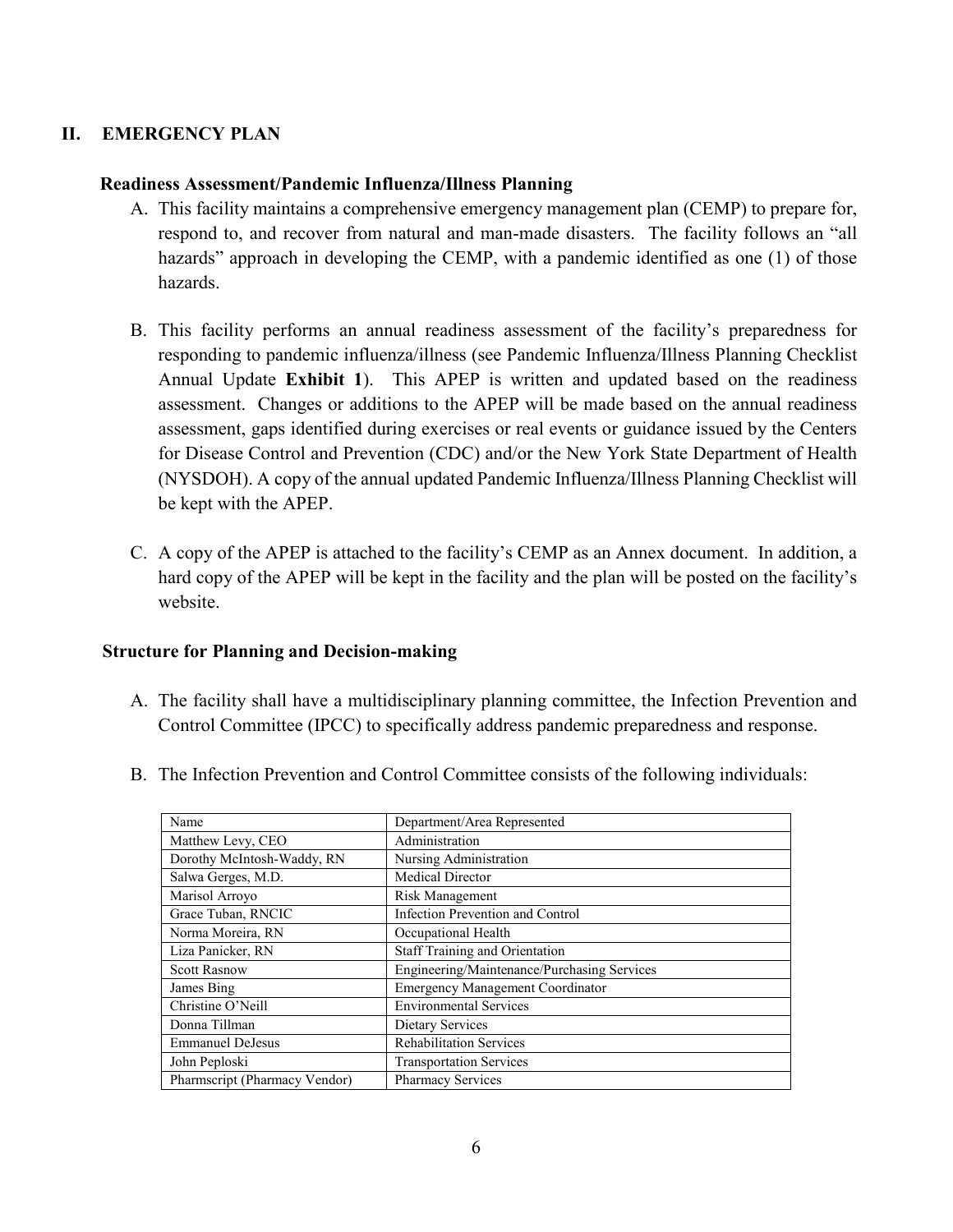- C. The Pandemic Response Coordinator, who is the person responsible for coordinating preparedness planning is: Salwa Gerges, M.D., Medical Director.
- D. Other Facility Programs (i.e., on-site Adult Day Healthcare Program) that need to be addressed as part of this APEP: N/A

#### **Coordination**

A. Local and state health departments and provider/trade associations points of contact have been identified for information on pandemic planning resources, as follows:

| Name of Agency/Organization                           | <b>Phone Number</b> |
|-------------------------------------------------------|---------------------|
| New York City Department of Health and Mental Hygiene | 212-447-2676        |
| New York State Department of Health                   | 518-473-4436        |
| New York City Emergency Management                    | 646-692-3641        |
| New York State Emergency Management                   | 518-292-2301        |

B. Local, regional or state emergency preparedness groups, including bioterrorism/communicable disease coordinators points of contact, have been identified, as follows:

| Name of Agency/Organization         |
|-------------------------------------|
| NYC H+H Emergency Management        |
| New York City Emergency Management  |
| New York State Emergency Management |

C. Area hospitals points of contact have been identified in the event that facility residents require hospitalization or facility beds are needed for hospital patients being discharged in order to free up needed hospital beds, as follows:

| <b>Name of Hospital</b>                   | <b>Phone Number</b> |
|-------------------------------------------|---------------------|
| Staten Island University Hospital - North | 718-226-9000        |
| Staten Island University Hospital - South | 718-226-2000        |
| Richmond University Medical Center        | 718-818-1234        |
| NYC H+H/Bellevue                          | 212-562-4132        |
| NYC H+H/Harlem                            | 212-939-1000        |
| NYC H+H/Metropolitan                      | 212-423-8893        |
| NYC H+H/Jacobi                            | 718-918-5000        |
| NYC H+H/North Central Bronx               | 718-519-3500        |
| NYC H+H/Coney Island                      | 718-616-3000        |
| NYC H+H/Kings County                      | 718-245-3901        |
| NYC H+H/Woodhull                          | 718-963-8101        |
| NYC H+H/Elmhurst                          | 718-334-4000        |
| NYC H+H/Queens                            | 718-883-2350        |
| NYC H+H/Lincoln                           | 718-579-5700        |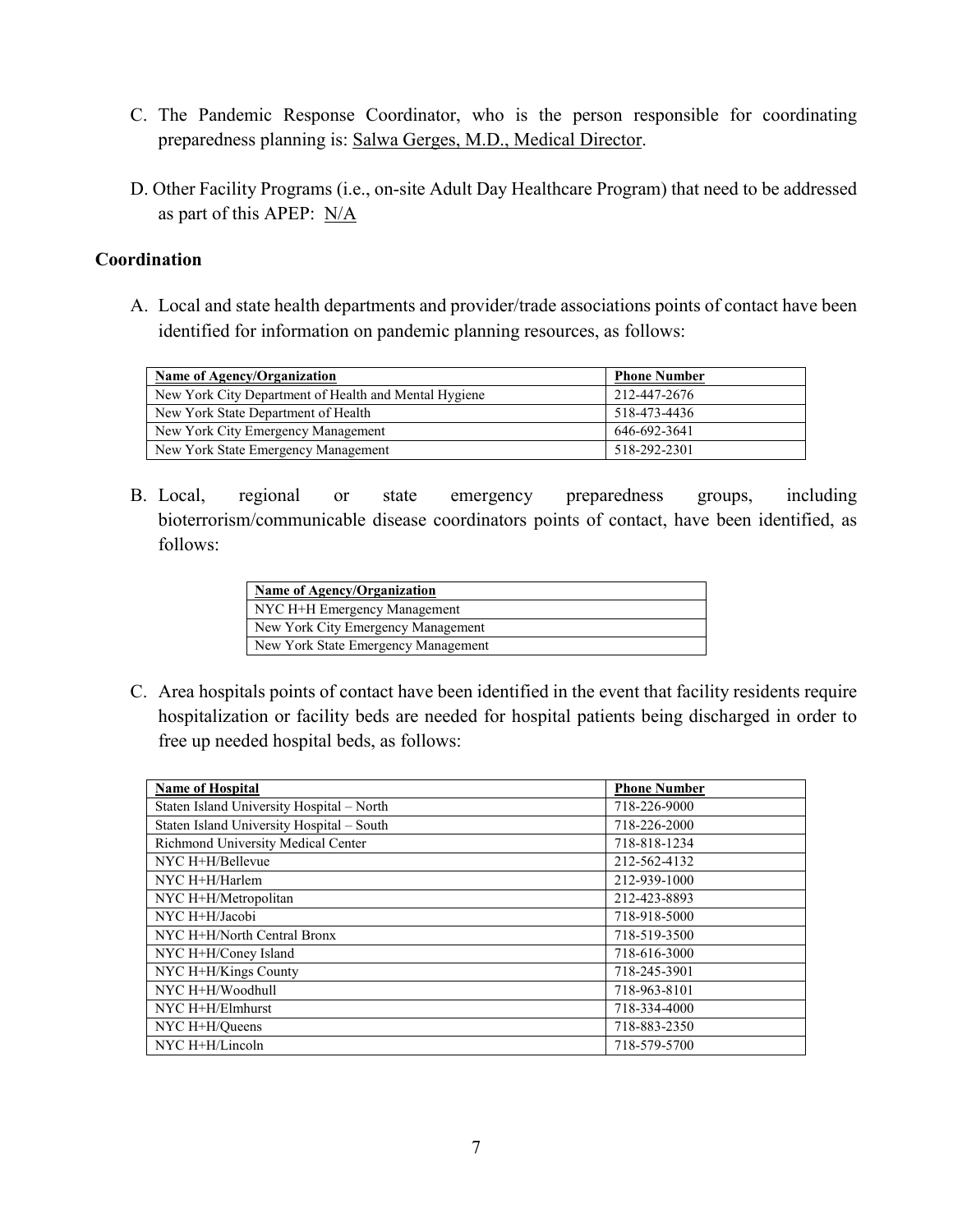### **III. INFECTION CONTROL PROTECTION PLAN**

#### **Description of Surveillance and Monitoring Activities**

The facility monitors public health advisories (federal and state) and updates are provided to the Pandemic Response Coordinator and other members of the Multidisciplinary Pandemic Planning Team when pandemic influenza/illness has been reported in the United States and is nearing the New York City Metropolitan Area.

The facility conducts surveillance activities for residents, staff, family and visitors on an ongoing basis. Signage and hand hygiene stations are posted at all entrances, instructing families, visitors and contractors to:

- Perform hand hygiene
- Self-screen for Febrile Respiratory Illness (FRI) symptoms
- Not enter if they have respiratory symptoms

The facility asks family and visitors to sign in and out of the facility, self-screen for FRI prior to visits, perform hand hygiene before and after visits and they are directed to contact the facility's Infection Control Practitioner or designee if they have respiratory symptoms. If ill, they are discouraged from visiting the facility. During a pandemic illness outbreak, the facility will follow CDC and New York State Department of Health guidelines to limit or restrict entry to the building.

The current Infection Control Program at the facility provides for continuous facility-wide surveillance activities to establish baseline levels of infection on an annual basis. Infection rates above the baseline may be indicative of an influenza/illness outbreak or the arrival of a pandemic illness at the facility. The facility will maintain an ongoing surveillance program to be enhanced during a reported pandemic influenza/illness outbreak in the community (see Table 1 below).

| <b>Phase 1 (Interpandemic Period)</b>                                                                                                                                                      |
|--------------------------------------------------------------------------------------------------------------------------------------------------------------------------------------------|
| <b>Objectives and Actions:</b>                                                                                                                                                             |
| • To assess for seasonal influenza.                                                                                                                                                        |
| • To detect cluster cases of Febrile Respiratory Illness (FRI)/ Influenza-Like Illness (ILI).                                                                                              |
| • To provide for annual education and provide seasonal flu vaccine to residents, staff and volunteers and to maintain<br>immunization statistics and adverse effects information.          |
| • To promote respiratory (cough etiquette) and hand hygiene to residents, families, visitors, volunteers and contractor/vendors.                                                           |
| • To notify NYC H+H of suspected outbreak activity as defined by CDC and NYSDOH guidelines and initiate other<br>notifications, as required, to the local and/or state health departments. |
| • To communicate updates to residents, families, volunteers, contractors/vendors and staff.                                                                                                |
| • Passive Febrile Respiratory Screening measures for visitors, contractors/vendors, visitors and families.                                                                                 |
| <b>Phase 2 (Pandemic Alert Period - Low)</b>                                                                                                                                               |
| <b>Objectives and Actions:</b>                                                                                                                                                             |
| • To implement active surveillance measures for FRI/ILI screening for visitors, vendors/contractors and family members.                                                                    |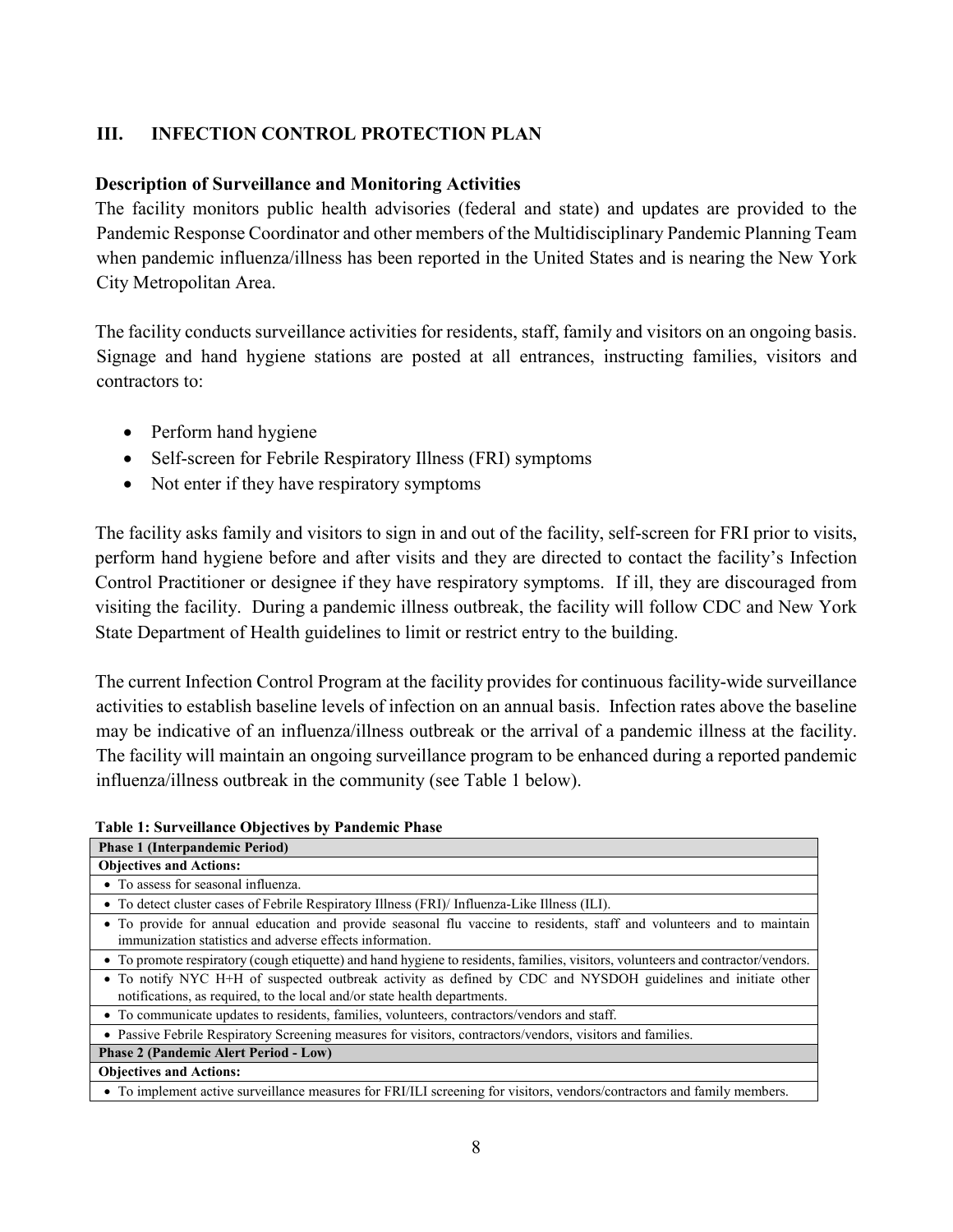| • To notify the Infection Control Practitioner or designee of reported or identified FRI/ILL. They will alert, as appropriate,                                                                                         |
|------------------------------------------------------------------------------------------------------------------------------------------------------------------------------------------------------------------------|
| the local and state health department of cluster of FRI in staff.                                                                                                                                                      |
| • Infection Control will actively monitor residents closely for signs and symptoms by:                                                                                                                                 |
| o Conducting unit rounds                                                                                                                                                                                               |
| o Reviewing shift reports                                                                                                                                                                                              |
| Auditing and reviewing physician and nurse progress notes<br>$\circ$                                                                                                                                                   |
| o Reviewing the monthly pharmacy antibiotic utilization reports                                                                                                                                                        |
| o Reviewing lab reports                                                                                                                                                                                                |
| o Communication with the staff about their clinical observations                                                                                                                                                       |
| • To implement management of respiratory outbreak as required for outbreak activity as defined by CDC and NYSDOH                                                                                                       |
| guidelines and initiate outbreak reports to local and state health department, as required.                                                                                                                            |
| Phase 3 (Pandemic Alert Phase - High)                                                                                                                                                                                  |
| <b>Objectives and Actions</b>                                                                                                                                                                                          |
| • To activate the Pandemic Emergency Plan and Emergency Plan (as needed).                                                                                                                                              |
| • To maintain active surveillance for monitoring of FRI/ILI in residents and staff.                                                                                                                                    |
| • To finalize plans for pandemic vaccine storage and security (as applicable).                                                                                                                                         |
| • To establish clinic sites for residents, staff and volunteers.                                                                                                                                                       |
| • To develop plans for antiviral storage, security and administration, including staff prophylactic treatment.                                                                                                         |
| • To follow guidelines for avian/pandemic flu/illness, as issued by CDC and NYSDOH, and provide education and training to<br>staff for personal preparedness, resident care and pandemic influenza/illness management. |
| • To ensure that availability of staffing, equipment and supplies, as required, for the facility.                                                                                                                      |
| • To provide educational material and in-services; i.e., Annual Pandemic Emergency Plan; cross training; hand hygiene                                                                                                  |
| <b>Phase 4 (Pandemic Period)</b>                                                                                                                                                                                       |
| <b>Objectives and Actions</b>                                                                                                                                                                                          |
| • To implement measures for suspected and confirmed pandemic strain in the facility.                                                                                                                                   |
| · To implement mandatory active screening of staff, visitors, contractors/vendors and family members (see Sample<br>Surveillance Screening Tool Exhibit 2).                                                            |
| • To implement heighted surveillance of residents and staff illnesses for symptoms of the pandemic influenza/illness.                                                                                                  |
| • To implement control and support measures for residents, staff, visitors and families.                                                                                                                               |
| • To implement access restrictions for staff, visitors, families, volunteers and vendors.                                                                                                                              |
| • To implement protocols for isolation of residents with confirmed or suspected illness.                                                                                                                               |
| • To implement protocols for cohorting residents with confirmed or suspected illness.                                                                                                                                  |
| • To direct staff to cohort to their assigned units as much as possible.                                                                                                                                               |

The facility has processes in place to prevent the occurrence of an outbreak and surveillance programs to quickly identify and implement control measures to contain it. The facility also prepares to respond to large-scale epidemics as part of its emergency preparedness plan. The facility's infection prevention and control program staff monitor and maintain a data communication with relevant agencies through the NYSDOH Health Alert Network (HAN) for events happening in the local, national and global community.

#### **Active Surveillance for Respiratory Infection or other Pandemic Illness**

When there is influenza or pandemic illness activity in the local community, active surveillance for the influenza/illness is conducted among all new and current residents, healthcare personnel and visitors of the facility until the end of the influenza season and/or pandemic. Daily monitoring will occur once a single laboratory-confirmed case of the influenza/illness has been identified in a resident, as it is likely there are other cases among exposed persons. Daily active surveillance occurs until at least one (1) week after the last laboratory-confirmed influenza/illness case was identified.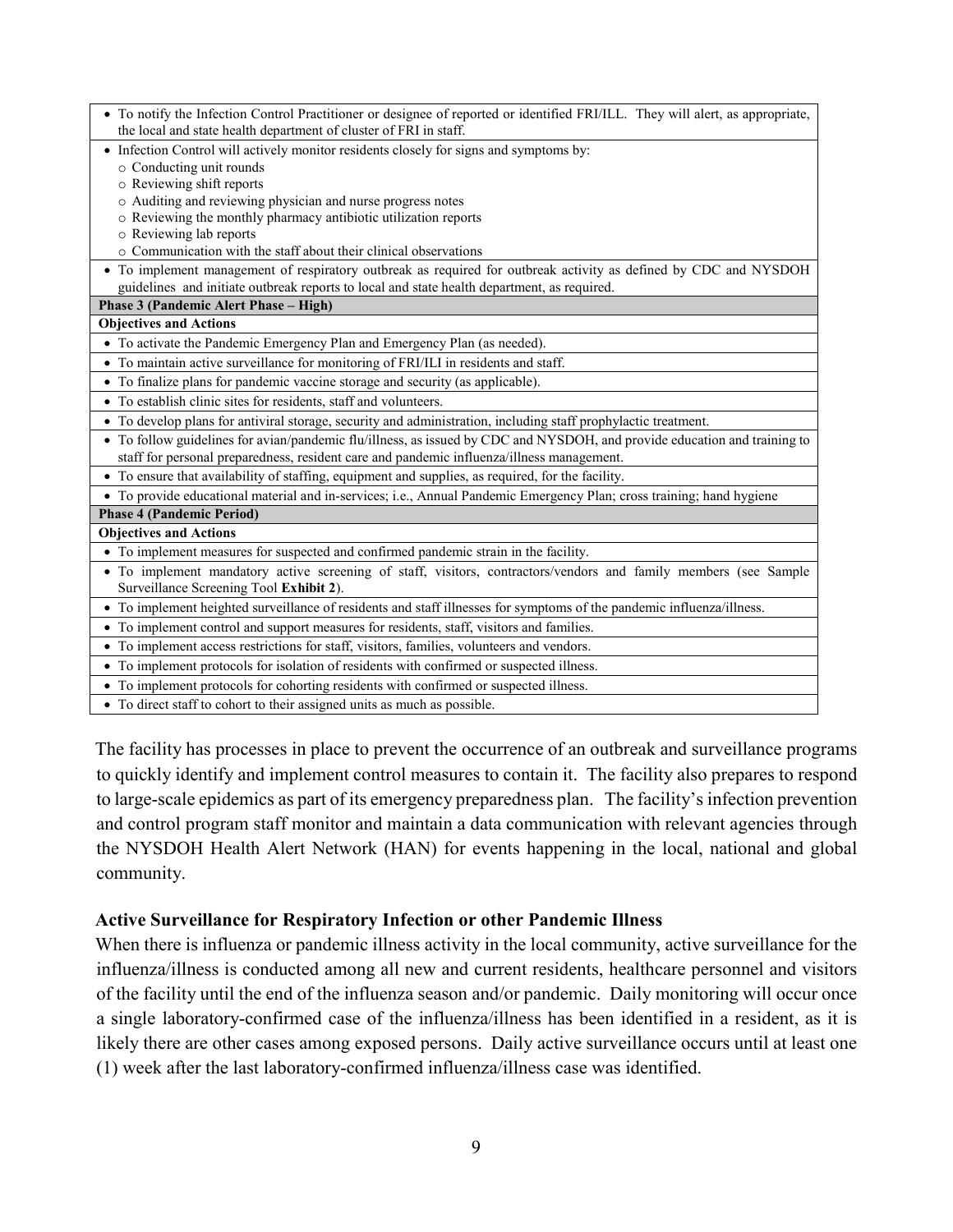When it is not influenza season, influenza testing shall occur when any resident has signs and symptoms of influenza-like illness. If there is one (1) laboratory-confirmed influenza positive case along with other cases of respiratory infection in a unit of the facility, an influenza outbreak might be occurring. In the event that an influenza outbreak is identified in this scenario, daily monitoring will occur until at least one (1) week after the last laboratory confirmed influenza case occurred.

Once an outbreak has been identified, outbreak prevention and control measures will be implemented immediately. As mentioned above, daily active surveillance will be conducted until at least one (1) week after the last confirmed influenza/illness case occurred. Testing for influenza/illness will occur for the following:

- o Ill persons who are in an affected unit as well as ill persons in previously unaffected units in the facility; and
- $\circ$  Persons who develop acute respiratory illness symptoms more than 72 hours after beginning antiviral chemoprophylaxis.

It should be noted that elderly persons and other long-term care residents, including those who are medically fragile and those with neurological and neurocognitive conditions, may manifest atypical signs and symptoms with influenza/illness virus infection, and may not have fever.

#### **Identification and Management of Residents with Symptoms**

Identification of residents with symptoms will occur through the monitoring and active surveillance activities described above. The facility will implement standard and droplet precautions for all residents with suspected or confirmed influenza/illness. Standard precautions will be applied into the care of all residents, regardless of the suspected or confirmed presence of the influenza/illness.

It is the policy of this facility to protect residents, staff and others who may be in our facility from harm during a pandemic outbreak. To accomplish this, the facility has developed protocols for testing residents and the ongoing surveillance testing of the resident population (see Table 2).

**Table 2: Procedures to Test Residents**

|  |  |  |  |  |  |  | • Facility will test any symptomatic resident in accordance with guidance and direction of the CDC, local and state health department. |
|--|--|--|--|--|--|--|----------------------------------------------------------------------------------------------------------------------------------------|
|--|--|--|--|--|--|--|----------------------------------------------------------------------------------------------------------------------------------------|

• If the facility has no symptomatic residents, facility will consult with local and state health department and determine testing strategy, if applicable and needed. • Testing will be done through a testing lab that can provide test results in a timely manner.

• If no testing capacity can be located that meets the timeframe goal for timely turnaround of tests, the facility will document all attempts to obtain testing and keep documents of those efforts for review.

• If an alternative test is approved that could help meet the timely turn-around goals and is approved by the local and state health department, the facility will incorporate those procedures in support of the facility's overarching objective to receive test results in a timely manner.

• For residents with suspected or confirmed influenza-like illness, the facility will implement protocols for isolation and/or cohorting residents per facility policy.

• Positive residents will be removed from isolation and/or cohorting after two (2) negative tests or as directed by guidance issued by CDC, local and state health departments for removal of transmission-based precautions.

• The facility will report any positive tests in accordance with local and state health department requirements for the reporting of nosocomial infections.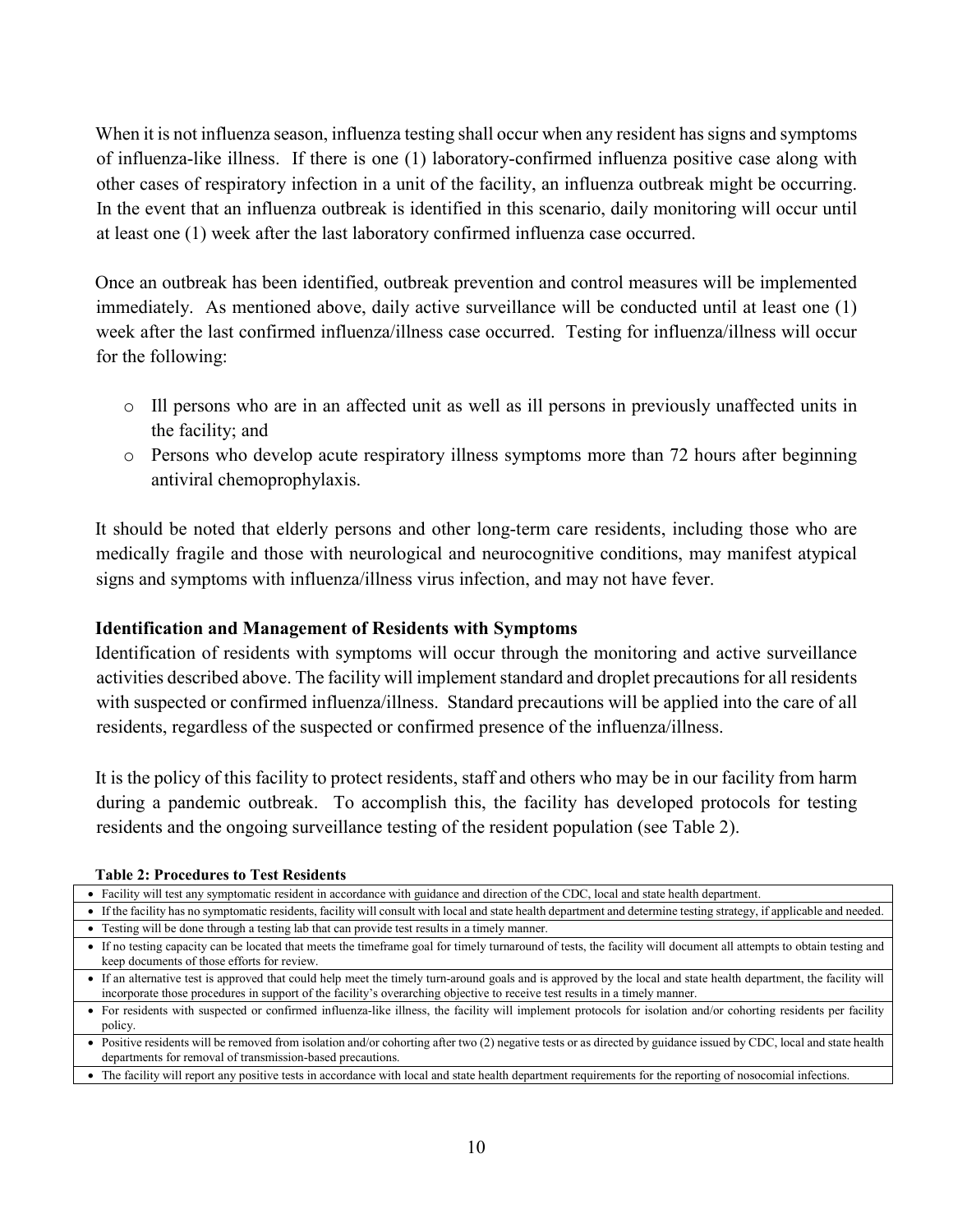The facility has also developed procedures for the isolation and/or cohorting for residents during a pandemic outbreak by designating spaces within the facility into three (3) zones, which is based on the residents' testing status, as follows:

*Positive (i.e., COVID)* – Space designated to be used and occupied by confirmed positive residents and staff assigned to their care. Newly admitted and readmitted residents with confirmed positive results who have not met the criteria for discontinuation of transmission-based precautions, and are allowed to be admitted/readmitted based on CDC and NYSDOH guidance, will be admitted to this space. *Unknown (i.e., COVID)* – Space designated to be used and occupied by asymptomatic residents with exposure and/or residents who have an unknown testing status and staff assigned to their care. *Negative* – Space designated to be used and occupied by confirmed negative residents and staff assigned to their care.

These zones are meant to provide safe care and treatment of residents during the pandemic outbreak (see Table 3). Resident isolation and/or cohorting procedures and locations (zones) will be reevaluated by clinical staff frequently as demand dictates.

|  |  |  |  |  |  | Table 3: Procedures to Isolate and/or Cohort Residents |  |
|--|--|--|--|--|--|--------------------------------------------------------|--|
|--|--|--|--|--|--|--------------------------------------------------------|--|

| <b>Positive Zone</b>                                                                                                                                                                                                                                                |
|---------------------------------------------------------------------------------------------------------------------------------------------------------------------------------------------------------------------------------------------------------------------|
| • Residents testing positive will be placed in a single room, if available, or cohorted within a zone designated by the facility as a positive                                                                                                                      |
| zone.                                                                                                                                                                                                                                                               |
| • Residents testing positive will only be cohorted with other confirmed cases.                                                                                                                                                                                      |
| • If a resident tests positive in a room with roommates who are asymptomatic and negative, the positive resident will be moved to a<br>positive zone, depending on space availability.                                                                              |
| • Residents in a positive zone designated for confirmed cases will be treated with contact and droplet precautions until they have a negative<br>test result or deemed recovered as per CDC guidelines.                                                             |
| • If no movement is possible, the facility will isolate the residents to the extent possible within the same unit per CDC guidelines.                                                                                                                               |
| · Residents in a positive zone will be assessed twice daily once a shift (twice daily at a minimum) to document respiratory rate,<br>temperature and oxygen saturation.                                                                                             |
| • The facility will monitor guidance from CDC and adjust procedures for cohorting accordingly.                                                                                                                                                                      |
| • The facility will assign staff to work the positive zones exclusively to the extent possible.                                                                                                                                                                     |
| • If staff will be shared across the various zones in any way, the staff will fully doff all PPE and leave all dirty PPE in designated                                                                                                                              |
| receptacles, perform hand hygiene, and don new PPE in accordance with CDC guidance for the area they are entering.                                                                                                                                                  |
| <b>Unknown Zone</b>                                                                                                                                                                                                                                                 |
| • Asymptomatic residents who are exposed to a confirmed case will be cohorted in observation until their test results are known.                                                                                                                                    |
| • Symptomatic residents with unknown status will be placed in a single room until their test results are known.                                                                                                                                                     |
| • Residents in an unknown zone will be treated with contact and droplet precautions until a negative test result can be achieved or the<br>resident meets the time criteria to return to a negative zone based on current, applicable guidance from CDC and NYSDOH. |
| • If staff will be shared across the various zones in any way, the staff will fully doff all PPE and leave all dirty PPE in designated                                                                                                                              |
| receptacles, perform hand hygiene, and don new PPE in accordance with CDC guidance for the area they are entering.                                                                                                                                                  |
| • All residents in an unknown zone will be screened for symptoms of the viral illness and have their vital signs monitored, including                                                                                                                               |
| oxygen saturation and temperature checks at a minimum of two (2) times per day and documented in the clinical record.                                                                                                                                               |
| <b>Negative Zone</b>                                                                                                                                                                                                                                                |
| • Residents in the negative zone will consist of confirmed negative residents or those who have fully recovered from the viral illness.                                                                                                                             |
| • Residents will be cohorted with other confirmed negative or recovered residents.                                                                                                                                                                                  |
| • Residents will be moved to the negative zone only after they have received a negative test or they have met the criteria for the removal                                                                                                                          |
| of transmission-based precautions per current CDC guidance.                                                                                                                                                                                                         |
| • The facility will change room designations in response to testing results and may need to add or remove unit designations depending on<br>space available/needed.                                                                                                 |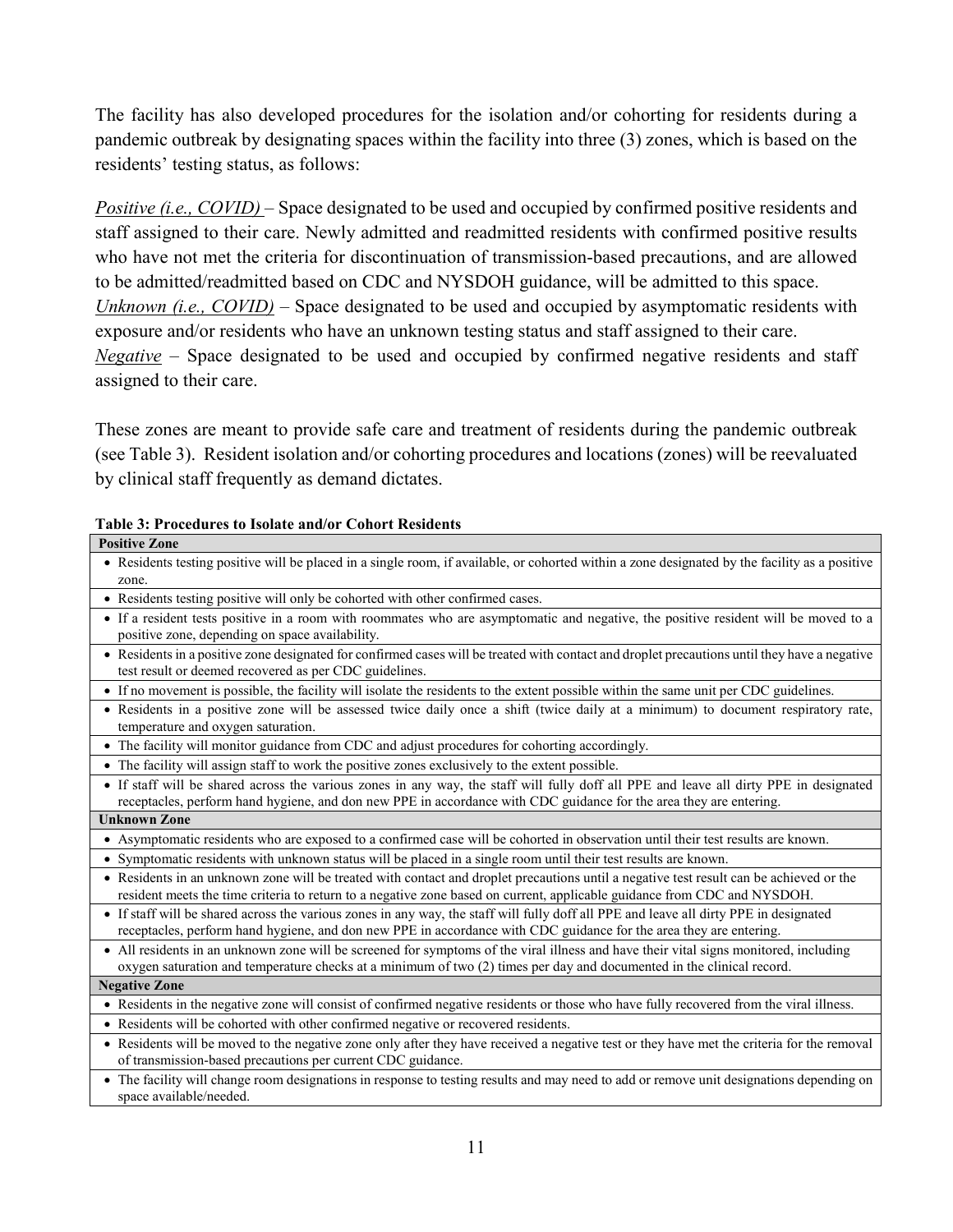In cases where the facility may get large amounts of positive cases interspersed within the facility, the facility will designate who is on what precautions for each resident and clearly communicate the procedures to minimize the risk of spreading with the eventual goal of having clearly designated spaces with the building set on the zone groupings outlined above.

The facility, at a minimum, follows the CDC-recommended standard precautions in providing care to residents, regardless of suspected or confirmed infection status (see Table 4). These practices are designed to both protect and prevent health care providers from spreading infections among residents. The use of PPE, and the type of PPE used, under standard precautions is based on the nature of the clinical interaction with the resident and the potential exposure to blood, body fluids and/or infectious materials. All facility health care providers receive ongoing training on and must demonstrate an understanding of:

- When to use PPE;
- What PPE is necessary;
- How to properly don, use and doff PPE in a manner to prevent self-contamination;
- How to properly dispose of or disinfect and maintain PPE; and
- The limitations of PPE.

CDC recommends transmission-based precautions (i.e., contact, droplet and/or airborne precautions) be implemented for patients with documented or suspected diagnoses where contact with the patient, their body fluids or their environment presents a substantial transmission risk despite adherence to standard precautions. During a pandemic outbreak, PPE will be worn by staff at all times during care of residents who are placed in the designated zones for confirmed cases, (positive) and asymptomatic residents with exposure and/or residents with no known status (unknown) of the facility.

| <b>Standard Precautions</b>                |                                                                                                                                                                                                                                                                                                                                                                                                                                                                                                                                                                                                                                                                                                                                                                                                                          |
|--------------------------------------------|--------------------------------------------------------------------------------------------------------------------------------------------------------------------------------------------------------------------------------------------------------------------------------------------------------------------------------------------------------------------------------------------------------------------------------------------------------------------------------------------------------------------------------------------------------------------------------------------------------------------------------------------------------------------------------------------------------------------------------------------------------------------------------------------------------------------------|
| Hand Hygiene                               | Use an alcohol-based hand rub or wash hands with soap and water for the following clinical<br>٠<br>indications:<br>- Immediately before touching a patient.<br>- Before performing an aseptic task or handling invasive medical device.<br>- Before moving from work on a soiled body site to a clean body site on the same patient.<br>- After touching a patient or the patient's immediate environment<br>- After contact with blood, body fluids or contaminated surfaces<br>- Immediately after glove removal<br>Perform hand hygiene with soap and water when hands are visibly soiled.<br>$\bullet$                                                                                                                                                                                                               |
| Environmental Cleaning and<br>Disinfection | Routine and targeted cleaning of environmental surfaces as indicated by the level of patient<br>contact and degree of soiling.<br>- Clean and disinfect surfaces in close proximity to the patient and frequently touched<br>surfaces in the patient care environment on a more frequent schedule compared to other<br>surfaces.<br>- Promptly clean and decontaminate spills of blood and other potentially infectious materials.<br>Use of EPA-registered disinfectants that have microbiocidal activity against the pathogens<br>$\bullet$<br>most likely to contaminate the patient-care environment.<br>Follow manufacturer's instructions for proper use of cleaning and disinfecting products (i.e.,<br>$\bullet$<br>dilution, contact time, material compatibility, storage, shelf-life, safe use and disposal). |

**Table 4 – Standard Precautions and Transmission-based Precautions**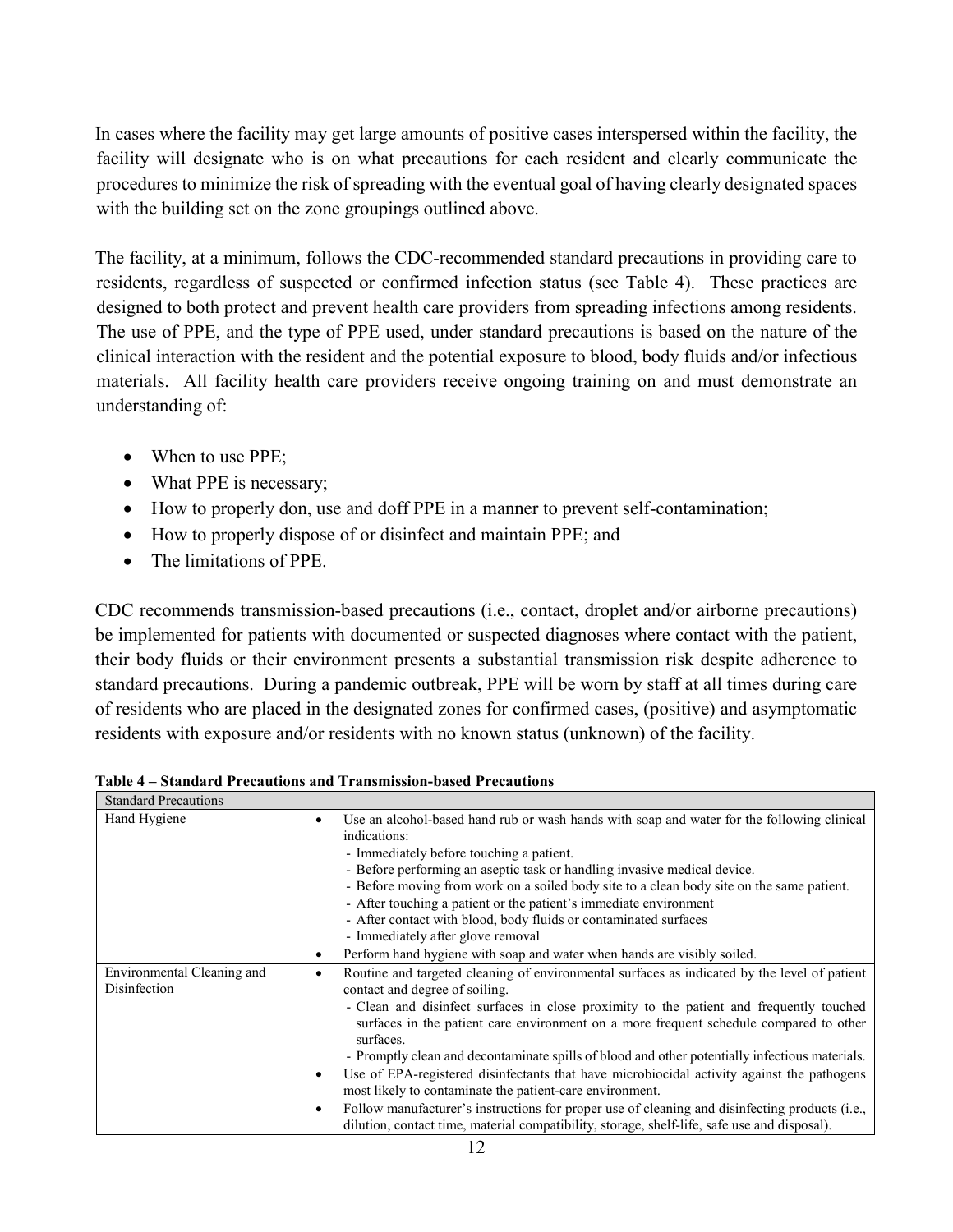| Injection and Medication    | Use aseptic technique when preparing and administering medications.<br>$\bullet$                                                              |
|-----------------------------|-----------------------------------------------------------------------------------------------------------------------------------------------|
| Safety                      | Disinfect the access diaphragms of medication vials before inserting device into the vial.<br>$\bullet$                                       |
|                             | Use needles and syringes for one patient only (this includes manufactured prefilled syringes<br>$\bullet$                                     |
|                             | and cartridge devices such as insulin pens).                                                                                                  |
|                             | Enter medication containers with a new needle and a new syringe, even when obtaining<br>$\bullet$                                             |
|                             | additional doses for the same patient.                                                                                                        |
|                             | Ensure single-dose or single use vials, ampules and bags or bottles of parenteral solution are<br>$\bullet$                                   |
|                             | used for one patient only.                                                                                                                    |
|                             | Use fluid infusion or administration sets (e.g., intravenous tubing) for one patient only.<br>$\bullet$                                       |
|                             | Dedicate multidose vials to a single patient whenever possible. If multidose vials are used for<br>$\bullet$                                  |
|                             | more than one patient, restrict the medication vials to a centralized medication area and do not                                              |
|                             | bring them into the immediate patient treatment area (i.e., patient room).                                                                    |
| Appropriate Use of Personal | Ensure proper selection and use of personal protective equipment (PPE) based on the nature<br>$\bullet$                                       |
| Protective Equipment        | of the patient interaction and potential exposure to blood, body fluids and/or infectious                                                     |
|                             | materials.                                                                                                                                    |
|                             | - Wear gloves when it can be reasonably anticipated that contact with blood or other                                                          |
|                             | potentially infectious materials, mucous membranes, non-contact skin, potentially<br>contaminated skin or contaminated equipment could occur. |
|                             | - Wear a gown that is appropriate to the task to protect skin and prevent soiling of clothing                                                 |
|                             | during procedures and activities that could cause contact with blood, body fluids, secretions                                                 |
|                             | or excretions.                                                                                                                                |
|                             | - Use protective eyewear and a mask, or a face shield, to protect the mucous membranes of                                                     |
|                             | the eye, nose and mouth during procedures and activities that could generate splashes or                                                      |
|                             | sprays of blood, body fluids, secretions and excretions. Select masks, goggles, face shields                                                  |
|                             | and combinations of each according to the need anticipated by the task performed.                                                             |
|                             | - Remove and discard PPE, other than respirators, upon completing a task before leaving the                                                   |
|                             | patient's room or care area. If a respirator is used, it should be removed and discarded (or                                                  |
|                             | reprocessed if reusable) after leaving the patient room or care area and closing the door.                                                    |
|                             | - Do not use the same gown or pair of gloves for care of more than one patient. Remove and                                                    |
|                             | discard disposable gloves upon completion of a task or when soiled during the process of                                                      |
|                             | care.                                                                                                                                         |
| Minimizing Potential        | Use respiratory hygiene and cough etiquette to reduce the transmission of respiratory<br>$\bullet$                                            |
| Exposures                   | infections within the facility.                                                                                                               |
|                             | Prompt residents and visitors with symptoms of respiratory infection to contain their<br>$\bullet$                                            |
|                             | respiratory secretions and perform hand hygiene after contact with respiratory secretions by                                                  |
|                             | providing tissues, masks, hand hygiene supplies and instructional signage and/or handouts at                                                  |
|                             | points of entry and throughout the facility.                                                                                                  |
|                             | When space permits, separate patients with respiratory symptoms from others as soon as<br>$\bullet$                                           |
|                             | possible.                                                                                                                                     |
| Reprocessing of Reusable    | Clean and reprocess (disinfect or sterilize) reusable medical equipment (e.g., blood glucose<br>$\bullet$                                     |
| Medical Equipment           | meters and other point-of-care devices, blood pressure cuffs, oximeter probes) prior to use on                                                |
|                             | another patient when soiled.                                                                                                                  |
|                             | - Consult and adhere to manufacturer's instructions.                                                                                          |
|                             | Maintain separation between clean and soiled equipment to prevent cross contamination.<br>$\bullet$                                           |

## **Plan for Preserving Resident's Place if a Resident is Hospitalized and How Hospitalized Residents are Readmitted to the Facility After Hospital Treatment**

As required under Section 415.3 of Title 10 of the New York State Codes, Rules and Regulations (10 NYCRR), the facility has an established bed-hold and readmission policy in place to preserve a resident's right to a bed reservation (or bed-hold) while a patient is absent from the facility for a hospitalization and the duration and conditions of the bed-hold policy during which the resident is permitted to return and resume residence to the facility. The policy outlines the conditions under which the resident is returned to their previous room or to an available bed. The resident and their family and/or legal guardian are given this information in writing upon admission to the facility and at their time of transfer to a hospital.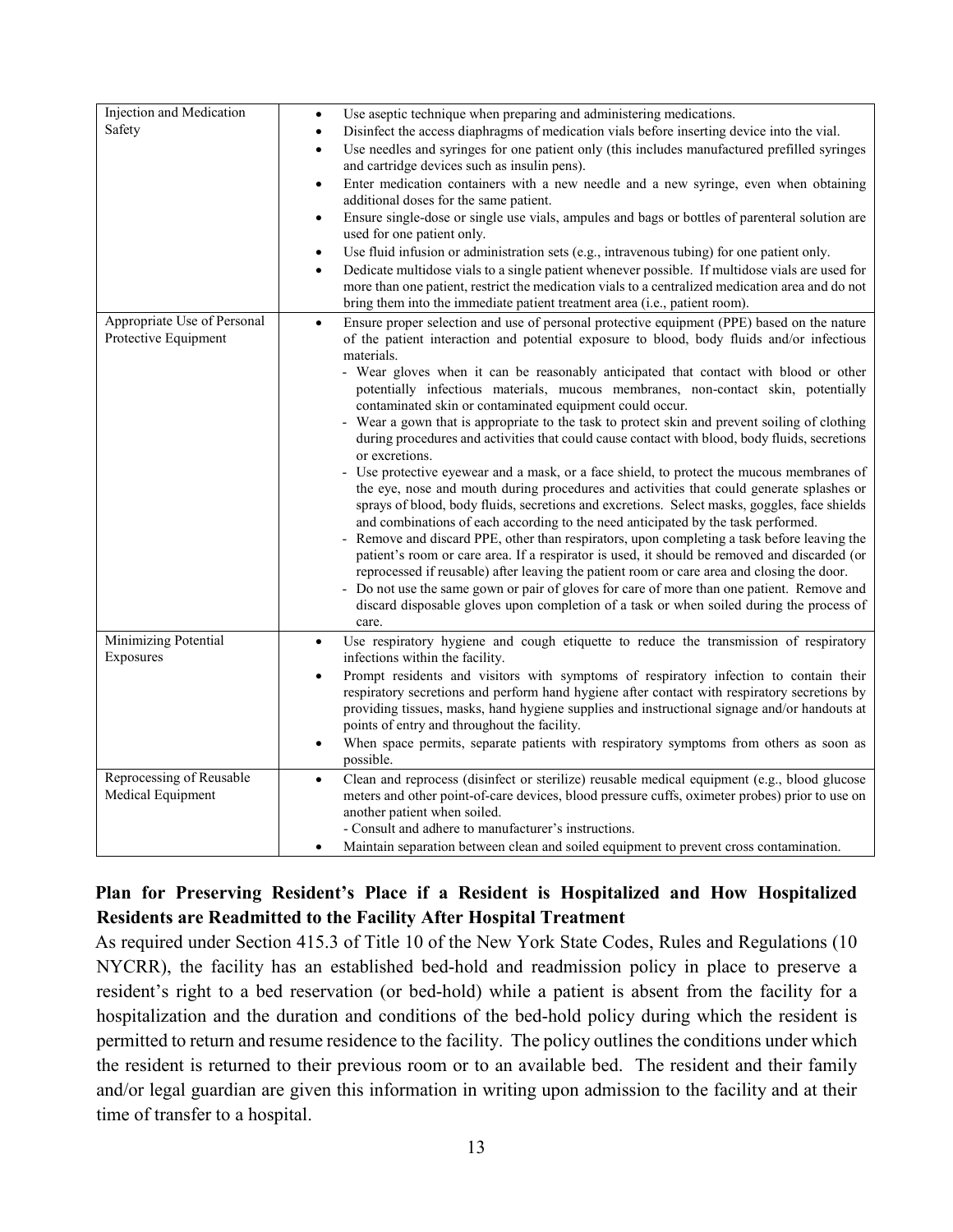During a pandemic, and if the resident's status is unknown upon readmission to the facility, the resident may need to be placed on a different unit, pending a negative test and/or they have met the criteria for the removal of transmission-based precautions based on CDC guidance or if the resident's previous room is now located in a designated area for positive and symptomatic suspected cases.

### **Notification to State and Local Health Departments**

As required under Sections 2.1 and 2.2 of 10 NYCRR, nosocomial infections are to be reported within 24 hours of recognition. The facility is required to notify the state and local health department as follows:

- o New York State Department of Health: Reported via the Nosocomial Reporting Application (NORA) electronic system.
- o New York City Department of Health and Mental Hygiene: Reported by phone.

The facility will meet any additional notification requirements that may be put in place by NYSDOH during a pandemic situation, including submission of information and reports through the Health Commerce System.

## **Criteria to Limit or Restrict Visitors, Volunteers and Non-essential Staff**

Residents with multiple conditions are at highest risk of infection and complications, so the facility must use every tool at its disposal to reduce the risk of exposure to and spread of influenza-like or other pandemic illness within the facility. Temporary restricting of visitors and non-essential workers is one method to reduce the risk of virus spread in nursing homes, keeping residents safe. The facility will follow CDC guidelines to limit or restrict entry to the building and any guidance/regulation that may be put in place by the New York State Department of Health regarding visitors to nursing homes, which may include:

- Restricting visitors, volunteers and non-essential staff who are identified as symptomatic or asymptomatic based on screening done at time of entry into the building.
- Restricting all visitors with exceptions for compassionate care, such as end-of-life situations.
- Restricting visitors to the resident's room or other location designated by the facility.
- Restricting the number of visitors allowed per resident (i.e., two (2) visitors at a time).
- Restricting the number of residents who may receive visitors at the same time (i.e., 10% of residents may receive visitors at the same time).
- Restricting all volunteers and nonessential health care personnel and other personnel (i.e., barbers).
- Requiring the wearing of a surgical mask when in the building.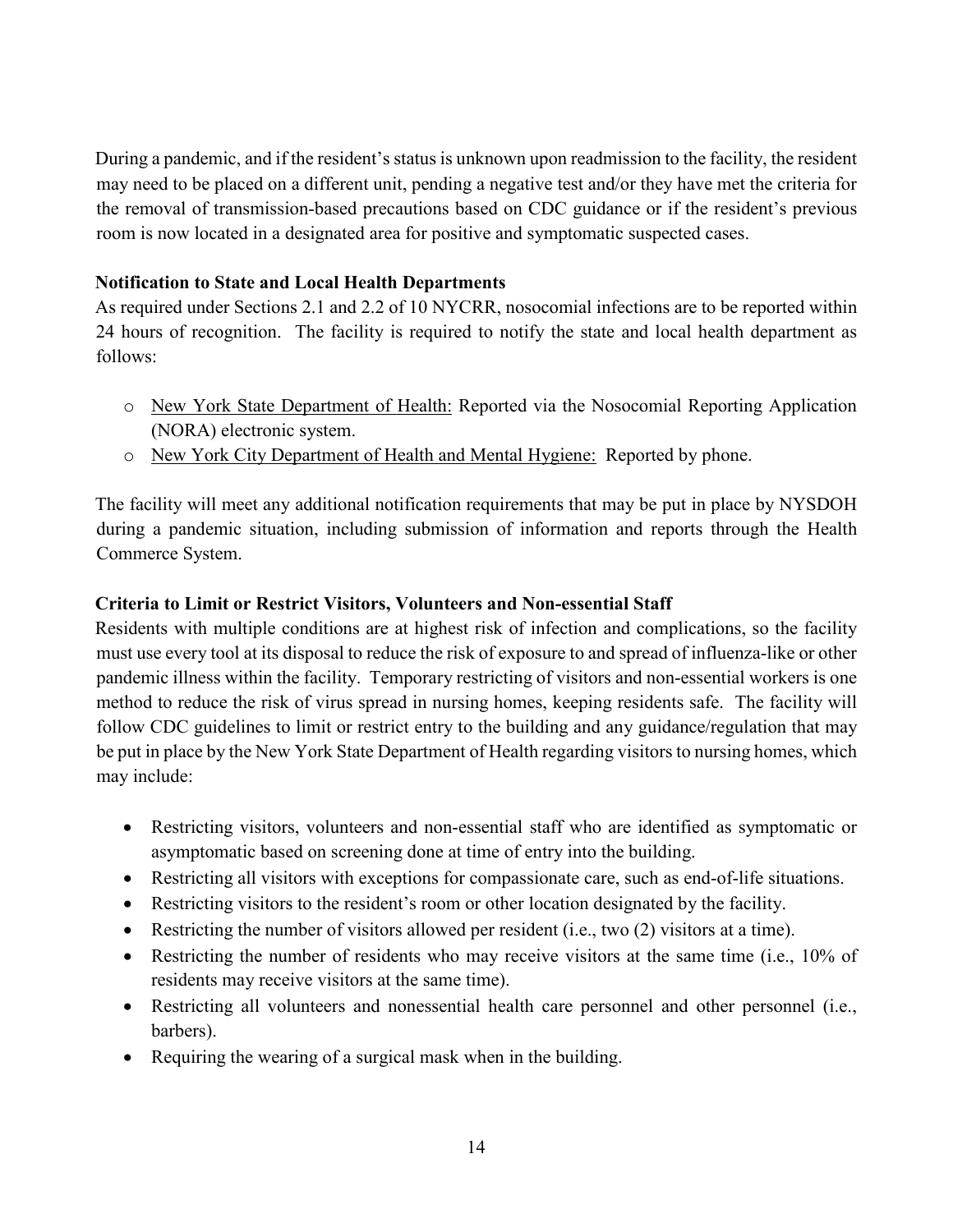When the facility implements restriction of all visitors with exceptions for compassionate care, such as end-of-life situations, visitors who enter the facility under this exception will be equipped with personal protective equipment (PPE) like masks, and the visit will be limited to a specific room only.

When the facility limits the number of residents who may receive visitors at the same time, families may be required to schedule their visit in advance instead of just walking in. In addition, the facility may limit the time length of the visit to allow other residents to have visitors.

The facility understands the vital importance of keeping residents connected with their loved ones. When visitation is restricted during a pandemic situation, the facility will facilitate increased virtual communication between residents and families and will also keep residents' families informed about their care. Please refer to **Section IV Communication Plan** below for additional information.

The facility will have signage posted at all entrances instructing all visitors, residents, staff, volunteers and contractors about:

- Any identified risks of virus spread in the facility;
- Any screening procedures in effect, including temperature checks and symptom screening;
- Any restrictions in place (e.g., limitations on who can enter); and
- Any infection protection plan practices required (i.e., surgical mask, hand hygiene, etc.).

## **Resources and Supplies to Adhere to Infection Control Policies**

During a pandemic, health care settings will need large quantities of equipment and supplies to provide care and to protect health care workers. It is anticipated that the demand will be high and traditional supply chains may break down. In preparation for a pandemic, the following measures will be instituted by the facility:

- 1. The facility will maintain a 60-day (2 months) supply of personal protective equipment (PPE). PPE supplies include N95 masks, surgical masks, face shields or goggles, medical gowns and medical gloves. The amount of PPE need for a 60-day supply will be based on the PPE burn rate/average consumption rate and will be adjusted accordingly if the burn rate/average consumption rate increases or decreases.
- 2. A 30-day stockpile of essential supplies needed to adhere to infection control policies. Essential supplies include environment cleaning and disinfection supplies, disposable masks, disposable gloves, tissues, hand soap, paper towels and alcohol-based hand sanitizers.
- 3. All supplies will be checked for expiration dates and rotated on a regular basis to prevent stock expiration. The facility Administrator will determine the frequency of the stock rotation.

## Environmental Infection Control

The facility has policies and procedures in place for cleaning and disinfection of the building and medical equipment. EPA-registered, hospital-grade disinfectants are used for cleaning high-touch surfaces and shared resident care equipment. During a pandemic, the facility will follow CDC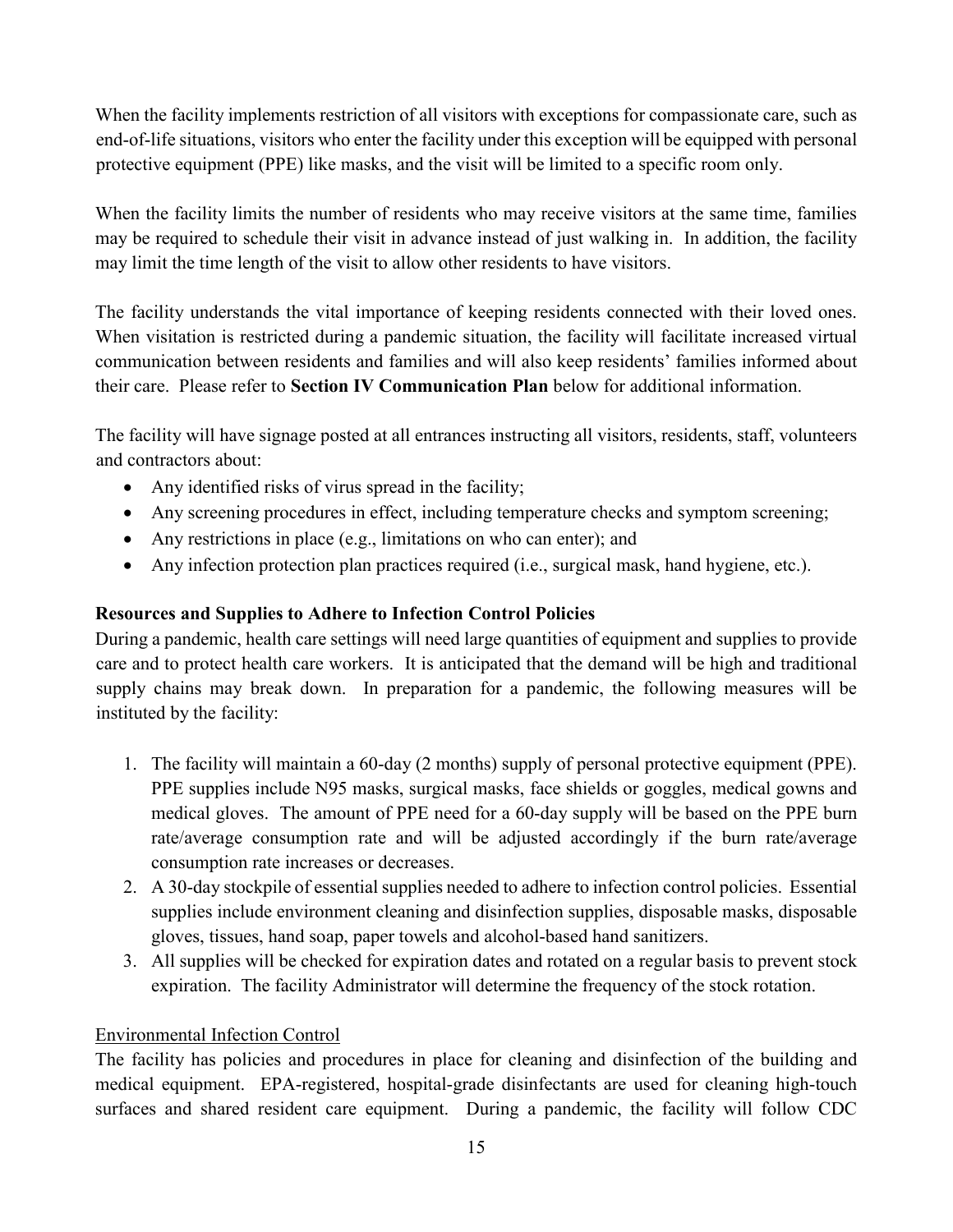guidelines for any increased environmental cleaning and/or frequency of cleaning. Environmental services personnel who clean and disinfect rooms will be equipped with appropriate PPE for cleaning within the spaces of each zone used for the cohorting of residents as recommended by CDC and NYSDOH guidelines. While alcohol-based hand sanitizer (ABHS) is the preferred method of hand hygiene, sinks throughout the facility will be stocked with soap and paper towels to encourage hand hygiene.

Management of laundry, food service utensils and medical waste will be performed in accordance with routine procedures and supplemented with additional processing, based on recommendation and/or requirement of CDC guidelines and/or any guidance or requirements issued by NYSDOH.

Tissues and facemasks will be available for residents and visitors and placed near entrances and in common areas of the facility along with no-touch receptacles for disposal. Necessary PPE for health care provider use will be available outside of resident rooms and in other areas where resident care is provided. No-touch receptacles for disposal of used/soiled PPE are placed outside of resident rooms and in other areas where resident care is provided for the safe doffing of PPE. These receptacles are "designated" for the disposal of used/soiled PPE.

#### **IV. COMMUNICATION PLAN**

The facility has in place a communication plan as part of its emergency preparedness plan. This communication plan can be enhanced and supplemented with additional elements and information to ensure that all parties are provided with updated information on the status of the facility's situations and the status of residents during a pandemic outbreak. The communication plan provides a framework to manage and coordinate the wide variety of communications that take place during a pandemic. It covers who will receive communications, how the communications will be delivered, what information will be communicated, who communicates and the frequency of the communications.

#### **Internal Communication**

Target audiences for internal communications include:

- Nursing Staff to ensure continuity of patient and resident care;
- Physicians to ensure continuity of patient and resident care;
- All other clinical staff to assist nursing staff on the units; and
- All non-clinical staff to ensure that essential services continue.

The key communication messages delivered to internal target audiences include topics such as trainings and in-services for the pandemic response, testing of employees, availability of transportation for late night staff, and hotel accommodations (see Table 5). The messages can be made over the public address system, blast emails and/or calls to units and department heads.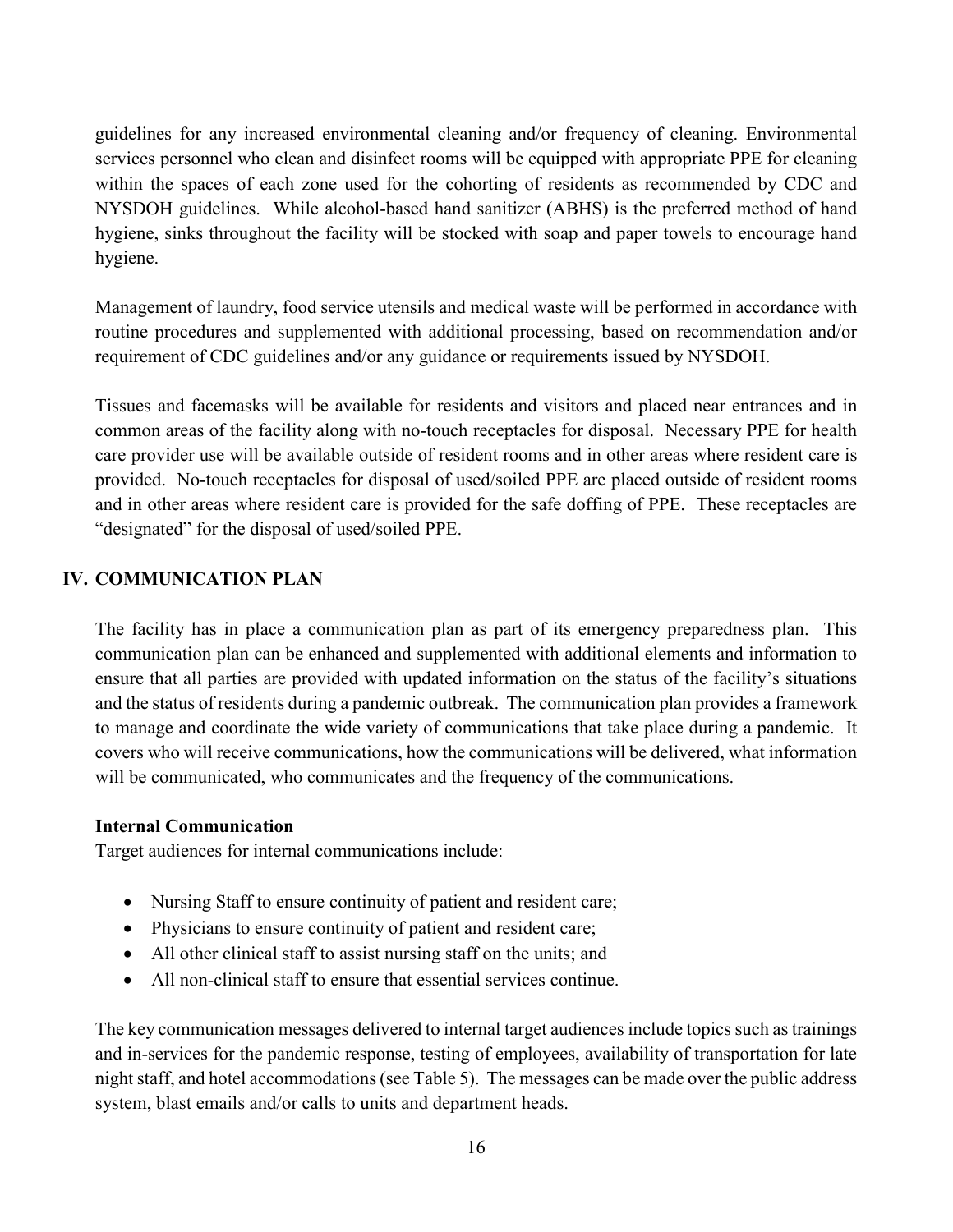| Message Topics                            | Message Content to be Delivered             | Delivery Methods              |
|-------------------------------------------|---------------------------------------------|-------------------------------|
| Pandemic Illness Training and In-services | Training for new agency staff,              | <b>Blast</b> emails           |
| for:                                      | clinical and non-clinical and all           | Scheduling through            |
| Explanation of the pandemic<br>1.         | facility staff                              | departments                   |
| illness                                   | On-going schedule of in class<br>$\bullet$  | PA announcements              |
| PPE requirements and proper<br>2.         | training with PowerPoint                    |                               |
| use, donning and doffing                  | presentations and/or online                 |                               |
| Cohorting of units<br>3.                  | training                                    |                               |
| Donations Received by Facility for Staff  | Types of donations received for all shifts: | PA announcements              |
|                                           | Meals – breakfast, lunch, dinner            | Calls to units and department |
|                                           | Groceries/Snacks<br>٠                       | heads                         |
|                                           | Toiletries<br>$\bullet$                     |                               |
| <b>Employee Testing</b>                   | On-site testing available on all shifts by  | <b>Blast</b> emails           |
|                                           | medical staff and/or contractors:           | PA announcements              |
|                                           | Location                                    |                               |
|                                           | Times                                       |                               |
|                                           | Frequency of testing                        |                               |
| Transportation                            | Taxi service for late night staff           | Blast emails                  |
| Hotels                                    | Arrangements for those who chose to:        | Blast emails                  |
|                                           | Stay close to the facility                  |                               |
|                                           | Self-quarantine                             |                               |

**Table 5 – Communication Message Contents**

#### **External Communications**

External communications with community stakeholders, elected officials and the press are coordinated with the NYC Health + Hospitals Communications Office.

#### **Communications with Residents, Families and Visitors**

The facility has developed a plan to maintain routine communication with residents, families and visitors during a pandemic outbreak. Communication methods include signage, letters, emails, inperson communication, video conferencing and updates on the facility's social media accounts. The messages delivered through these communication methods include:

- Current precautions being taken in the facility to prevent and/or contain infection;
- Actions residents, families and visitors can take to protect themselves;
- Reinforcing adherence to standard infection control precautions, including hand hygiene, respiratory hygiene and cough etiquette;
- Reminding families and visitors not to visit when ill or if they have a known exposure to the pandemic illness; and
- Any limitation and/or restrictions on visitors that are in place.

The facility has a procedure in place to maintain up-to-date contact information on family members and/or legal representatives of residents. This contact information is obtained upon admission to the facility and confirmed or updated through the quarterly comprehensive care plan meeting process and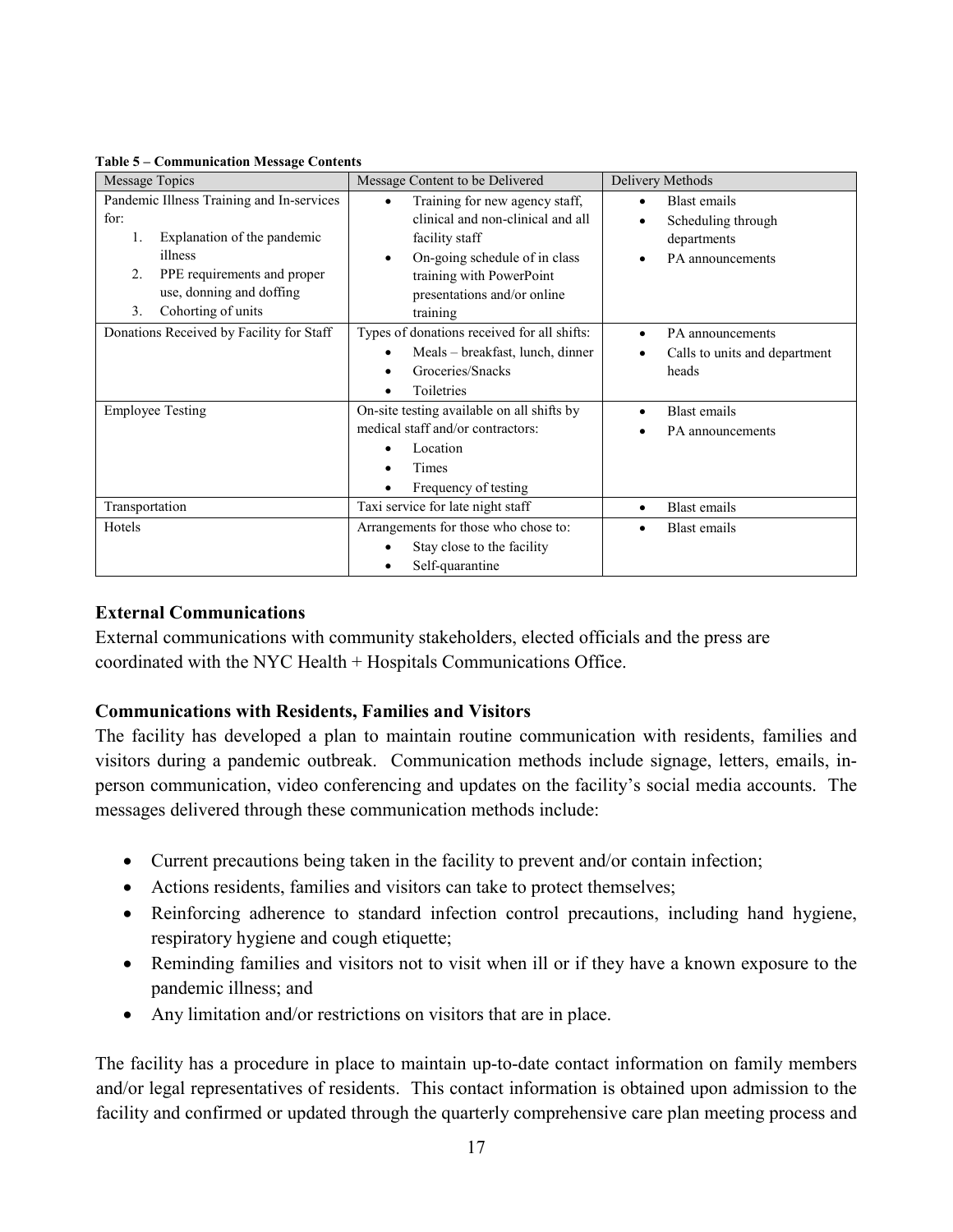upon a significant change in the resident's medical condition. In addition, contact information is updated upon notification from staff or family that information has changed.

The following table (Table 6) outlines the targeted audiences, the key communication messages to be delivered, the method for delivery of the information and the frequency of communication.

| Audience                  | Message                       | Delivery Method                       | Frequency                   |
|---------------------------|-------------------------------|---------------------------------------|-----------------------------|
| Residents                 | • Updates on visitation       | • Resident Council meeting            | • Monthly                   |
|                           | • Updates on status of        | • Town Hall/Unit meetings             | • As needed/weekly          |
|                           | pandemic outbreak             |                                       |                             |
| Authorized Family Members | • Updates on visitation       | • Virtual town hall meetings          | • As needed                 |
| and Legal Representatives | • Updates on status of        | • Telephone hotline for families      |                             |
|                           | pandemic outbreak or any      |                                       |                             |
|                           | other related updates         |                                       |                             |
|                           | • Status of infected and non- | • Letters                             | • Daily for infected        |
|                           | infected residents, as well   | $\bullet$ Emails                      | residents and more          |
|                           | as any expirations of         | $\bullet$ Calls                       | frequently if the condition |
|                           | residents with pandemic-      |                                       | changes                     |
|                           | related infection             |                                       | • Weekly for non-infected   |
|                           |                               |                                       | residents                   |
|                           | • Provision of alternate      | • Video conferencing (i.e., Facetime, | • Upon request by families  |
|                           | means of communicating        | Skype, Zoom)                          | Note: During pandemic       |
|                           | with residents                |                                       | outbreak, daily access will |
|                           |                               |                                       | be provided if requested.   |

**Table 6 – Communication with Residents, Families and Legal Representatives**

## **Communication with Other Healthcare Providers**

The facility will consult and collaborate with NYC Health + Hospitals, NYC Emergency Management, local and state health departments, network institutions with NYC Health + Hospitals and affiliates with mutual support (EMS) relationships to ensure that coordinated, system-wide consistent efforts are implemented to minimize the impact of any service disruptions while acting to reduce the risk of disease transmission. Key contact information for all of the above entities has been identified and is maintained by the facility as part of this plan and the facility's emergency preparedness plan.

## **V. OCCUPATIONAL HEALTH**

#### **Monitoring of Staff for Symptoms of Respiratory Illness/Pandemic Illness**

To protect residents, staff and others who may be in the facility from harm during a pandemic outbreak, the facility has developed procedures for monitoring staff for symptoms of influenza-type or other pandemic illness, testing staff members who present with symptoms and the ongoing testing of staff, as needed and may be required by NYSDOH (see Table 7).

#### **Table 7 Procedures to Monitor and Test Staff**

- Facility will test staff in accordance with guidance and direction of the CDC, local and state health department.
- Testing will be done through a testing lab that can provide test results in a timely manner.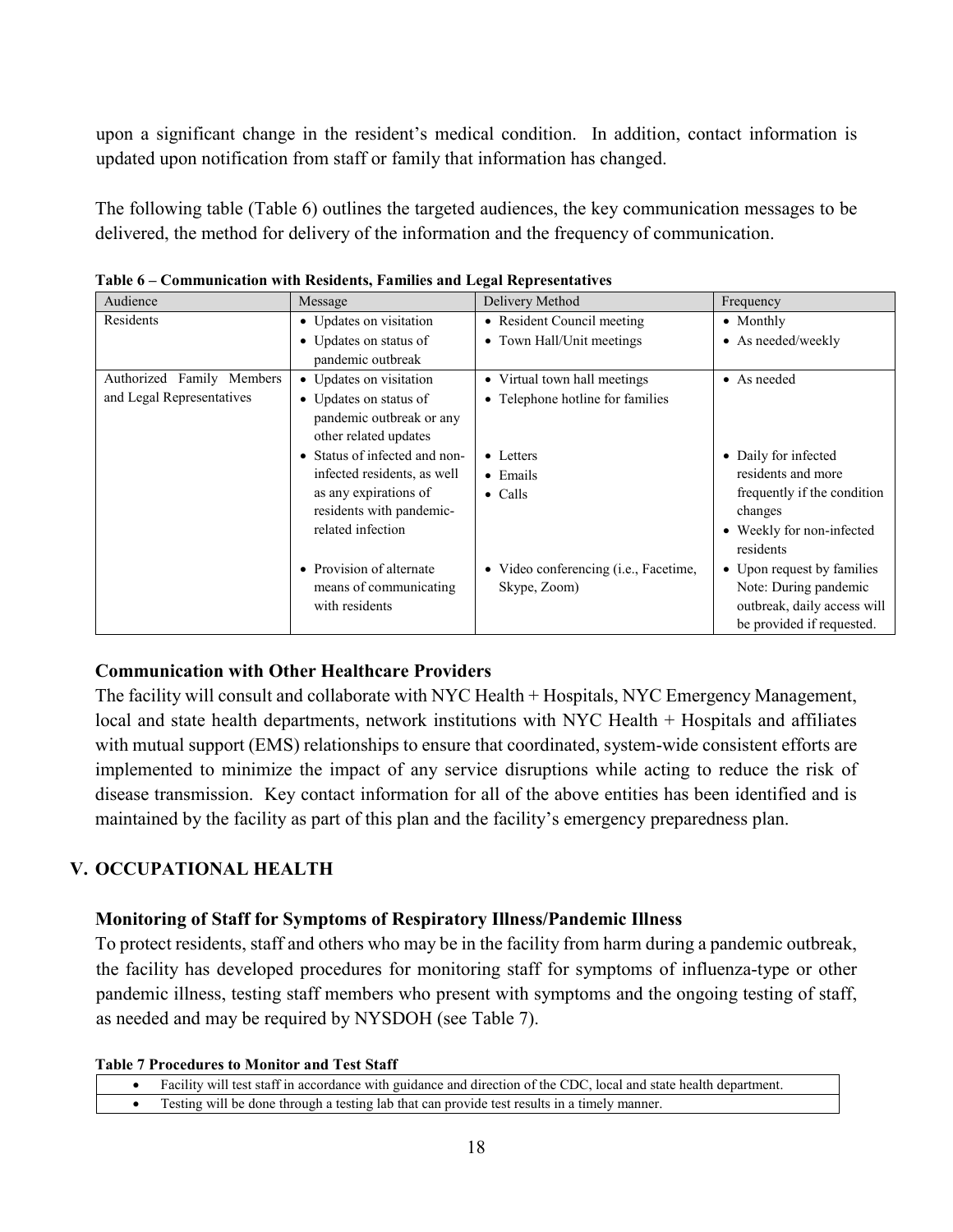- If no testing capacity can be located that meets the timeframe goal for timely turnaround of tests, the facility will document all attempts to obtain testing and keep documents of those efforts for review.
- If an alternative test is approved that could help meet the timely turn-around goals and is approved by the local and state health department, the facility will incorporate those procedures in support of the facility's overarching objective to receive test results in a timely manner.
- The facility will rely on the staff to self-identify their illness status.
- The facility will follow CDC, local and state health department guidance for sending directly exposed staff home for the incubation period of the novel agent (if known).
- The facility will follow CDC, local and state health department guidance for the return-to-work criteria for staff testing positive.
- If a staff member tests positive and they are not symptomatic and willing to work, and CDC, local and state health department guidance allow, they will only be assigned to areas designated for positive residents in the "positive" zone (as described above) and will minimize time spent in any of the other non-positive zones of the building.
- The facility will report any positive tests in accordance with local and state health department requirements for the reporting of nosocomial infections.
- Staff who refuse to be tested shall be prohibited from providing care or services to the facility until testing is performed.

As referenced above under **Section III Infection Control Protection Plan**, staff will be monitored for influenza-like or other pandemic illness through self-monitoring/self-reporting pre-pandemic and through mandatory screening upon staff arrival for work (see Sample Screening Tool **Exhibit 2**).

#### **Work Restrictions for Ill/Exposed Staff**

The facility will follow CDC, local and state health department guidance and requirements as to the use of ill/exposed staff and any work restrictions placed on staff to work while ill/exposed. As reflected in Table 7 above, if a staff member tests positive, is not symptomatic, is willing to work and the CDC and NYSDOH guidance/regulations allow, they will only be assigned to areas designated for positive residents in the areas designated by the facility for cohorting confirmed positive residents.

NYC Health + Hospitals has implemented a policy to outline the criteria for healthcare personnel to return to work from suspected, confirmed or exposure to COVID-19 (see **Exhibit 3** - Return to Work Criteria for HCP with Suspected, Confirmed or Exposure to COVID-19). This policy will be updated/revised based on any guidance and/or restrictions put in place by NYSDOH.

#### **Sick Leave Policies/Leave Policies**

The facility follows the leave policies issued by NYC Health + Hospitals. These policies are nonpunitive, flexible and consistent with public health policies that allow ill health care providers and facility staff to stay home.

#### **Respiratory Protection Plan for Healthcare Providers and Other Facility Staff**

The facility has a respiratory protection plan in place for healthcare providers and other facility staff. This plan identifies work areas, processes or tasks that require respiratory protection for infection control purposes during normal work operations and during non-routine or emergency situations, like a pandemic outbreak. This program is limited to the use of disposable particulate respirators (minimum N95). The types of work activities, which require facility staff to wear disposable N95 respirators, are: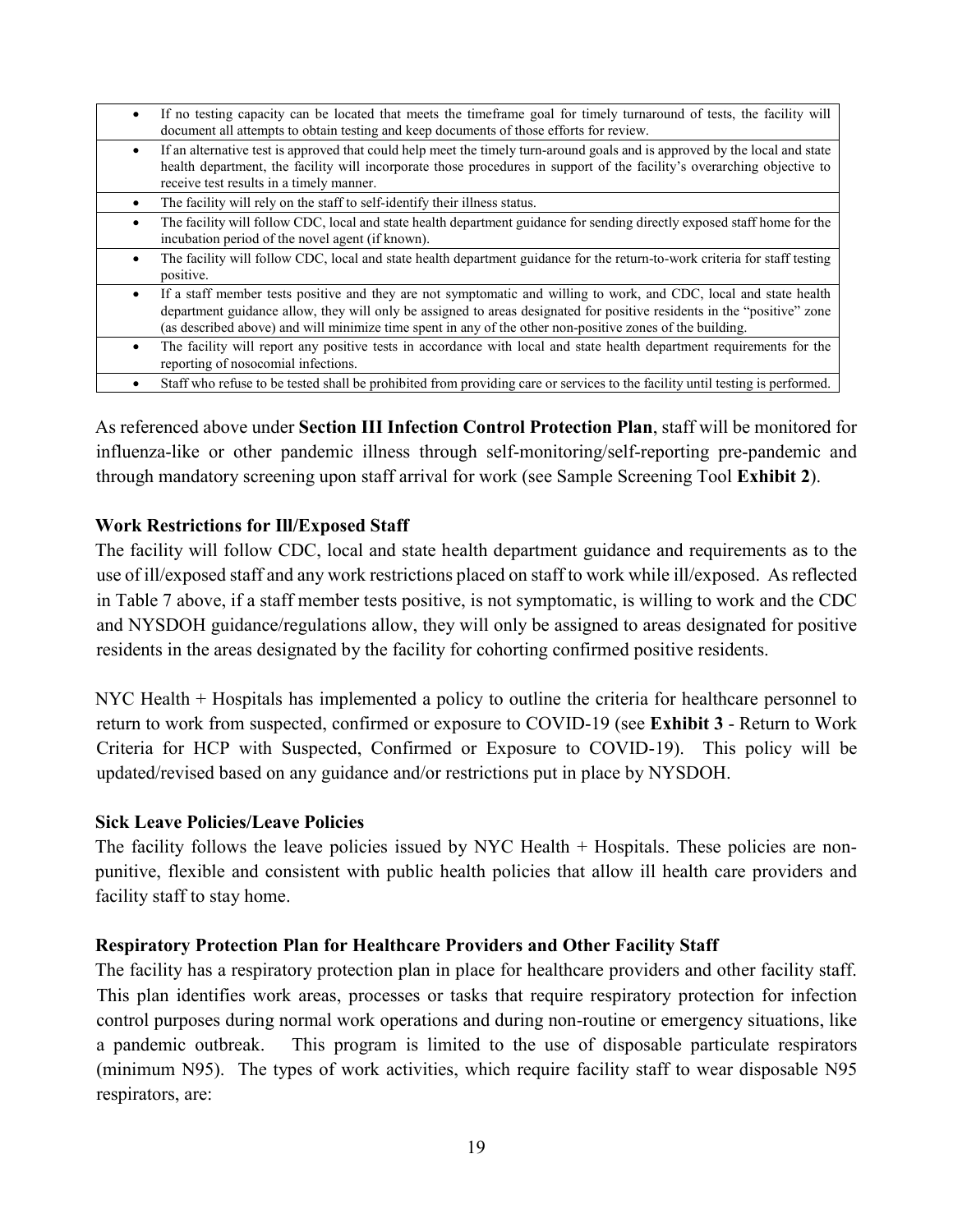| Work Activity to be Performed                                     | Where, When, Other Factors                                |
|-------------------------------------------------------------------|-----------------------------------------------------------|
| Having any patient contact                                        | When entering room of patient(s) on airborne precautions  |
| Providing direct patient care and/or having close patient contact | In patient care areas when either CDC or NYSDOH recommend |
|                                                                   | the use of N95 precautions.                               |

#### **Table 8 – Work Activities that Require N95 Respirators**

Routine infection control and isolation for typical care situations are well known and tend to remain consistent over time. However, during an outbreak of a new virus type or pandemic flu, infection control guidance may change as the situation unfolds, based on epidemiological data. In these situations, the facility will keep current with CDC/NYSDOH recommendation and the program will be adjusted and employees kept informed as changes occur.

Only respirators approved by the National Institute for Occupational Safety and Health (NIOSH) are used by the facility. Staff assigned to tasks that require respiratory protection are provided a medical evaluation to determine the employee's ability to use a respirator before the employee is fit tested or required to use the respirator in the workplace. All staff using N95 respirators must have been fit tested prior to using them and fit testing is conducted at least annually after initial fit testing to ensure proper fit.

Staff use their respirators under the conditions specified in Table 8 above and in accordance with the training they receive on the use of the respirator issued. The respirator is not used in a manner for which it is not certified by NIOSH or by its manufacturer. Staff is trained upon initial assignment to job tasks where a respirator has been determined necessary and at least annually thereafter.

As mentioned above, the facility keeps current on CDC/NYSDOH recommendations that could affect respirator use. In those instances, the Respiratory Protection Plan is updated as needed to implement any changes needed in the respiratory protection program. Staff that use N95 respirators are informed of the changes and in-services are scheduled, as needed, to train staff as to the changes/updates to the respiratory protection program and use of N95 respirators.

#### **VI. EDUCATION AND TRAINING PLAN**

The facility has a policy and procedures in place for the education on the prevention and control of infections with the facility. Education on the basic principles of infection prevention and control within the facility is provided to all healthcare providers, other facility staff, volunteers, residents, family members and guardians of residents. For facility staff, infection control prevention and control education occurs upon hire, annually thereafter and when there is a need to provide more in-depth education when surveillance findings identify a need for a focused in-service; for residents, family and visitors, education occurs upon admission, when there is a change in the resident's condition and when surveillance findings identify a need for a focused in-service.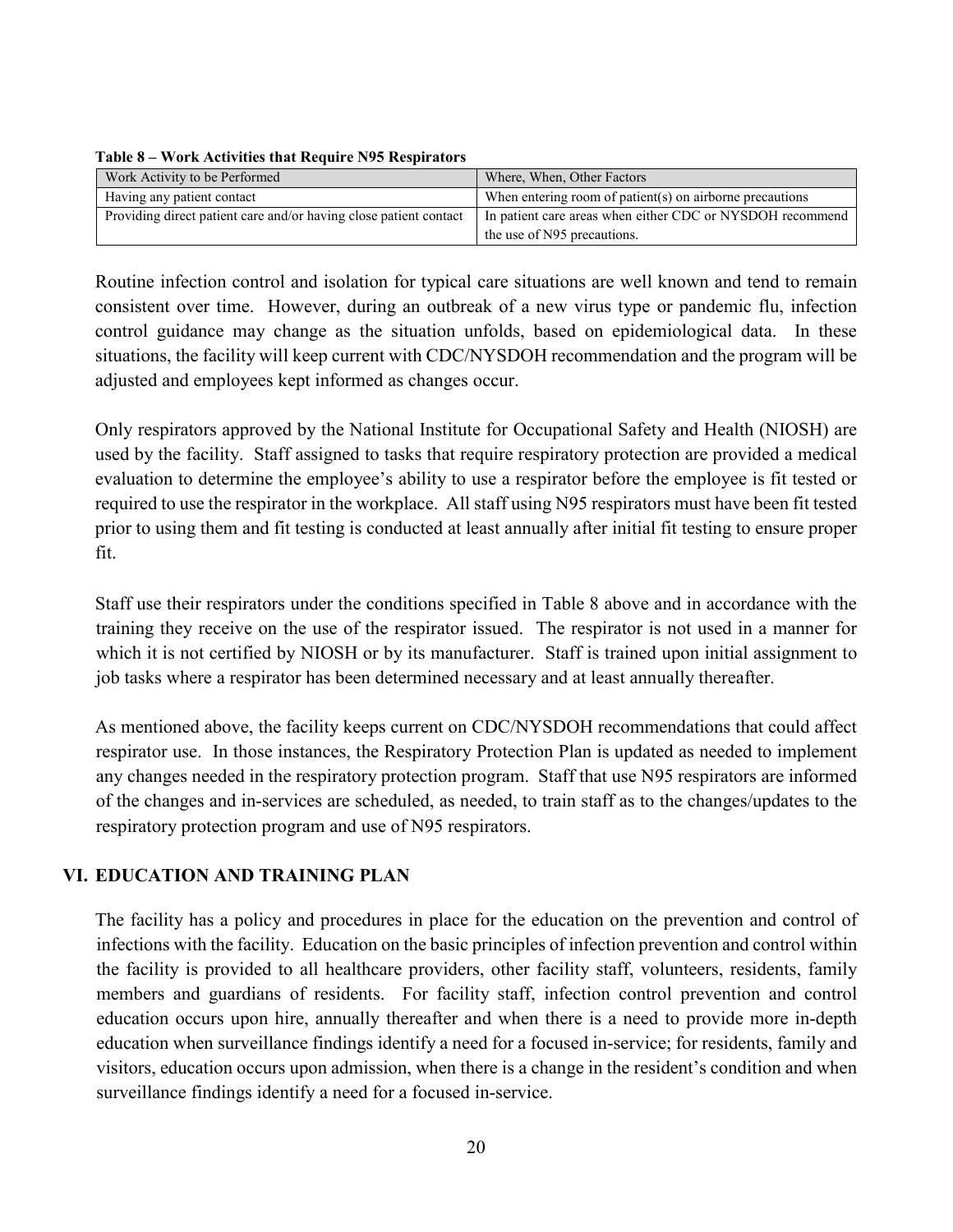As discussed under **Section III Infection Control Plan** above, the facility will provide training/inservices as part of its ongoing surveillance program. Education and training efforts will be enhanced and expanded during a reported pandemic outbreak in the community as follows:

## **Facility Staff**

*Before the pandemic:* Staff will be educated and trained about the facility's containment plan before it needs to be implemented. Examples of containment measures that will be discussed include, but are not limited to, the following:

- Screening procedures the facility expects to implement;
- Importance of self-assessing and reporting influenza or other pandemic illness symptoms before coming to work;
- Information about cohorting of residents and assigning staff;
- How residents' movement may be limited (e.g., temporarily closing the dining room and serving meals on units, canceling social and recreational activities, etc.); and
- How visitation by family and others may be restricted/limited and communication alternatives that will be put in place (i.e., video conferencing) in the event that visitation is not allowed.

In addition, leave policies, sick time, PPE and any other policies and procedures that may be implemented during the pandemic will be reviewed with staff. Staff will also be educated about the roles they will play during the pandemic phase. As part of the preparation for the pandemic, staff will be in-serviced on transmission-based precautions, and the requirements for use and correct usage of PPE.

*During the pandemic:* Staff will receive training and education to update them on pandemic-specific information and any guidance issued by CDC and/or NYSDOH on containment of the pandemic illness or treatment of residents during the pandemic. In addition, staff will be updated and educated on any change in policies or additional containment measures that may be put in place.

Education and training will be provided through department staff meetings and scheduled employee meetings as well as through assigned on-line training modules.

## **Residents**

*Before the pandemic:* Residents will receive focused training regarding the actions the facility is taking to protect them and why they are important. Training topics to be reviewed with residents include, but are not limited to, the following:

- Importance of social distancing, hand hygiene, respiratory hygiene and cough etiquette;
- Screening procedures for residents the facility expects to implement;
- Information about the potential cohorting of residents;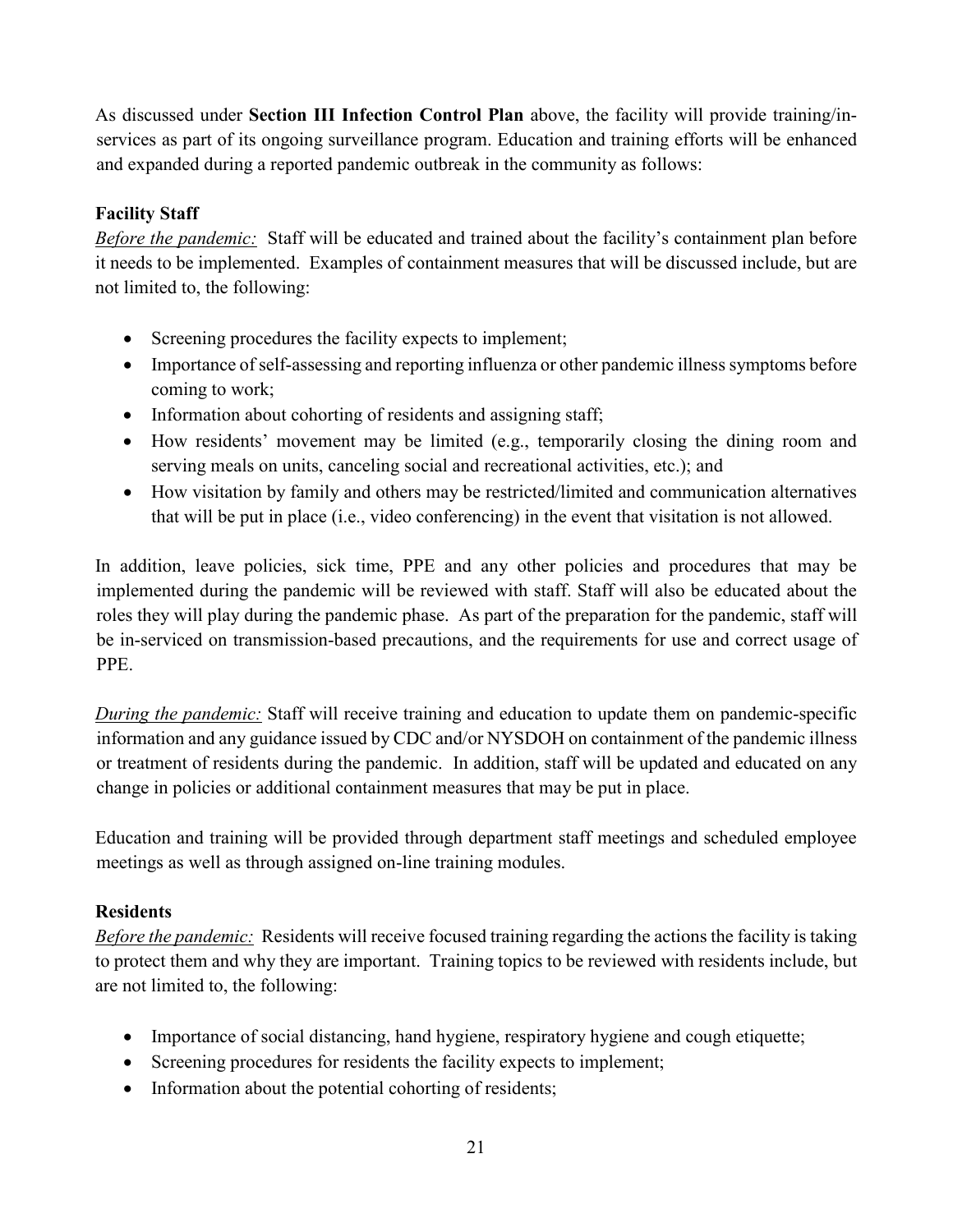- How residents' movement may be limited (e.g., temporarily closing the dining room and serving meals on units, canceling social and recreational activities, etc.); and
- How visitation by family and others may be restricted/limited and communication alternatives that will be put in place (i.e., video conferencing) in the event that visitation is not allowed.

*During the pandemic:* The facility will continue to provide focused education and training to update residents on the pandemic status of the facility as well as any updated information regarding the necessary restrictions on movement within the facility and any restriction/limitation on visitors to the facility.

Education materials and information will be adapted to the language needs and cognitive levels of the residents and will include, but not be limited to, signage, posters, pamphlets, letters, and one on one or small group discussion/presentation.

### **Visitors, Family Members and Guardians of Residents**

*Before the pandemic:* Visitors, family members and guardians of residents will receive focused training regarding the actions the facility is taking to protect residents and anyone who enters the facility and why they are important. Training topics to be reviewed include, but are not limited to, the following:

- Importance of social distancing, hand hygiene, respiratory hygiene and cough etiquette;
- Screening procedures for residents the facility expects to implement;
- Information about the potential cohorting of residents;
- How residents' movement may be limited (e.g., temporarily closing the dining room and serving meals on units, canceling social and recreational activities, etc.); and
- How visitation by family and others may be restricted/limited and communication alternatives that will be put in place (i.e., video conferencing) in the event that visitation is not allowed.

*During the pandemic:* The facility will continue to provide focused education and training to update visitors, family members and guardians of residents on the pandemic status of the facility as well as any updated information regarding the necessary restrictions on movement within the facility and any restriction/limitation on visitors to the facility.

Education materials and information will be adapted to the language needs and cognitive levels of the visitors and family members and will include, but not be limited to, signage, posters, pamphlets, and letters.

## **VII. VACCINE AND ANTIVIRAL USE PLAN**

Influenza transmission and illness can be dramatically reduced when a vaccine is available and vaccine guidelines are carefully followed. As part of the facility's seasonal influenza plan, the seasonal flu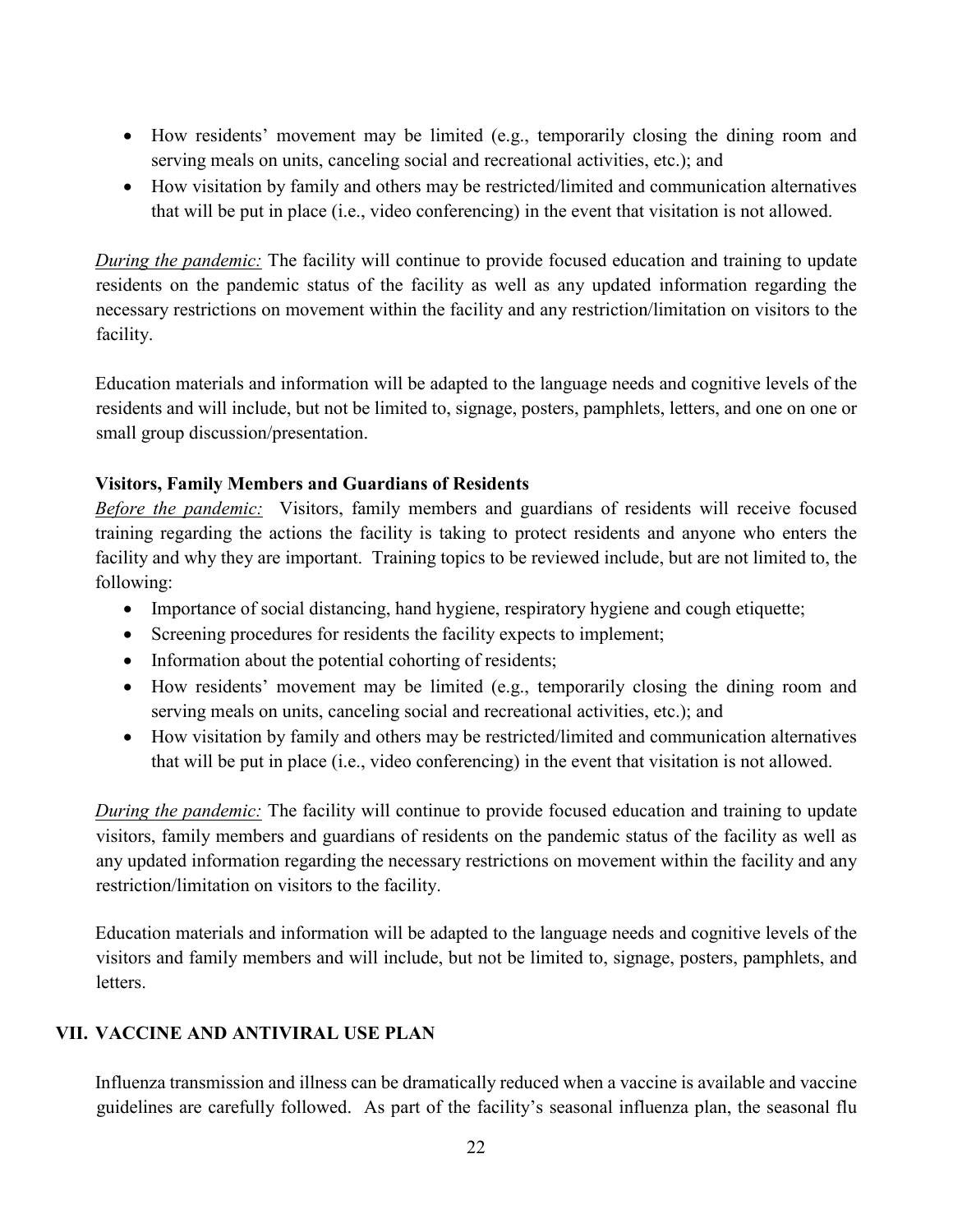vaccine is offered to residents and staff of the facility. Prior to the start of a new pandemic, and for some time into it, no vaccine will be available for that particular pandemic-causing strain of influenza. When a vaccine becomes available, it will be in very limited supply and not available to the whole population. The facility will distribute and administer vaccine and antiviral medications (if available) according to CDC and NYSDOH directives and following the governmental/public health mandated order of priorities for giving the vaccine and antiviral medications.

## **Obtaining Most Current Recommendations and Guidance for Use, Availability, Access and Distribution of Vaccines and Antiviral Medications**

The facility monitors public health advisories (federal and state) and guidance issued by CDC and NYSDOH as it relates to influenza outbreaks and the use, availability, access and distribution of influenza vaccines and antiviral medications. As mentioned above, the facility will follow the governmental/public health mandated order of priorities for giving the vaccine when the vaccine for that particular pandemic-causing strain of influenza becomes available. CDC guidance will be followed for the use of antiviral medication, with the final decision on whether or not to treat with antivirals resting with the treating physician.

## **Estimating the Number of Staff and Residents Who Would Be Targeted As First and Second Priority for Receipt of Influenza Vaccine or Antiviral Prophylaxis**

The criteria for determining the number of staff and residents who would be targeted as first and second priority for receipt of the pandemic-influenza vaccine or antiviral prophylaxis will be based on CDC and NYSDOH guidance and will most likely be tailored to fit the need of the population for that particular strain of influenza causing pandemic.

*Receipt of Pandemic Influenza Vaccine:* It is expected that healthcare personnel and first responders will be among those with first priority to receive the vaccine when it becomes available. First priority will be given to pregnant employees, staff involved with direct patient care and staff identified as having health conditions associated with higher risk of medical complications resulting from the pandemic influenza. Second priority will be given to the remainder of the facility staff. Priority for the vaccine among residents will be determined by guidance issued by CDC and NYSDOH and the availability of the vaccine. The most important strategy is to keep the pandemic virus out the facility through vaccination of the staff.

*Receipt of Antiviral Prophylaxis:* As mentioned above, the final decision on whether or not to treat a specific patient with antivirals rests with the treating physician and will be based on the review of the resident's medical history and existing condition. Notwithstanding the treating physician's decision, the following patient categories will be given higher priority in receiving antivirals:

- Residents with more severe illness with suspected or confirmed influenza; and
- Residents with suspected or confirmed influenza who are a high risk for complications due to chronic medical or immunosuppressive conditions.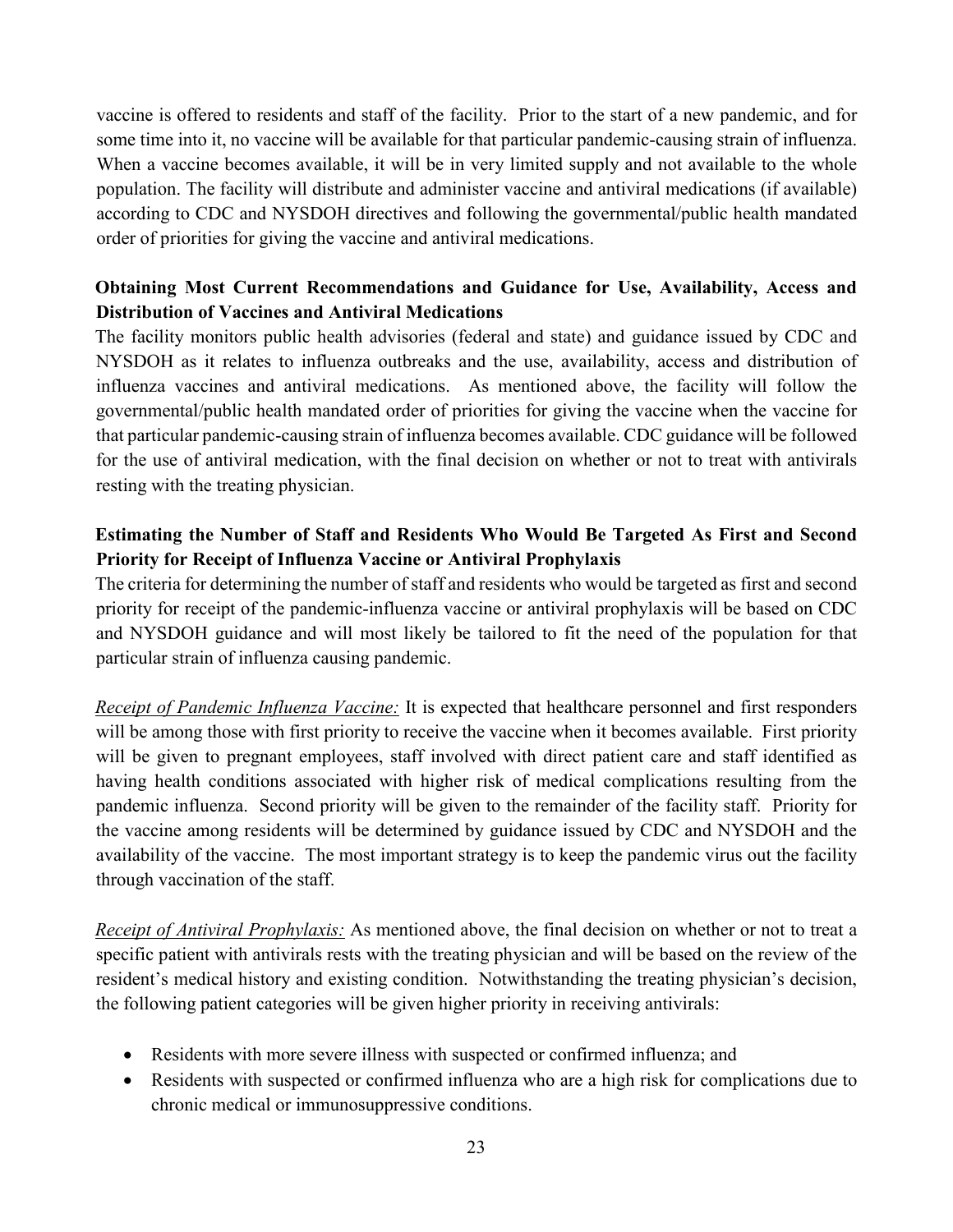In addition, residents presenting with suspected influenza who have symptoms of lower respiratory tract illness or clinical deterioration should also receive prompt empiric antiviral therapy, regardless of previous health or age. It should be noted that in a pandemic situation it may be quite difficult to take antivirals prophylactically due to the large amount required to be ingested in order for the drug to be effective, as well as the likelihood that exposure to the virus may be ongoing and therefore making a single prophylaxis regimen ineffective. Antiviral medication may help lessen the effect of influenza when given to residents who already have the disease, thereby lessening the severity and duration of symptoms, and thereby possibly limiting the spread of the virus in the facility.

#### **Plan to Expedite Delivery of Influenza Vaccine or Antiviral Prophylaxis to Residents and Staff**

The facility will remain alert for any changes of the CDC's guidance and recommendations on the use of influenza vaccine and antiviral medications in a nursing home setting. Based on this guidance, the facility will work to obtain vaccines and/or antivirals through its purchase arrangements for pharmaceuticals. In addition, during the pandemic phase, vaccines and antivirals may be made available through the local health department and/or NYSDOH. This will depend on the availability of, and rank on, the federal vaccine priority list and the federal antiviral priority list with relation to other groups requesting vaccines and/or antivirals. In the event that vaccines and/or antivirals are made available to the facility, the facility will work to expedite delivery of the vaccine and/or antiviral prophylaxis for use with residents and staff.

#### **VIII. ISSUES RELATED TO SURGE CAPACITY DURING A PANDEMIC**

#### **Contingency Staffing Plan/Planning for Staff Shortages**

It is the policy of the facility to maximize its staff availability to ensure the provision of safe resident care during a health care disaster. As described above, the facility has developed a procedure for the safe care and treatment of residents during a pandemic outbreak by designating spaces within the facility into three (3) zones, which is based on the residents' testing status, as follows:

*Positive (i.e., COVID)* – Space designated to be used and occupied by confirmed positive residents and staff assigned to their care. Newly admitted and readmitted residents with confirmed positive results who have not met the criteria for discontinuation of transmission-based precautions and are allowed to be admitted/readmitted to the facility based on CDC and NYSDOH guidance will be admitted to this space.

*Unknown (i.e., COVID)* – Space designated to be used and occupied by asymptomatic residents with exposure and/or residents who have an unknown testing status and staff assigned to their care.

*Negative* – Space designated to be used and occupied by confirmed negative residents and staff assigned to their care.

Staff assigned to work in positive zones will not be assigned to work in either unknown or negative zones. The facility can assign staff to work in unknown or negative zones but that staff will not be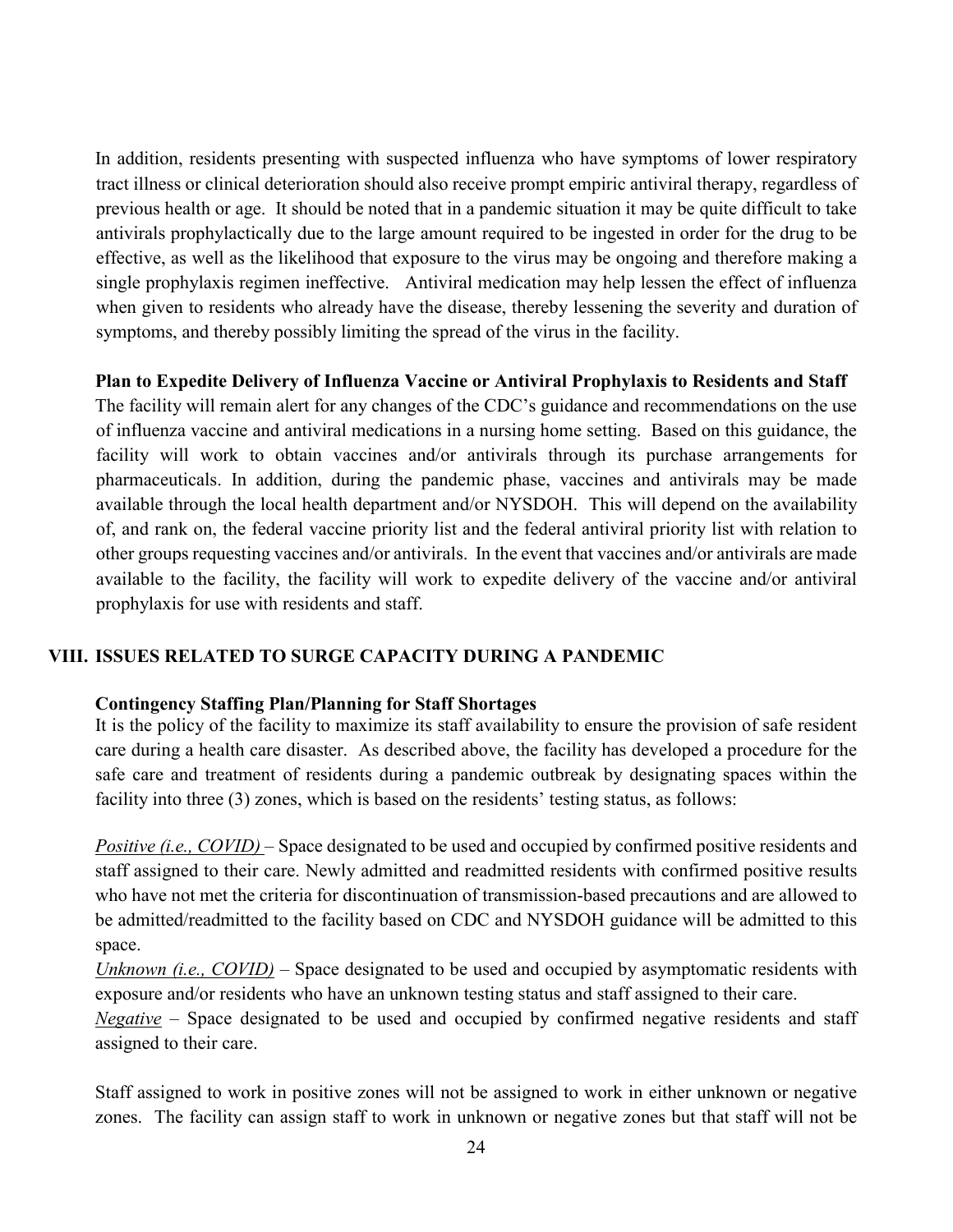assigned to work in a positive zone. Implementing the zone system, which are meant to manage resident flow, and assigning dedicated staff to the zones should help to minimize the number of staff exposed to those with suspected or confirmed pandemic influenza/illness.

It is the expectation that all staff will continue to report to their normal duties unless specific directions are given otherwise. All staff will be mobilized to assist with essential job duties to provide care to the residents and to maintain the facility. During a pandemic outbreak, the facility will implement the following, considering the absenteeism due to illness and other factors, to deal with immediate staffing needs safely:

- Mandatory overtime;
- Calling on per-diem staff;
- Use of agency staff;
- Requesting an additional day of work from off-duty employees;
- Seeking voluntary overtime;
- Alternate work assignments as deemed necessary to maintain essential services; and
- Use of volunteers in the event of extreme staffing shortages.

The facility will consider the following essential elements when utilizing temporary staff (i.e., agency staff, volunteers, etc.) in an emergency staffing shortage in providing care safely:

- Staff/personnel receives training;
- Staff is oriented/familiarized with equipment and supplies;
- Staff is oriented/familiarized with the facility structure, space and set-up; and
- Staff is oriented to policy and procedures of the facility.

**Identification of Essential Materials and Equipment/Plan to Address Likely Supply Shortages** During a pandemic, health care settings will need large quantities of equipment and supplies to provide care and to protect health care workers. It is anticipated that the demand will be high and that traditional supply chains may break down. In preparation for a pandemic, the following measures will be instituted:

- 1. The facility will maintain a 60-day supply of PPE, which will be based on the PPE burn rate/average consumption rate and will be adjusted accordingly if the burn rate/average consumption rate increases or decreases.
- 2. A 30-day supply of essential supplies (i.e., tissues, hand sanitizer, etc.) needed to adhere to infection control policies will be maintained.
- 3. The normal restocking/reordering of other supplies will remain in place unless a new need for a supply item, delay in receiving or a shortage is anticipated.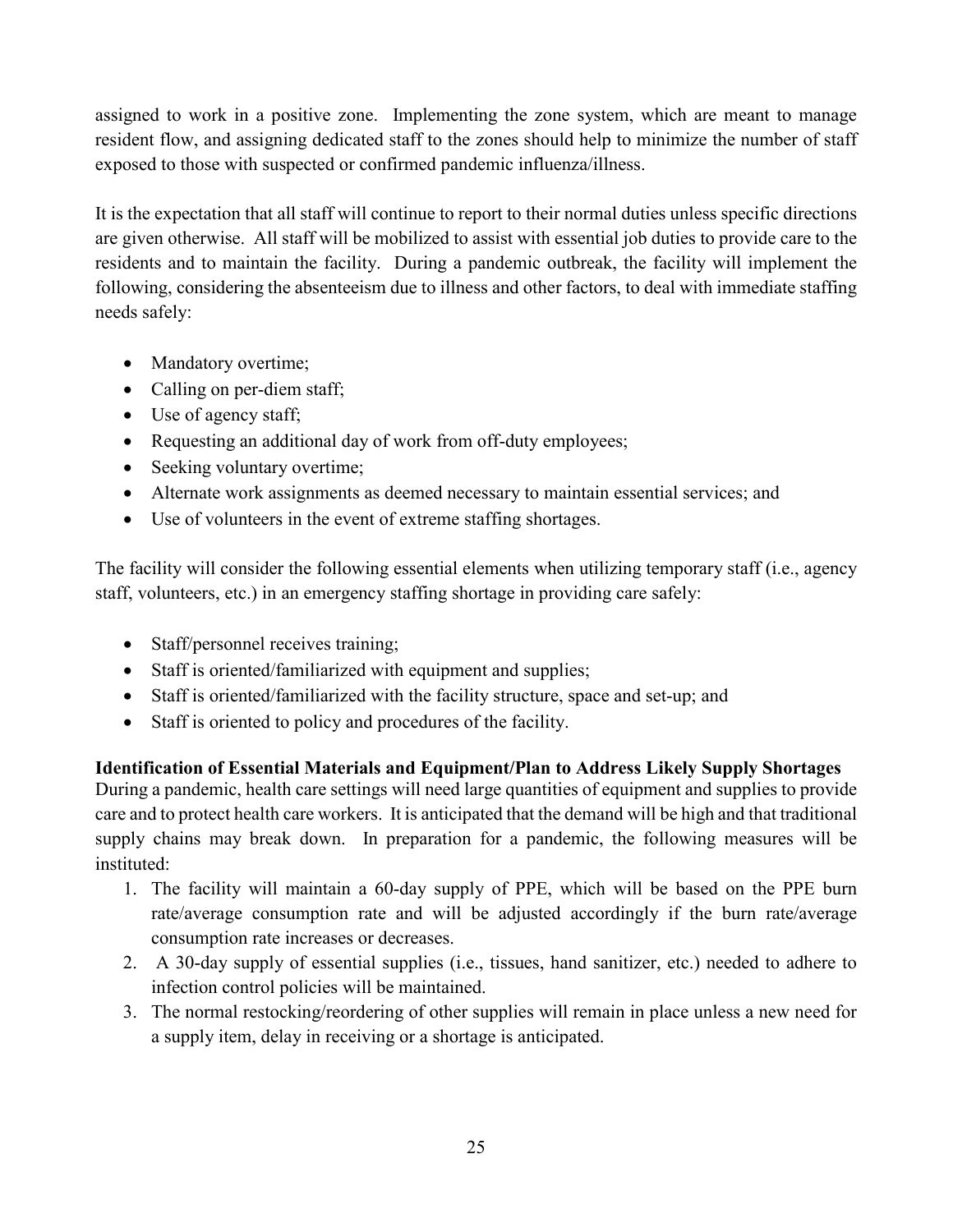All stockpiled supplies, which are kept secured in the central storeroom and, when needed, in an additional secure location, are checked for expiration dates and rotated on a regular basis to prevent stock expiration. The facility administrator will determine the frequency of the stock rotation.

Working collaboratively with the NYC Health + Hospitals centralized materials management office and using NYC Health + Hospitals' supply chain tracking/monitoring software package, the facility's Manager of Materials Management can place orders routinely or on a stat basis to obtain the necessary supply or equipment item. During a pandemic, PPE availability is reported on a daily basis to the New York City Health + Hospitals centralized materials management office and the New York State Department of Health through the Health Electronic Reporting Data System (HERDS) so that anticipated shortages can be identified and the shortage addressed through either ordering of additional supplies or identifying the availability of PPE from other health care facilities.

#### **Alternative Care Plans for Residents Who Need Acute Care**

During a pandemic surge, mildly to moderately symptomatic confirmed positive and suspected positive residents may need acute care (hospital) services. The non-availability of hospital beds may require alternate care plans for these residents to include:

- Providing the low-level or mid-level care for mild to moderately symptomatic patients within the facility, which may include the provision of oxygen, if needed. The level of alternate care shall not exceed Level 3 (medical-surgical care).
- Transferring the resident to an established alternate care site (i.e., mobile field medical unit) where the resident can remain and receive low-level and mid-level medical care, including the provision of oxygen, if needed, for the duration of the isolation period. The level of alternate care shall not exceed Level 3 (medical-surgical care).

Where possible, the facility will strive to meet the clinical needs of a mild to moderately symptomatic confirmed positive or suspected positive resident in order to keep the resident at the facility. If the facility cannot meet the clinical needs of the resident, the facility will request to transfer the resident to another alternate care site/provider as required by NYSDOH directives to do so.

Higher acuity care patients requiring significant ventilator support, including intensive monitoring on a ventilator (care corresponding to Level 2 (step-down care) and Level 1 (intensive care unit care), will be transferred to an acute care hospital for care.

It is the policy of the facility to notify the emergency contact/next of kin in the event of a significant change in the resident's medical condition and/or the transfer of the resident to another facility, in this case either to a hospital or an established alternate care site. Please refer to **Section IV Communication Plan** above, for additional information on communication with authorized family members and legal representatives.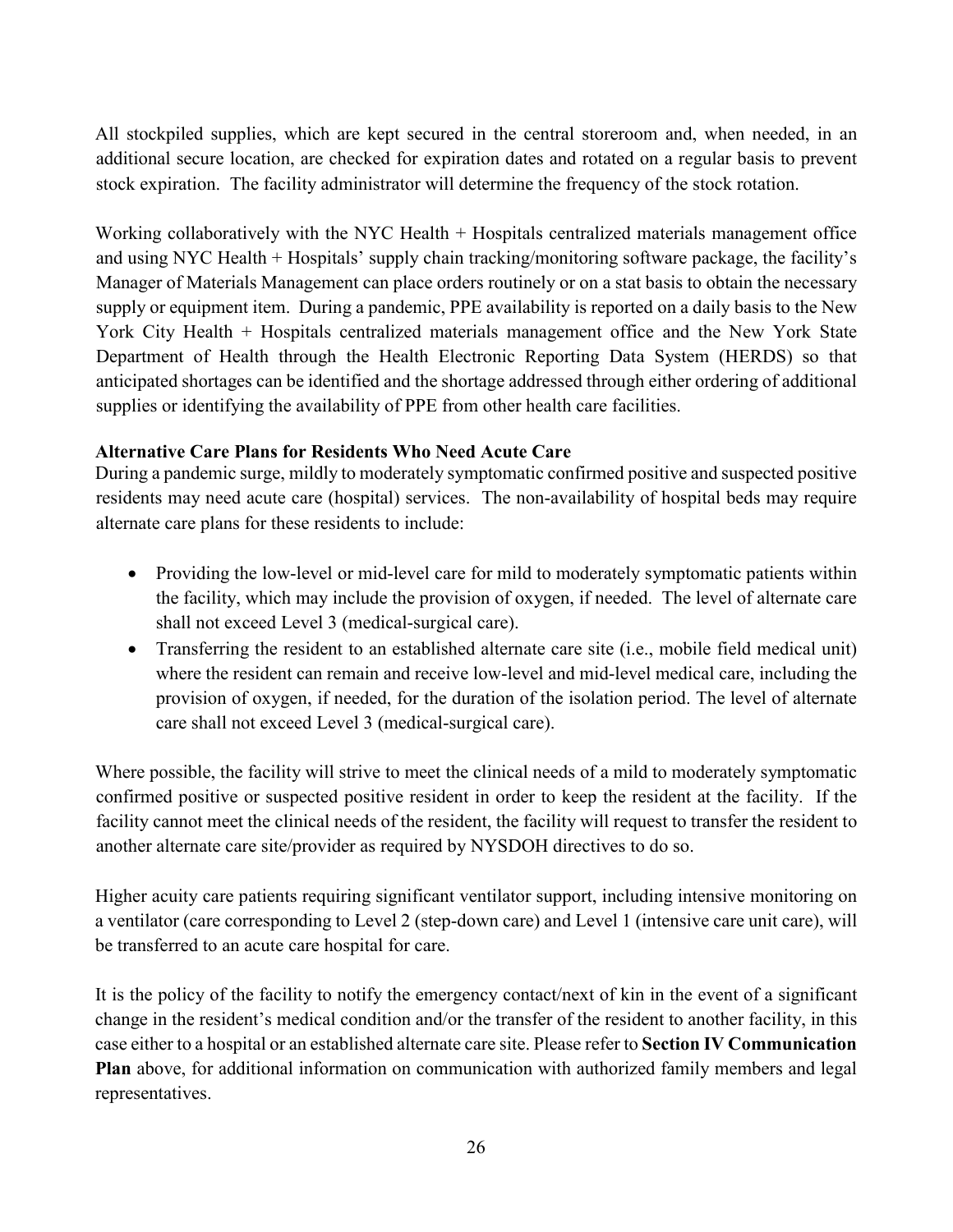### **Surge Capacity Plan to Help Increase Hospital Bed Capacity**

NYC Health + Hospitals has a centralized admission function to assist in the nursing home placement of patients being discharged from one (1) of the 11 NYC Health + Hospitals acute care hospitals. In addition, the facility reports the number of available beds to NYSDOH on a weekly basis through the Health Commerce System and through the HERDS system during an emergency situation to assist other acute care hospitals with information as to the availability of beds for patients needing placement in order to help increase hospital bed capacity during a pandemic. The facility will follow NYSDOH directives regarding the transfer and acceptance of patients from hospitals during a pandemic, including any directives that may be issued on not accepting patients with confirmed positive status of the pandemic illness.

The facility works collaboratively with discharge planners from hospitals to obtain the necessary documentation to facilitate the clinical review for appropriate placement of discharged hospital patients in an available bed. During a pandemic, placement in an available bed at the facility will be determined by the patient's testing status and/or health status as a result of the pandemic, which may result in the declination of placement by the facility if a bed is not available in the correct designated cohorting spaces established by the facility.

During a pandemic, the facility will assess residents admitted to the facility for short-term rehabilitative services to determine if they can safely be discharged home in order to free up beds that may be needed to address placement of discharged hospital patients in need of low level medical/surgical care at the facility.

#### **Increased Need for Post Mortem Care/Disposition of Deceased Residents**

At the present time, there is limited morgue capacity at the facility. During a pandemic, there could be an increased need for surge morgue capacity. In the case of surge morgue capacity need, the facility will establish a Body Collection Point (BCP) with the NYC Office of Chief Medical Examiner (OCME). A BCP is a temporary refrigeration unit used to store decedents until transport is arranged. It allows the facility to store deceased residents until they can be released to funeral homes or until OCME takes possession if a body is not claimed. The purpose of the BCP is to decompress the facility's morgue to give funeral homes the time to get to the facility to make the removal and follow the wishes of the family.

A BCP is obtained by submitting a request for one (1) to NYC Emergency Management (NYCEM). The management of the BCP is the responsibility of the facility and is an extension of the facility's morgue space. As such, the facility is responsible for the following:

- Case Transport: Movement of the deceased from patient care areas to the BCP for temporary storage;
- Family Management: Communicating with families to make notification of death and enable arrangement for final disposition;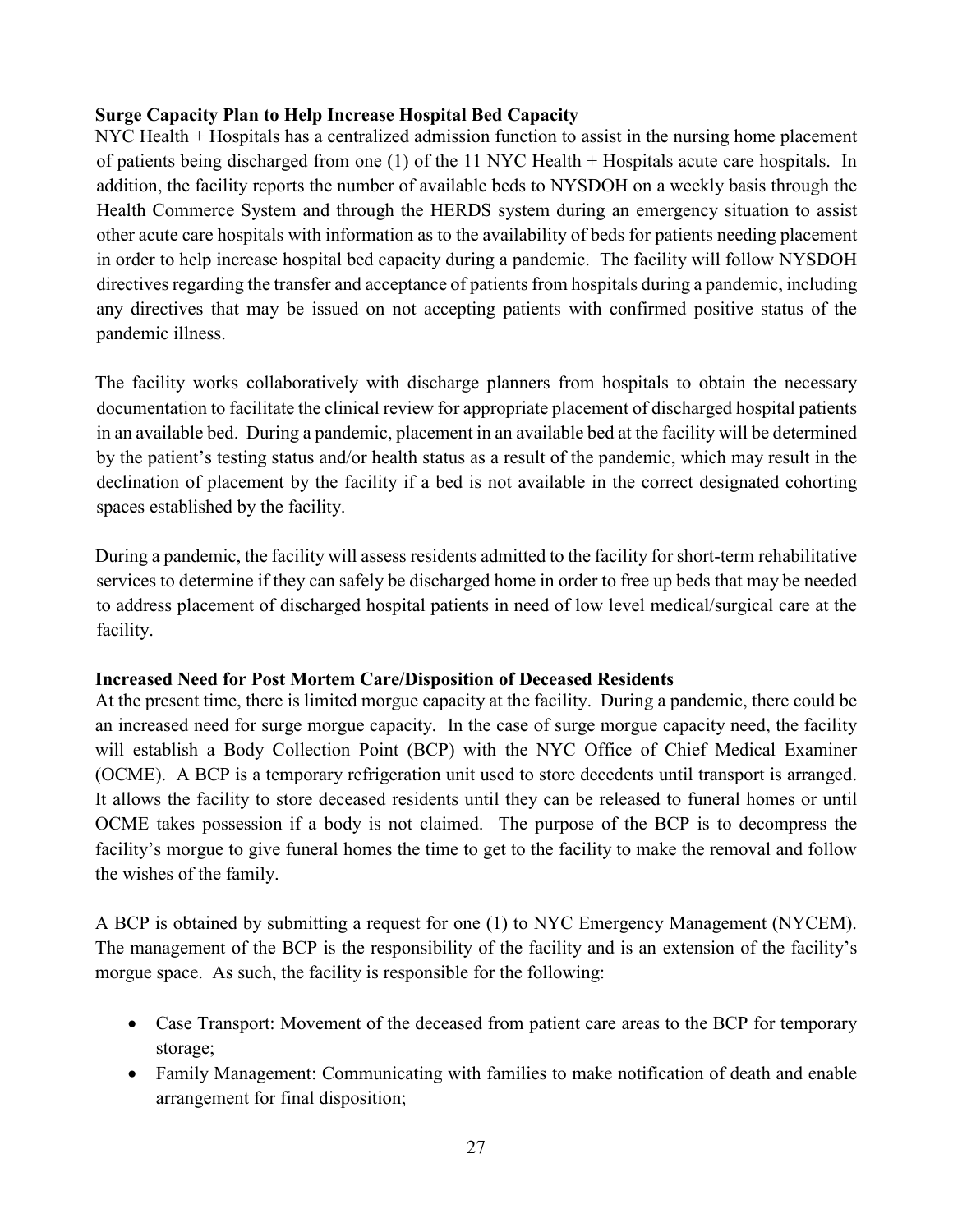- Release Cases: Release of cases to funeral homes on demand and in accordance with normal procedures;
- Temperature Monitoring: Remains should be stored between 37-44**°**F. The facility will monitor the ambient temperature inside the BCP to ensure the temperature range is maintained;
- Fuel Management: The facility is responsible for monitoring fuel levels. NYCEM has facilitated refueling operations;
- Case Management/Tracking: The facility maintains a morgue census for all cases stored in the BCP. A daily morgue census of the facility's fixed morgue and the BCP is provided to OCME to assist in monitoring case storage capabilities and manage transport resources Citywide.
- Security: The facility ensures that the unit is secure 24 hours a day. Depending on the placement of the unit, this may include taking measures to ensure privacy, deploying lighting elements or cameras, deploying tents or covered walkways, etc.; and
- Personal Effects: The facility is responsible for the management of personal effects and for maintaining a chain of custody and document form for when the items are collected after death to their release to family members.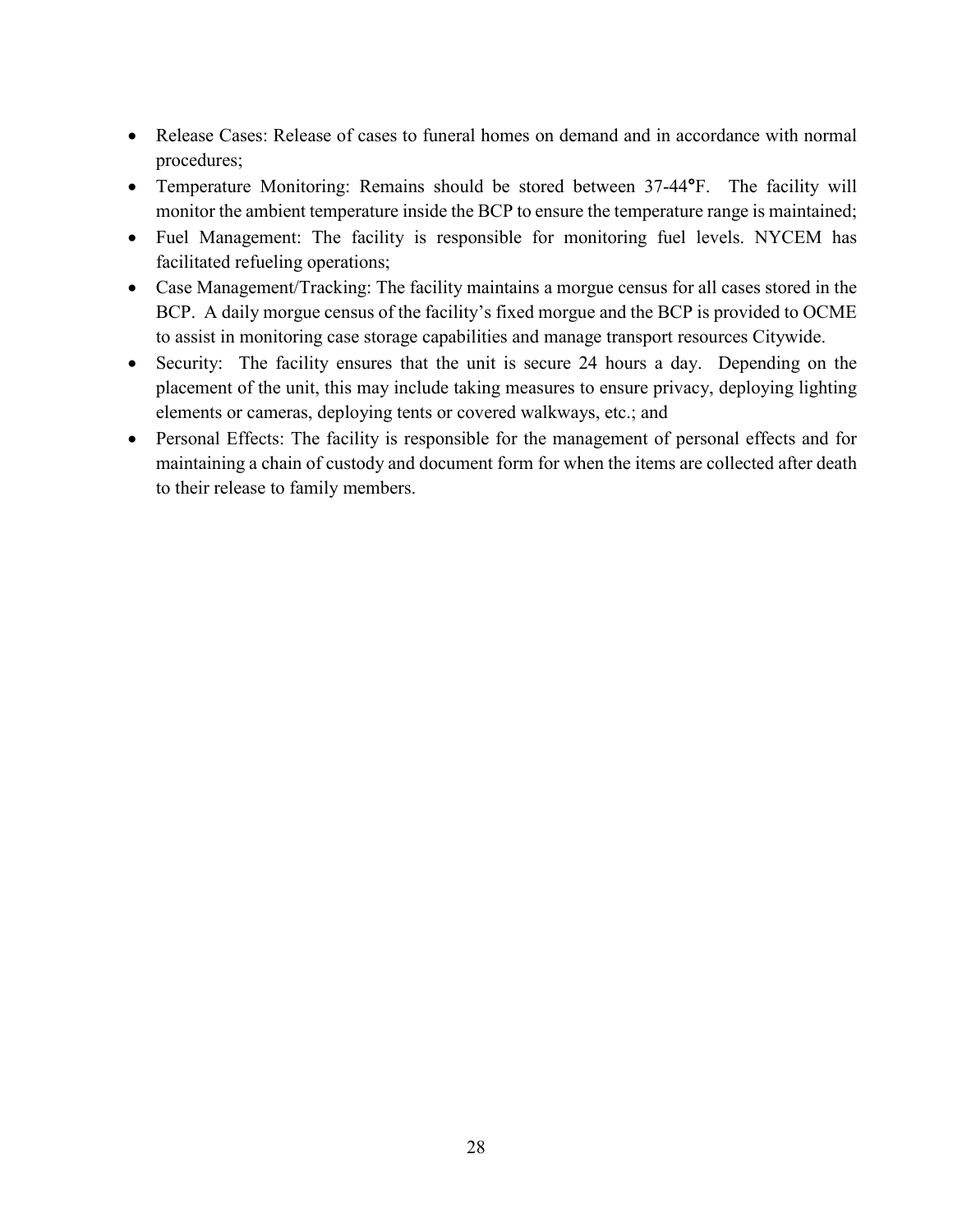# **EXHIBIT 1**

# **Pandemic Influenza/Illness Planning Checklist – Annual Update**

# 1. Structure for planning and decision-making.

| Reviewed | No Update<br>Needed | Updated |                                                                                                                                                                                                                                                                                                                                                                                                                                                                                                                                                                                                                                                                                                                                                                                                                                      |
|----------|---------------------|---------|--------------------------------------------------------------------------------------------------------------------------------------------------------------------------------------------------------------------------------------------------------------------------------------------------------------------------------------------------------------------------------------------------------------------------------------------------------------------------------------------------------------------------------------------------------------------------------------------------------------------------------------------------------------------------------------------------------------------------------------------------------------------------------------------------------------------------------------|
|          |                     |         | Pandemic influenza/illness has been incorporated into<br>emergency planning and exercises for the facility.<br>A multidisciplinary planning committee or team has been created<br>to specifically address pandemic influenza/illness preparedness<br>planning.<br>Committee's name: Infection Prevention and Control Committee<br>A person has been assigned responsibility for coordinating<br>preparedness planning, hereafter referred to as the pandemic<br>influenza/illness response coordinator: Salwa Gerges, M.D.,<br><b>Medical Director</b><br>Members of the planning committee include (as applicable to<br>each setting) the following:<br>☑Facility administration: Matthew Levy, CEO<br>⊠Medical Director: Salwa Gerges, M.D.<br>⊠Nursing administration: Dorothy McIntosh-Waddy<br>⊠Risk Management: Marisol Arroyo |
|          |                     |         | ⊠Infection Prevention and Control: Grace Tuban, RNCIC<br>⊠Occupational Health: Norma Moreira, RN<br><b>ØStaff Training and orientation:</b> <i>Liza Panicker, RN</i><br><b>ØEngineering/maintenance services: Scott Rasnow</b><br>⊠Emergency Management Coordinator: James Bing<br>⊠Environmental services: Christine O'Neill<br>⊠Dietary services: Donna Tillman<br>☑Pharmacy services: Pharmscript<br>⊠Rehabilitation services: Emmanuel Dejesus<br>☑Transportation services: John Peploski<br>⊠Purchasing Agent: Scott Rasnow<br>⊠Other:<br>$\checkmark$ Resident Representative<br>✓ Union Representative                                                                                                                                                                                                                        |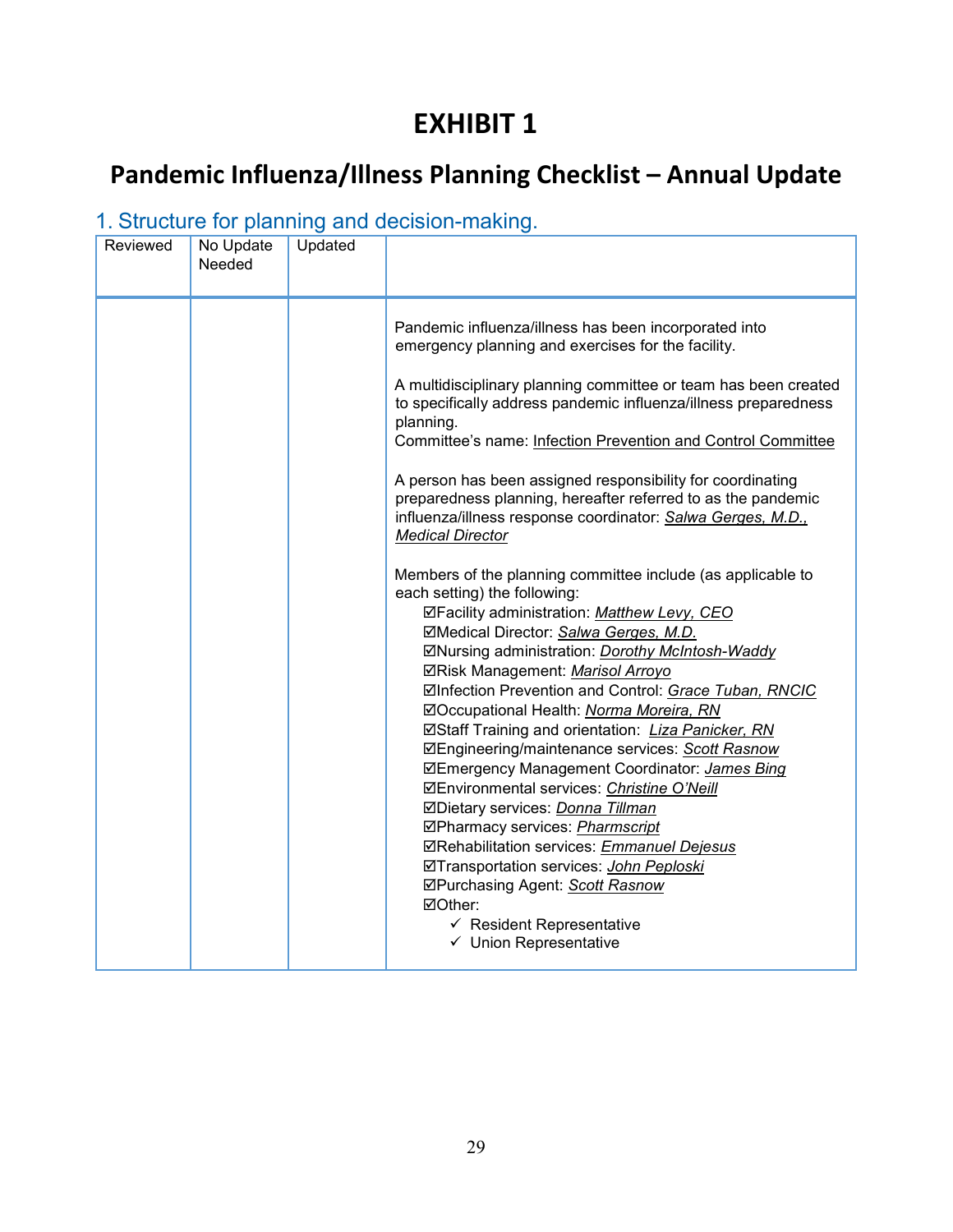| 1. Structure for planning and decision-making (continued) |                     |         |                                                                                                                                                                                                                                                                                                                                                                                                                                                                                                                                                                                                                                                                                                                                                                                                                                                                                                                                                                                                          |  |
|-----------------------------------------------------------|---------------------|---------|----------------------------------------------------------------------------------------------------------------------------------------------------------------------------------------------------------------------------------------------------------------------------------------------------------------------------------------------------------------------------------------------------------------------------------------------------------------------------------------------------------------------------------------------------------------------------------------------------------------------------------------------------------------------------------------------------------------------------------------------------------------------------------------------------------------------------------------------------------------------------------------------------------------------------------------------------------------------------------------------------------|--|
| Reviewed                                                  | No Update<br>Needed | Updated |                                                                                                                                                                                                                                                                                                                                                                                                                                                                                                                                                                                                                                                                                                                                                                                                                                                                                                                                                                                                          |  |
|                                                           |                     |         | Local and state health departments and provider/trade<br>association points of contact have been identified for information<br>on pandemic influenza/illness planning resources.<br>□Local health department contact: 212-447-2676<br>□State health department contact: 518-473-4436<br>□New York City Emergency Management: 646-692-3641<br>□NYS Emergency Management: 518-292-2301<br>Local, regional, or state emergency preparedness groups,<br>including bioterrorism/communicable disease coordinators points<br>of contact have been identified:<br>□ City: NYCHHC Emergency Management; New York City<br><b>Emergency Management</b><br>□County: N/A<br>□State: NYS Emergency Management<br>Area hospitals points of contact have been identified in the event<br>that facility residents require hospitalization or facility beds are<br>needed for hospital patients being discharged in order to free up<br>needed hospital beds:<br>□ Staten Island University Hospital - North 718-226-9000 |  |
|                                                           |                     |         | □ Staten Island University Hospital - South 718-226-2000<br>□Richmond University Medical Center 817-818-1234<br>□NYC H+H/Bellevue 212-562-4132<br>□NYC H+H/Harlem 212-939-1000<br>□NYC H+H/Metropolitan 212-423-8893                                                                                                                                                                                                                                                                                                                                                                                                                                                                                                                                                                                                                                                                                                                                                                                     |  |
|                                                           |                     |         | □NYC H+H/Jacobi 718-918-5000<br>□NYC H+H/North Central Bronx 718-519-3500<br>□NYC H+H/Coney Island 718-616-3000<br>□NYC H+H/Kings County 718-245-3901<br>□NYC H+H/Woodhull 718-963-8101<br>□NYC H+H/Elmhurst 718-334-4000<br>□NYC H+H/Queens 718-883-2350<br>□NYC H+H/Lincoln 718-579-5700                                                                                                                                                                                                                                                                                                                                                                                                                                                                                                                                                                                                                                                                                                               |  |

# 2. Development of a written pandemic plan.

| Reviewed | No Update<br>Needed | Updated |                                                                                                                                                                                                                                                       |
|----------|---------------------|---------|-------------------------------------------------------------------------------------------------------------------------------------------------------------------------------------------------------------------------------------------------------|
|          |                     |         | Copies have been obtained of relevant sections of the HHS<br>Pandemic Influenza/Illness Plan (available at<br>ww.hhs.gov/pandemic flu/plan) and available state, regional, or<br>local plans are reviewed for incorporation into the facility's plan. |
|          |                     |         | The facility plan includes the elements listed in #3 below.<br>The plan identifies the person(s) authorized to implement the<br>plan and the organizational structure that will be used.                                                              |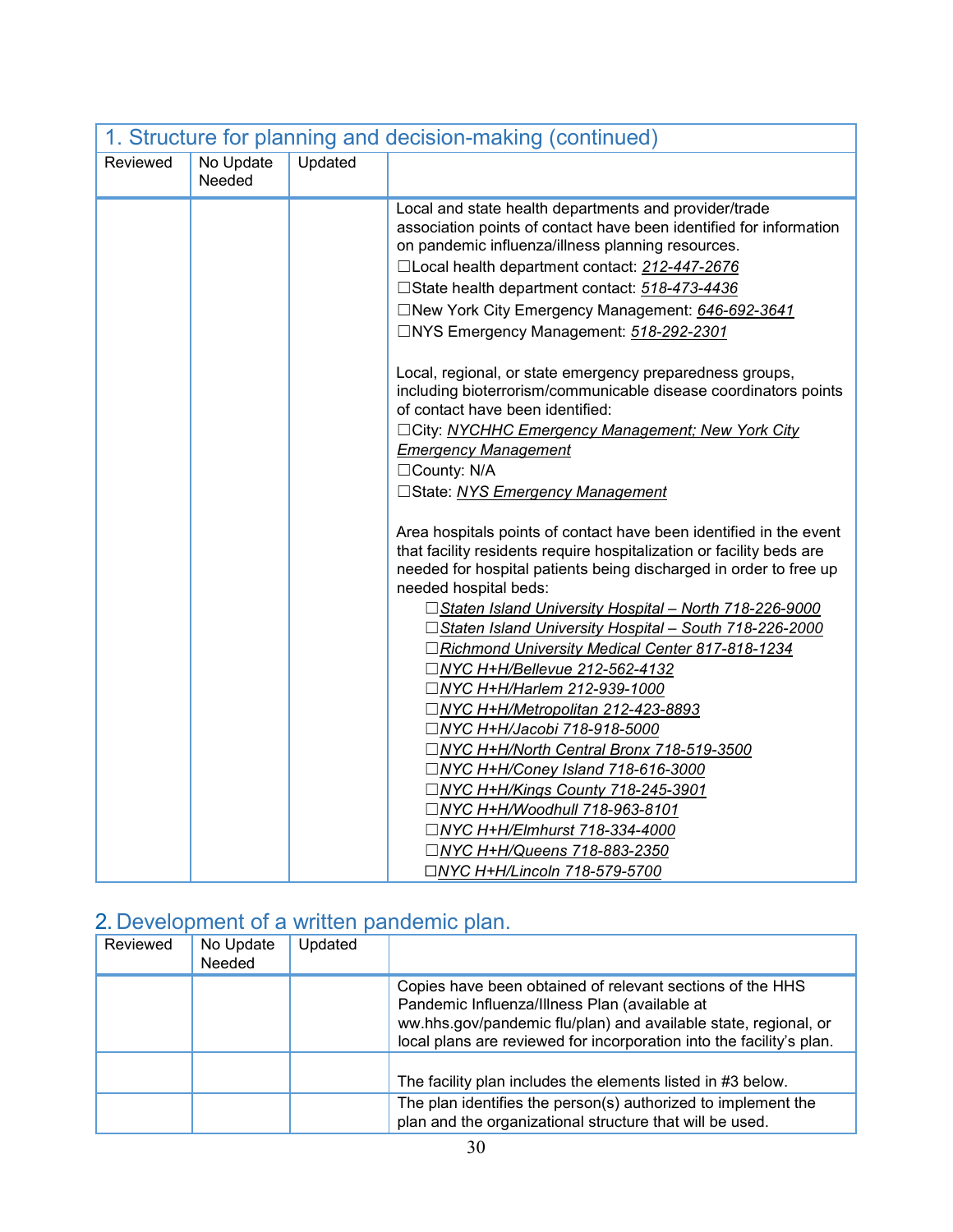# 3. Elements of a pandemic plan

| Reviewed | No     | Updated |                                                                                                                                                                                                                                                                                                                                                                                                                                                                                                                                                                                                                      |
|----------|--------|---------|----------------------------------------------------------------------------------------------------------------------------------------------------------------------------------------------------------------------------------------------------------------------------------------------------------------------------------------------------------------------------------------------------------------------------------------------------------------------------------------------------------------------------------------------------------------------------------------------------------------------|
|          | Update |         |                                                                                                                                                                                                                                                                                                                                                                                                                                                                                                                                                                                                                      |
|          | Needed |         |                                                                                                                                                                                                                                                                                                                                                                                                                                                                                                                                                                                                                      |
|          |        |         | A plan is in place for surveillance and detection of the presence of<br>pandemic influenza/illness in residents and staff.<br>$\Box$ A person has been assigned responsibility for monitoring public<br>health advisories (federal and state), and updating the pandemic<br>response coordinator and members of the pandemic<br>influenza/illness planning committee when pandemic influenza has<br>been reported in the United States and is nearing the geographic<br>area. For more information, see www.cdc.gov/flu/weekly/fluactivity.htm.<br>Insert name, title and contact information of person responsible) |
|          |        |         | □A written protocol has been developed for weekly or daily<br>monitoring of seasonal influenza-like illness in residents and staff.<br>For more information, see www.cdc.gov/flu/professionals/diagnosis/.<br>(Having a system for tracking illness trends during seasonal<br>influenza will ensure that the facility can detect stressors that may<br>affect operating capacity, including staffing and supply needs,<br>during a pandemic.)                                                                                                                                                                        |
|          |        |         | $\Box$ A protocol has been developed for the evaluation and diagnosis<br>of residents and/or staff with symptoms of pandemic<br>influenza/illness.                                                                                                                                                                                                                                                                                                                                                                                                                                                                   |
|          |        |         | $\Box$ Assessment for seasonal influenza is included in the evaluation of<br>incoming residents. There is an admission policy or protocol to<br>determine the appropriate placement and isolation of patients with<br>an influenza-like illness. (The process used during periods of<br>seasonal influenza can be applied during pandemic<br>influenza/illness.)                                                                                                                                                                                                                                                     |
|          |        |         | $\Box$ A system is in place to monitor for, and internally review<br>transmission of, influenza among patients and staff in the facility.<br>Information from this monitoring system is used to implement<br>prevention interventions (e.g., isolation, cohorting). (This system will<br>be necessary for assessing pandemic influenza transmission.)                                                                                                                                                                                                                                                                |
|          |        |         | A facility communication plan has been developed.<br>For more information, see www.hhs.gov/pandemicflu/plan/sup10.htm.                                                                                                                                                                                                                                                                                                                                                                                                                                                                                               |
|          |        |         | $\Box$ Key public health points of contact during a pandemic have been<br>identified.<br>□Local health department contact: 212-447-2676<br>□State health department contact: 518-473-4436<br>□A person has been assigned responsibility for communications<br>with public health authorities during a pandemic: Maria J. Pablo,<br>M.D.                                                                                                                                                                                                                                                                              |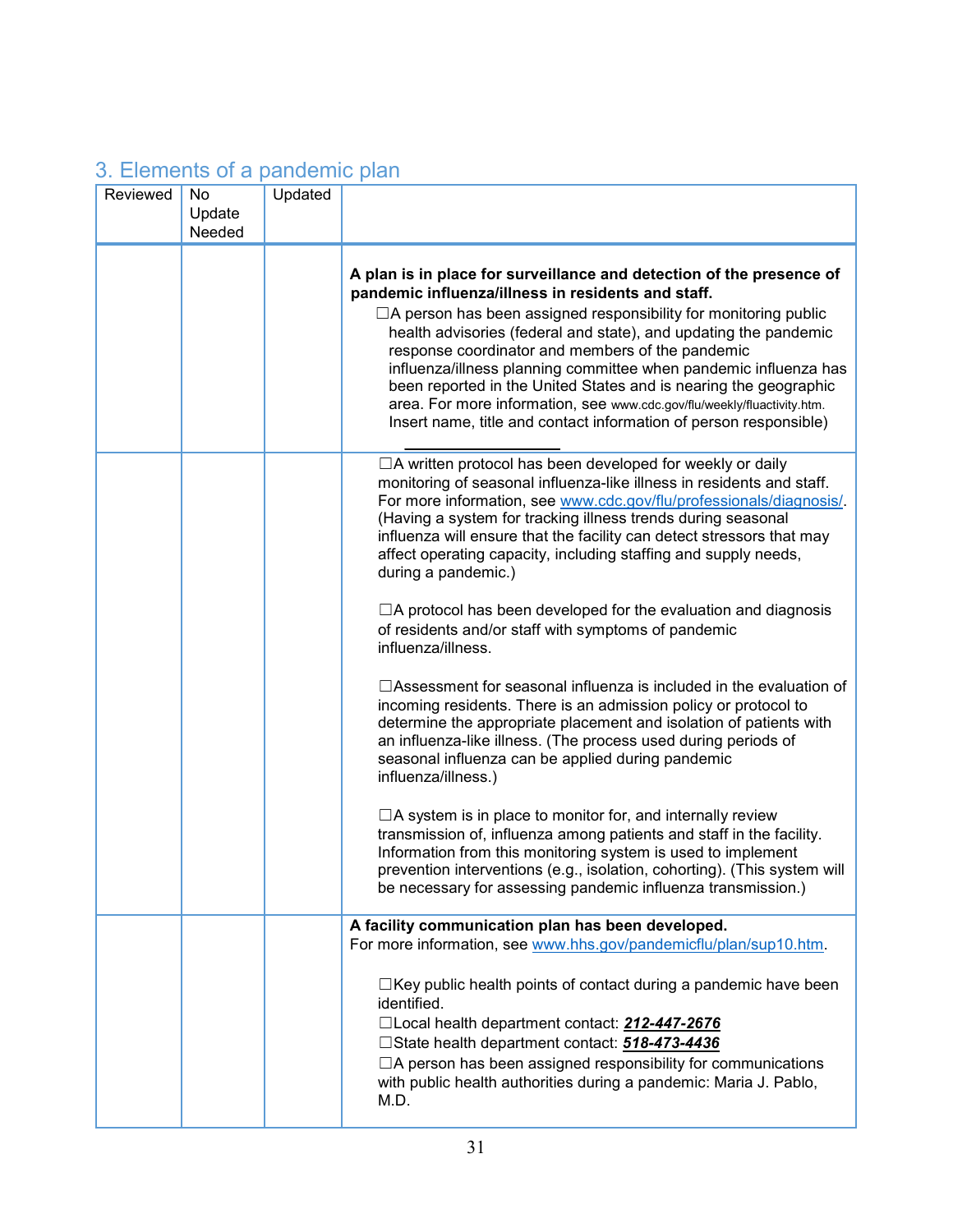|          |                  |         | 3. Elements of a pandemic plan (continued)                                                                                                                                                                                                                                                        |
|----------|------------------|---------|---------------------------------------------------------------------------------------------------------------------------------------------------------------------------------------------------------------------------------------------------------------------------------------------------|
| Reviewed | No               | Updated |                                                                                                                                                                                                                                                                                                   |
|          | Update<br>Needed |         |                                                                                                                                                                                                                                                                                                   |
|          |                  |         |                                                                                                                                                                                                                                                                                                   |
|          |                  |         | $\Box$ A person has been assigned responsibility for communications<br>with staff, residents, and their families regarding the status and<br>impact of pandemic influenza/illness in the facility. (Having one<br>voice that speaks for the facility during a pandemic will help                  |
|          |                  |         | ensure the delivery of timely and accurate information).<br>$\Box$ Contact information for family members or guardians of facility                                                                                                                                                                |
|          |                  |         | residents is up-to-date.                                                                                                                                                                                                                                                                          |
|          |                  |         | $\Box$ Communication plans include how signs, phone trees, and other                                                                                                                                                                                                                              |
|          |                  |         | methods of communications will be used to inform staff, family<br>members, visitors, and other persons coming into the facility                                                                                                                                                                   |
|          |                  |         | (e.g., sales and delivery people) about the status of pandemic<br>influenza/illness in the facility.                                                                                                                                                                                              |
|          |                  |         | $\Box$ A list has been created of other healthcare entities and their                                                                                                                                                                                                                             |
|          |                  |         | points of contact (e.g., other long-term care and residential                                                                                                                                                                                                                                     |
|          |                  |         | facilities, local hospitals' emergency medical services, relevant                                                                                                                                                                                                                                 |
|          |                  |         | community organizations (including those involved with disaster                                                                                                                                                                                                                                   |
|          |                  |         | preparedness) with whom it will be necessary to maintain<br>communication during a pandemic.                                                                                                                                                                                                      |
|          |                  |         | $\Box$ A facility representative(s) has been involved in the discussion of                                                                                                                                                                                                                        |
|          |                  |         | local plans for inter-facility communication during a pandemic.                                                                                                                                                                                                                                   |
|          |                  |         | A plan is in place to provide education and training to ensure that                                                                                                                                                                                                                               |
|          |                  |         | all personnel, residents, and family members of residents                                                                                                                                                                                                                                         |
|          |                  |         | understand the implications of, and basic prevention and control                                                                                                                                                                                                                                  |
|          |                  |         | measures for, pandemic influenza.                                                                                                                                                                                                                                                                 |
|          |                  |         | $\Box$ A person has been designated with responsibility for coordinating<br>education and training on pandemic influenza/illness (e.g.,<br>identifies and facilitates access to available programs, maintains<br>a record of personnel attendance): Liza Panicker RN; Grace<br><b>Tuban RNCIC</b> |
|          |                  |         | $\exists$ Current and potential opportunities for long-distance (e.g., web-<br>based) and local (e.g., health department or hospital-sponsored)                                                                                                                                                   |
|          |                  |         | programs have been identified. See                                                                                                                                                                                                                                                                |
|          |                  |         | www.cdc.gov/flu/professionals/training/<br>□Language and reading-level appropriate materials have been                                                                                                                                                                                            |
|          |                  |         | identified to supplement and support education and training<br>programs (e.g., available through state and federal public health<br>agencies such as www.cdc.gov/flu/groups.htm. and through<br>professional organizations), and a plan is in place for obtaining<br>these materials.             |
|          |                  |         | $\Box$ Education and training includes information on infection control<br>measures to prevent the spread of pandemic influenza/illness.                                                                                                                                                          |
|          |                  |         |                                                                                                                                                                                                                                                                                                   |

T

 $\Gamma$ 

ı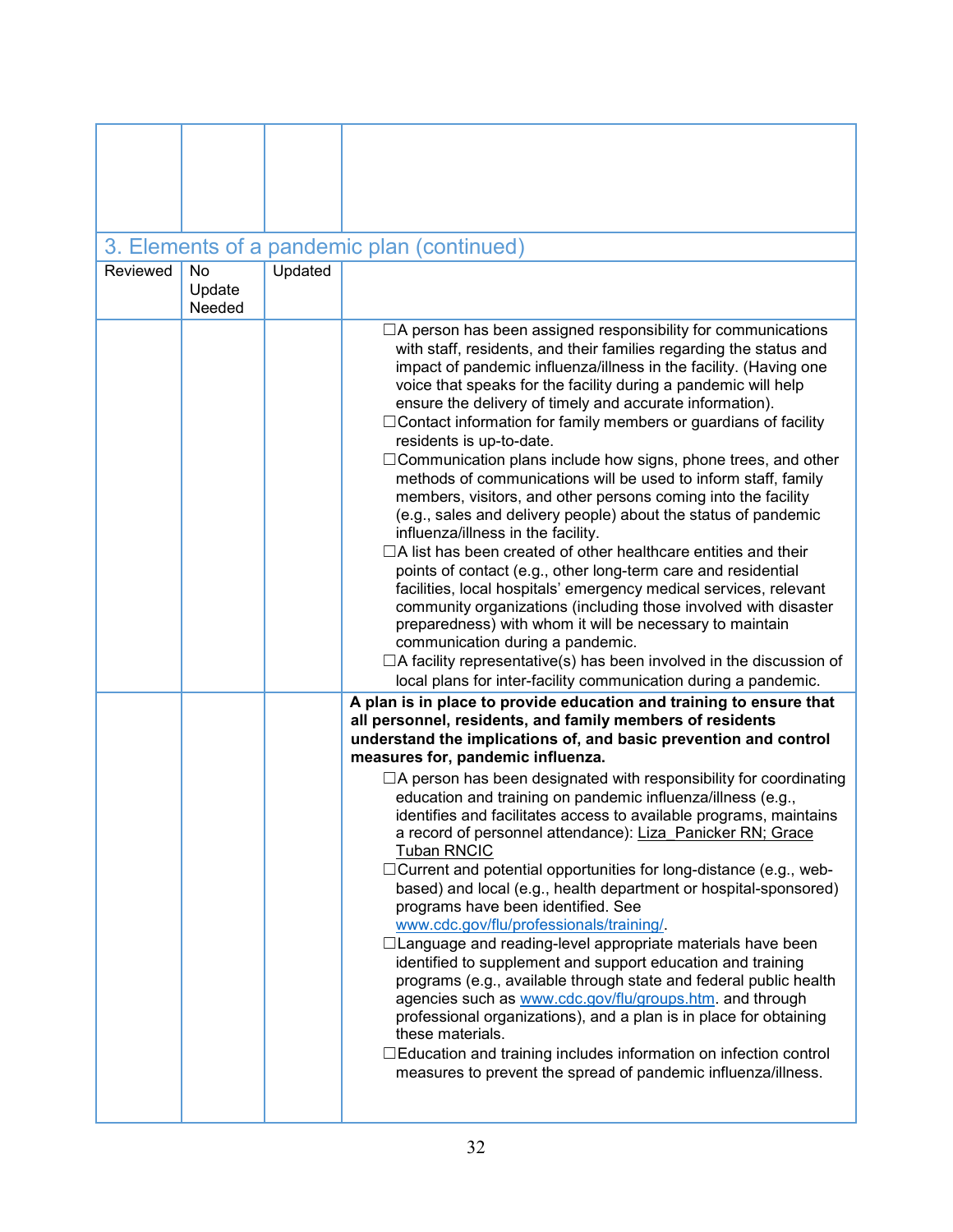|          |                               |         | $\Box$ The facility has a plan for expediting the credentialing and<br>training of non-facility staff brought in from other locations to<br>provide patient care when the facility reaches a staffing crisis.<br>□Informational material (e.g., brochures, posters) on pandemic<br>influenza/illness and relevant policies (e.g., suspension of<br>visitation, where to obtain facility or family member info.) have<br>been developed or identified for residents and their families.<br>These materials are language and reading-level appropriate, and<br>a plan |
|----------|-------------------------------|---------|---------------------------------------------------------------------------------------------------------------------------------------------------------------------------------------------------------------------------------------------------------------------------------------------------------------------------------------------------------------------------------------------------------------------------------------------------------------------------------------------------------------------------------------------------------------------|
|          |                               |         | 3. Elements of a pandemic plan (continued)                                                                                                                                                                                                                                                                                                                                                                                                                                                                                                                          |
| Reviewed | <b>No</b><br>Update<br>Needed | Updated |                                                                                                                                                                                                                                                                                                                                                                                                                                                                                                                                                                     |
|          |                               |         | is in place to disseminate these materials in advance of the<br>pandemic.                                                                                                                                                                                                                                                                                                                                                                                                                                                                                           |
|          |                               |         | An infection control plan is in place for managing residents and<br>visitors with pandemic influenza/illness that includes the<br>following: (For information infection control recommendations for<br>pandemic influenza/illness, see<br>www.hhs.gov/pandemicflu/plan/sup4html. And<br>www.cdc.gov/fluprofessionals/infectioncontrol/longermcare.htm.                                                                                                                                                                                                              |
|          |                               |         | An infection control policy that requires direct care staff to use Standard<br>(www.cdc.gov/ncidod/dhqp/g1_isolation_standard.html) and Droplet<br>Precautions (i.e., mask for close contact)<br>(www.cdc.gov/ncidod/dhqup/g1_isolation_droplet.html) with<br>symptomatic residents.                                                                                                                                                                                                                                                                                |
|          |                               |         | A plan for implementing Respiratory Hygiene/Cough Etiquette<br>throughout the facility. (See<br>www.cdc.gov/flu/professionals/infectioncontrol/resphygiene.htm.)                                                                                                                                                                                                                                                                                                                                                                                                    |
|          |                               |         | A plan for cohorting symptomatic residents or groups using one or more<br>of the following strategies:<br>1) Confining symptomatic resident and their exposed roommates<br>to their room,<br>Placing symptomatic residents together in one area of the<br>2)<br>facility, or<br>Closing units were symptomatic and asymptomatic resident s<br>3)<br>reside (i.e., restricting all residents to an affected unit,<br>regardless of symptoms).                                                                                                                        |
|          |                               |         | The plan includes a stipulation that, where possible, staff who are<br>assigned to work on affected units will not work on other units.<br>Criteria and protocols for closing units or the entire facility to new                                                                                                                                                                                                                                                                                                                                                   |
|          |                               |         | admissions when pandemic influenza/illness is in the facility have been<br>developed.<br>Criteria and protocols for enforcing visitor limitations have been                                                                                                                                                                                                                                                                                                                                                                                                         |
|          |                               |         | developed                                                                                                                                                                                                                                                                                                                                                                                                                                                                                                                                                           |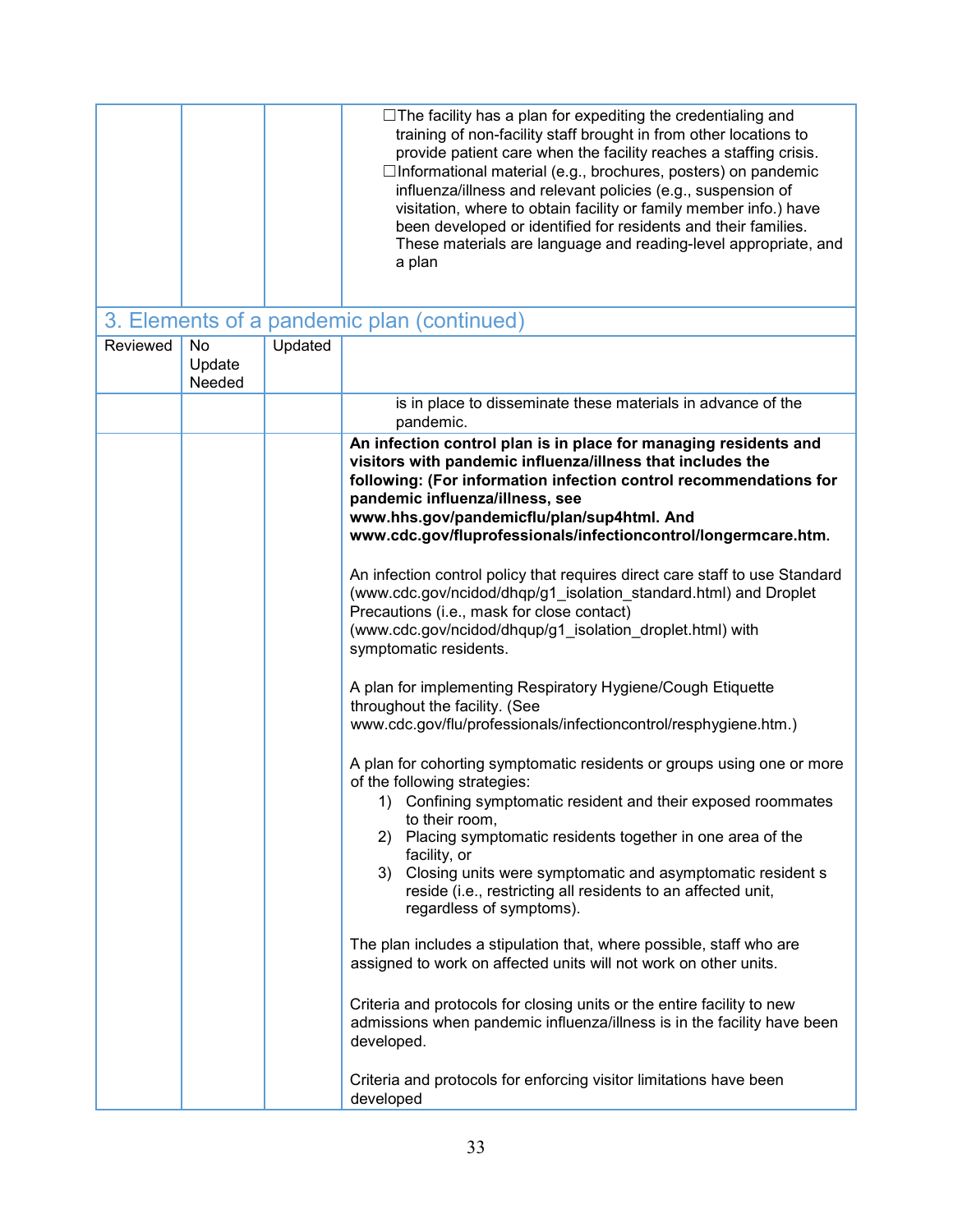|                          |                   | An occupational health plan for addressing staff absences and<br>other related occupational issues has been developed that<br>includes the following:<br>$\Box$ A liberal/non-punitive sick leave policy that addresses the needs of<br>symptomatic personnel and facility staffing needs. The policy<br>considers:<br>o The handling of personnel who develop symptoms while at<br>work.<br>o When personnel may return to work after having pandemic<br>influenza/illness.                                                                                                                                                                                                                                                                                                                                                                                                                                                                                                                                         |
|--------------------------|-------------------|----------------------------------------------------------------------------------------------------------------------------------------------------------------------------------------------------------------------------------------------------------------------------------------------------------------------------------------------------------------------------------------------------------------------------------------------------------------------------------------------------------------------------------------------------------------------------------------------------------------------------------------------------------------------------------------------------------------------------------------------------------------------------------------------------------------------------------------------------------------------------------------------------------------------------------------------------------------------------------------------------------------------|
|                          |                   | 3. Elements of a pandemic plan (continued)                                                                                                                                                                                                                                                                                                                                                                                                                                                                                                                                                                                                                                                                                                                                                                                                                                                                                                                                                                           |
| Reviewed<br>No<br>Update | Updated<br>Needed |                                                                                                                                                                                                                                                                                                                                                                                                                                                                                                                                                                                                                                                                                                                                                                                                                                                                                                                                                                                                                      |
|                          |                   | o When personnel who are symptomatic but well enough to work,<br>will be permitted to continue working.<br>o Personnel who need to care for family members who become<br>ill.<br>○ A plan to educate staff to self-assess and report symptoms of<br>pandemic influenza before reporting for duty.<br>○ A list of mental health and faith-based resources that will be<br>available to provide counseling to personnel during a<br>pandemic.<br>o A system to monitor influenza vaccination of personnel.<br>o A plan for managing personnel who are at increased risk for<br>influenza complications (e.g., pregnant women, immuno-<br>compromised workers) by placing them on administrative leave<br>or altering their work location.                                                                                                                                                                                                                                                                              |
|                          |                   | A vaccine and antiviral use plan has been developed.<br>$\Box$ CDC and state health department websites have been identified<br>for obtaining the most current recommendations and guidance for<br>the use, availability, access, and distribution of vaccines and<br>antiviral medications during a pandemic. For more information,<br>see www.hhs.gov/pandemicflu/plan/sup6.html and<br>www.hhs.gov/pandemicflu/plan/sup7.html.<br>□HHS guidance has been used to estimate the number of<br>personnel and residents who would be targeted as first and<br>second priority for receipt of pandemic influenza vaccine or<br>antiviral prophylaxis. For more information, see<br>www.hhs.gov/pandemicflu/plan/sup6.html and<br>www.hhs.gov/pandemicflu/plan/sup7.html.<br>$\Box$ A plan is in place for expediting delivery of influenza vaccine or<br>antiviral prophylaxis to residents and staff as recommended by<br>the state health department.<br>Issues related to surge capacity during a pandemic have been |
|                          |                   | addressed.                                                                                                                                                                                                                                                                                                                                                                                                                                                                                                                                                                                                                                                                                                                                                                                                                                                                                                                                                                                                           |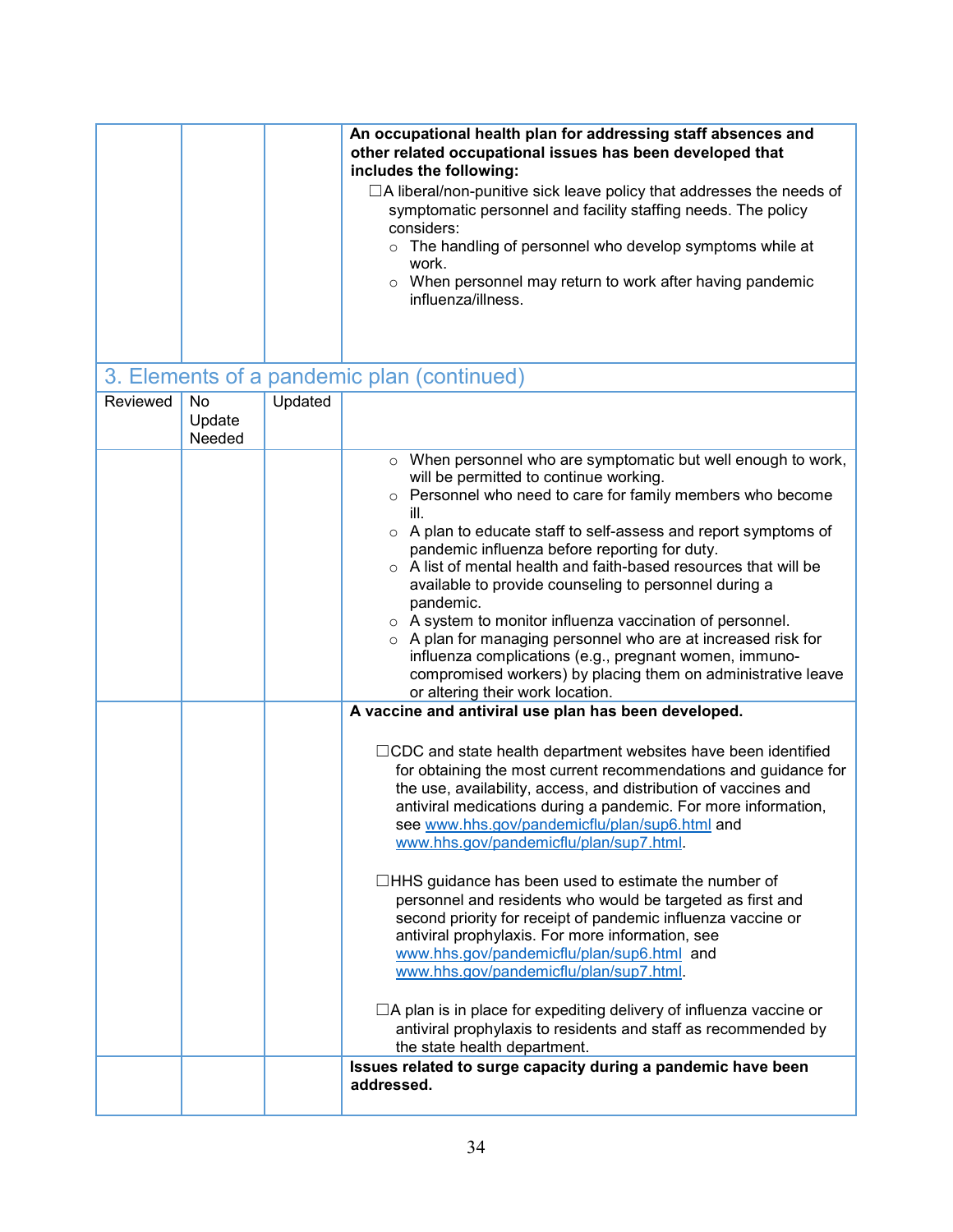| $\Box$ A contingency staffing plan has been developed that identifies the<br>minimum staffing needs and prioritizes critical and non-essential<br>services based on residents' health status, functional limitations,<br>disabilities, and essential facility operations. |
|---------------------------------------------------------------------------------------------------------------------------------------------------------------------------------------------------------------------------------------------------------------------------|
| $\Box$ A person has been assigned responsibility for conducting a daily<br>assessment of staffing status and needs during an<br>influenza/illness pandemic: Marian McNamara, DON                                                                                          |
| $\Box$ Legal counsel and state health department contacts have been<br>consulted to determine the applicability of declaring a facility<br>"staffing crisis" and appropriate emergency staffing alternatives,<br>consistent with state law.                               |

| 3. Elements of a pandemic plan (continued) |                     |         |                                                                                                                                                                                                                                                                  |  |
|--------------------------------------------|---------------------|---------|------------------------------------------------------------------------------------------------------------------------------------------------------------------------------------------------------------------------------------------------------------------|--|
| Reviewed                                   | No Update<br>Needed | Updated |                                                                                                                                                                                                                                                                  |  |
|                                            |                     |         | $\Box$ The staffing plan includes strategies for collaborating with<br>local and regional planning and response groups to<br>address widespread healthcare staffing shortages during<br>a crisis.                                                                |  |
|                                            |                     |         | $\Box$ Estimates have been made of the quantities of essential<br>materials and equipment (e.g., masks, gloves, hand<br>hygiene products, intravenous pumps) that would be<br>needed during a six-week pandemic. Note: NYSDOH<br>requires 2 months supply of PPE |  |
|                                            |                     |         | $\Box$ A plan has been developed to address likely supply<br>shortages, including strategies for using normal and<br>alternative channels for procuring needed resources.                                                                                        |  |
|                                            |                     |         | $\Box$ Alternative care plans have been developed for facility<br>residents who need acute care services when hospital<br>beds become unavailable.                                                                                                               |  |
|                                            |                     |         | $\square$ Surge capacity plans include strategies to help increase<br>hospital bed capacity in the community.                                                                                                                                                    |  |
|                                            |                     |         | $\square$ Signed agreements have been established with area<br>hospitals for admission to the long-term care facility of<br>non-influenza patients to facilitate utilization of acute care<br>resources for more seriously ill patients.                         |  |
|                                            |                     |         | $\Box$ Facility space has been identified that could be adapted<br>for use as expanded inpatient beds and information<br>provided to local and regional planning contacts.                                                                                       |  |
|                                            |                     |         | $\Box$ A contingency plan has been developed for managing an<br>increased need for post mortem care and disposition of<br>deceased residents.                                                                                                                    |  |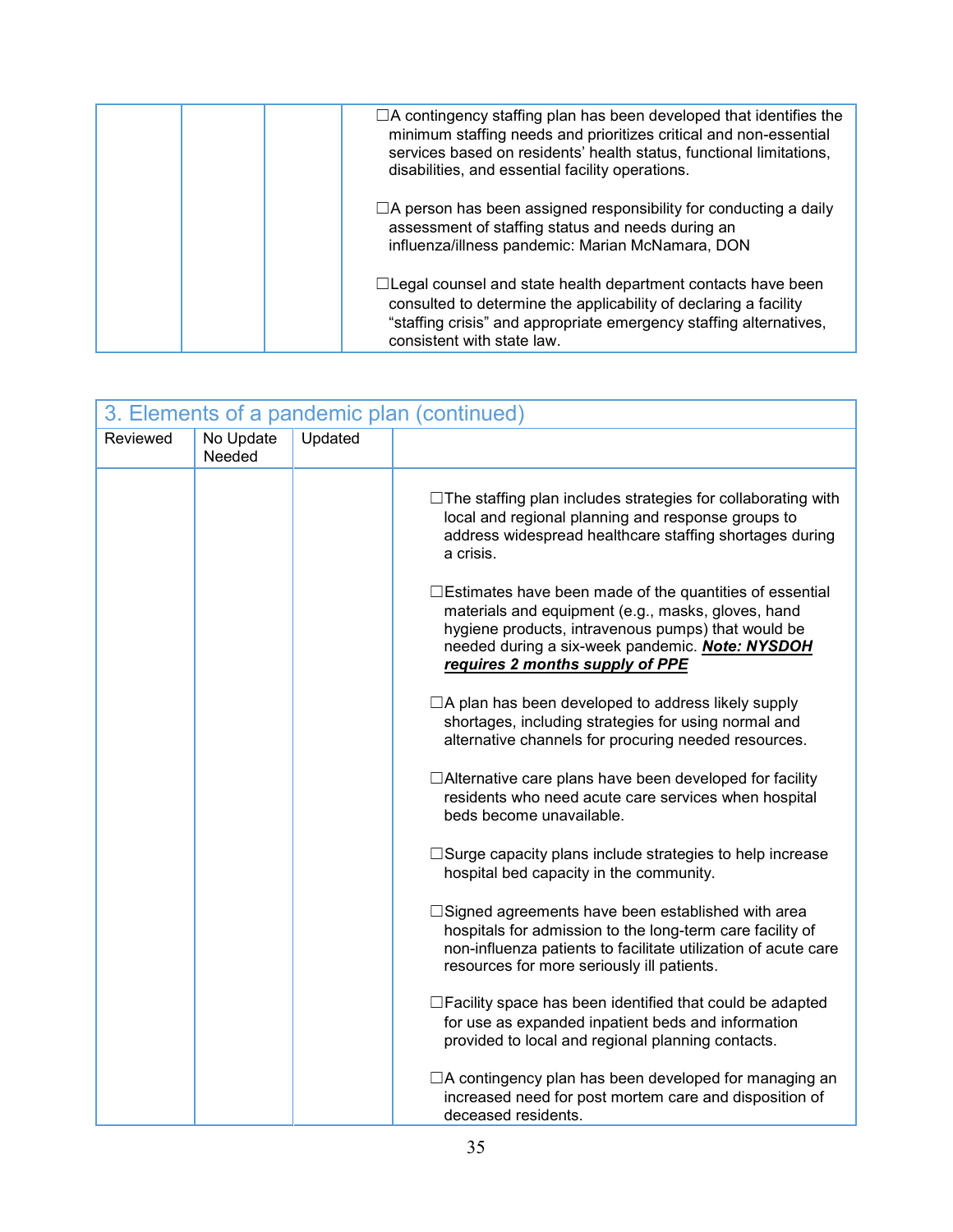|  | $\Box$ An area in the facility that could be used as a temporary<br>morgue has been identified.                    |
|--|--------------------------------------------------------------------------------------------------------------------|
|  | $\Box$ Local plans for expanding morgue capacity have been<br>discussed with local and regional planning contacts. |

Adapted from The Department of Health and Human Services (HHS) and the Centers for Disease Control and Prevention (CDC)'s *Long –Term Care and Other Residential Facilities Pandemic Influenza Checklist*

# **EXHIBIT 2**

# **Sample Surveillance Screening Tool**

| <b>Respiratory Infection Screening Tool</b>                                                                                                                              |                                                                          |  |  |  |  |
|--------------------------------------------------------------------------------------------------------------------------------------------------------------------------|--------------------------------------------------------------------------|--|--|--|--|
| Date:                                                                                                                                                                    |                                                                          |  |  |  |  |
| Unit:                                                                                                                                                                    | <b>Health Care Worker Instructions</b>                                   |  |  |  |  |
| Section A: Respiratory Symptoms                                                                                                                                          |                                                                          |  |  |  |  |
| Are you experiencing any of the following symptoms:<br>New/Worse Cough OR<br>$\Omega$<br>New/Worse shortness of breath (worse than<br>$\circ$<br>what is normal for you) | If YES, Continue to Section B.<br>If NO, stop here.                      |  |  |  |  |
| Section B: Temperature                                                                                                                                                   |                                                                          |  |  |  |  |
| Are you feeling feverish, had shakes or chills in the<br>last 24 hours? Or is the temperature above 99.7 °F?<br>Record Temperature:                                      | If YES, mask the patient immediately and<br>initiate Droplet Precautions |  |  |  |  |
| Section C: Additional Screening for Influenza-like Illness                                                                                                               |                                                                          |  |  |  |  |
| If patient fails Section A and B, proceed with<br>additional screening for influenza-like illness:                                                                       |                                                                          |  |  |  |  |
| $\Box$ Sore throat<br>$\Box$ Arthraigia – joint pain                                                                                                                     |                                                                          |  |  |  |  |
| $\Box$ Myalagia – muscle pain<br>$\Box$ Prostration – extreme physical<br>weakness/exhaustion<br>$\Box$ Diarrhea                                                         |                                                                          |  |  |  |  |